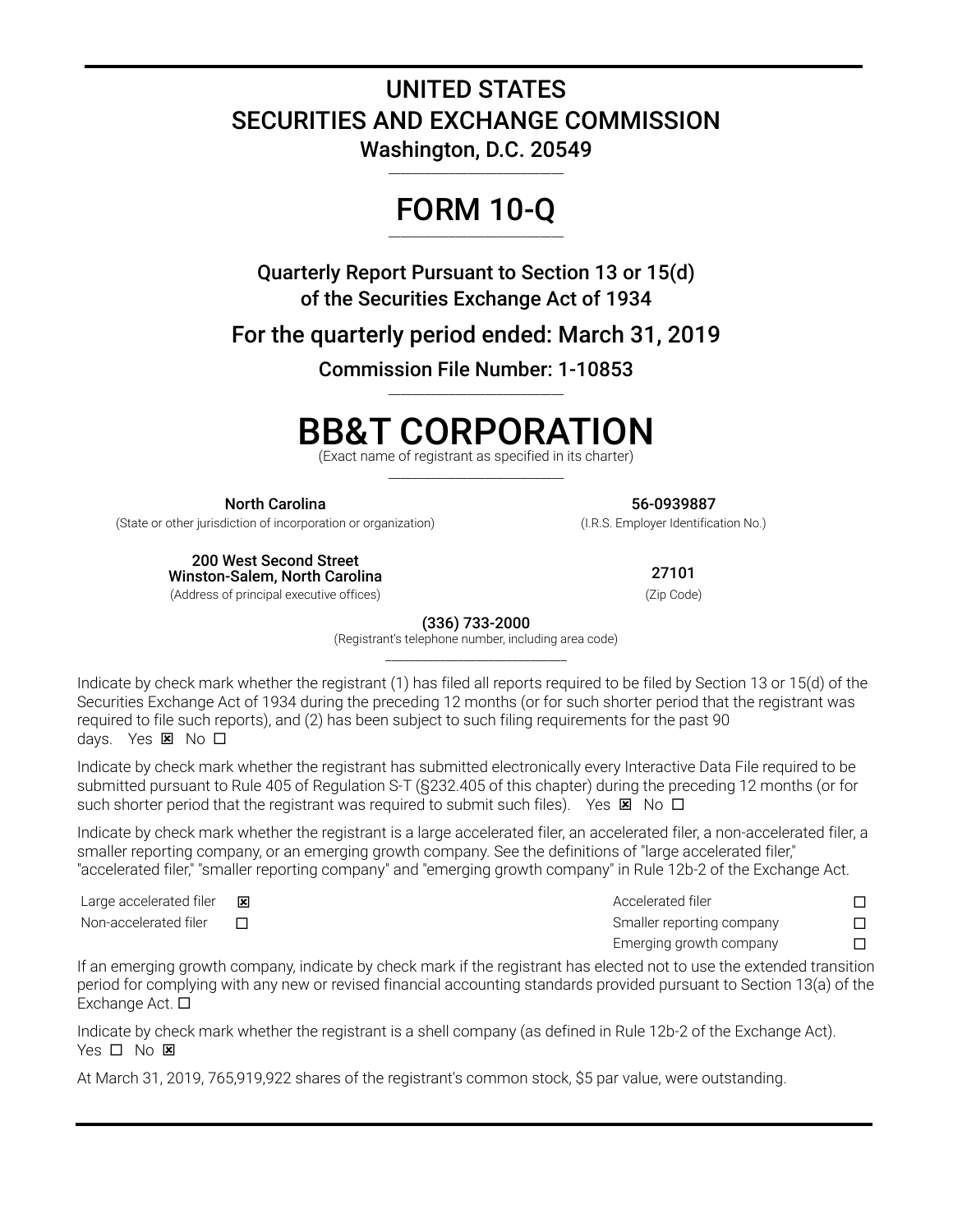## **TABLE OF CONTENTS**

**BB&T CORPORATION** FORM 10-Q

March 31, 2019

|          |                                                                                         | Page No.                                  |
|----------|-----------------------------------------------------------------------------------------|-------------------------------------------|
|          | PART I - Financial Information                                                          |                                           |
|          | <b>Glossary of Defined Terms</b>                                                        | $\overline{1}$                            |
|          | Forward-Looking Statements                                                              | 3                                         |
| Item 1.  | <b>Financial Statements</b>                                                             |                                           |
|          | Consolidated Balance Sheets (Unaudited)                                                 |                                           |
|          | Consolidated Statements of Income (Unaudited)                                           |                                           |
|          | Consolidated Statements of Comprehensive Income (Unaudited)                             |                                           |
|          | Consolidated Statements of Changes in Shareholders' Equity (Unaudited)                  | $\frac{4}{5}$ $\frac{5}{6}$ $\frac{7}{2}$ |
|          | Consolidated Statements of Cash Flows (Unaudited)                                       | $\overline{8}$                            |
|          | Notes to Consolidated Financial Statements (Unaudited)                                  |                                           |
|          | Note 1. Basis of Presentation                                                           | $\frac{9}{1}$                             |
|          | Note 2. Business Combinations                                                           | 11                                        |
|          | Note 3. Securities                                                                      | 11                                        |
|          | Note 4. Loans and ACL                                                                   | 13                                        |
|          | Note 5. Other Assets and Liabilities                                                    | 16                                        |
|          | Note 6. Goodwill and Other Intangible Assets                                            | 17                                        |
|          | Note 7. Loan Servicing                                                                  | 17                                        |
|          | Note 8. Deposits                                                                        | 19                                        |
|          | Note 9. Long-Term Debt                                                                  |                                           |
|          | Note 10. Shareholders' Equity                                                           | $\frac{19}{19}$                           |
|          | Note 11, AOCI                                                                           | $\overline{20}$                           |
|          | Note 12. Income Taxes                                                                   | 20                                        |
|          | Note 13. Benefit Plans                                                                  | 20                                        |
|          | Note 14. Commitments and Contingencies                                                  | 21                                        |
|          | Note 15. Fair Value Disclosures                                                         | $\frac{22}{27}$                           |
|          | Note 16. Derivative Financial Instruments                                               |                                           |
|          | Note 17. Computation of EPS                                                             | $\frac{31}{2}$                            |
|          | Note 18. Operating Segments                                                             | 31                                        |
| Item 2.  | Management's Discussion and Analysis of Financial Condition and Results of Operations   | 33                                        |
| Item 3.  | Quantitative and Qualitative Disclosures About Market Risk (see Market Risk Management) | 46                                        |
| Item 4.  | <b>Controls and Procedures</b>                                                          | 53                                        |
|          | PART II - Other Information                                                             |                                           |
| Item 1.  | Legal Proceedings                                                                       | 53                                        |
| Item 1A. | <b>Risk Factors</b>                                                                     | 53                                        |
| Item 2.  | Unregistered Sales of Equity Securities and Use of Proceeds                             | 53                                        |
| Item 3.  | Defaults Upon Senior Securities - (none)                                                |                                           |
| Item 4.  | Mine Safety Disclosures - (not applicable)                                              |                                           |
| Item 5.  | Other Information - (none to be reported)                                               |                                           |
| Item 6.  | Exhibits                                                                                | 54                                        |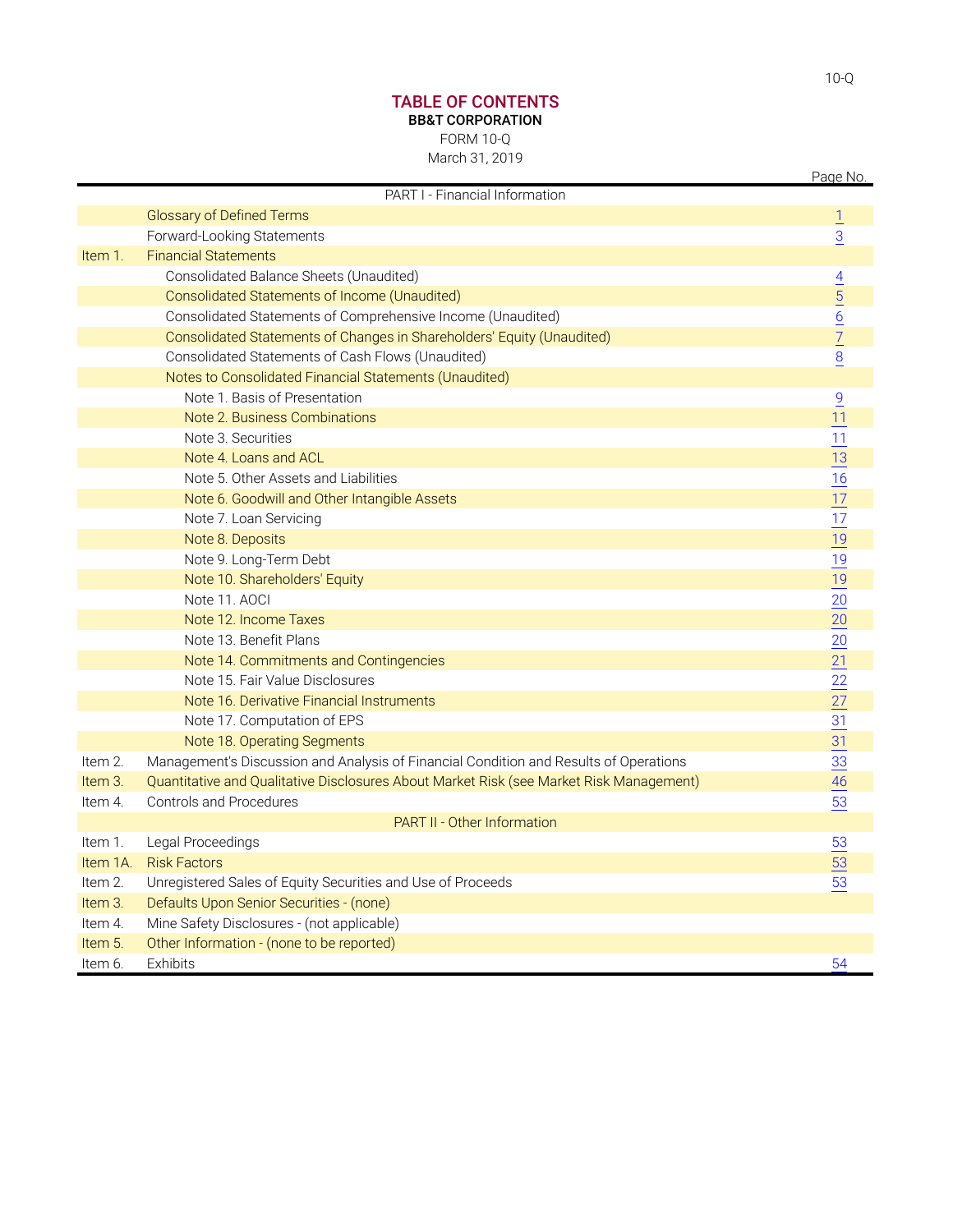## <span id="page-2-0"></span>**Glossary of Defined Terms**

The following terms may be used throughout this Report, including the consolidated financial statements and related notes.

| Term                 | Definition                                                                                                        |
|----------------------|-------------------------------------------------------------------------------------------------------------------|
| 2018 Repurchase Plan | Plan for the repurchase of up to \$1.7 billion of BB&T's common stock for the one-year period ended June 30, 2019 |
| ACL                  | Allowance for credit losses                                                                                       |
| <b>AFS</b>           | Available-for-sale                                                                                                |
| Agency MBS           | Mortgage-backed securities issued by a U.S. government agency or GSE                                              |
| <b>ALLL</b>          | Allowance for loan and lease losses                                                                               |
| <b>AOCI</b>          | Accumulated other comprehensive income (loss)                                                                     |
| <b>Basel III</b>     | Global regulatory standards on bank capital adequacy and liquidity published by the BCBS                          |
| BB&T                 | BB&T Corporation and subsidiaries                                                                                 |
| <b>BCBS</b>          | Basel Committee on Banking Supervision                                                                            |
| <b>BHC</b>           | Bank holding company                                                                                              |
| <b>Branch Bank</b>   | <b>Branch Banking and Trust Company</b>                                                                           |
| BU                   | <b>Business Unit</b>                                                                                              |
| <b>CB-Commercial</b> | Community Banking Commercial, an operating segment                                                                |
| <b>CB-Retail</b>     | Community Banking Retail and Consumer Finance, an operating segment                                               |
| <b>CCAR</b>          | Comprehensive Capital Analysis and Review                                                                         |
| CCRC                 | Culture and Conduct Risk Committee                                                                                |
| CD                   | Certificate of deposit                                                                                            |
| <b>CDI</b>           | Core deposit intangible assets                                                                                    |
| <b>CEO</b>           | <b>Chief Executive Officer</b>                                                                                    |
| <b>CFO</b>           | Chief Financial Officer                                                                                           |
| CET1                 | Common equity Tier 1                                                                                              |
| CMO                  | Collateralized mortgage obligation                                                                                |
| Company              | BB&T Corporation and subsidiaries (interchangeable with "BB&T" above)                                             |
| <b>CRE</b>           | Commercial real estate                                                                                            |
| <b>DIF</b>           | Deposit Insurance Fund administered by the FDIC                                                                   |
| Dodd-Frank Act       | Dodd-Frank Wall Street Reform and Consumer Protection Act                                                         |
| <b>EPS</b>           | Earnings per common share                                                                                         |
| <b>EVE</b>           | Economic value of equity                                                                                          |
| <b>Exchange Act</b>  | Securities Exchange Act of 1934, as amended                                                                       |
| <b>FASB</b>          | Financial Accounting Standards Board                                                                              |
| <b>FDIC</b>          | <b>Federal Deposit Insurance Corporation</b>                                                                      |
| <b>FHA</b>           | Federal Housing Administration                                                                                    |
| <b>FHC</b>           | <b>Financial Holding Company</b>                                                                                  |
| <b>FHLB</b>          | Federal Home Loan Bank                                                                                            |
| <b>FHLMC</b>         | Federal Home Loan Mortgage Corporation                                                                            |
| <b>FNMA</b>          | Federal National Mortgage Association                                                                             |
| <b>FRB</b>           | Board of Governors of the Federal Reserve System                                                                  |
| FS&CF                | Financial Services and Commercial Finance, an operating segment                                                   |
| <b>FTE</b>           | Full-time equivalent employee                                                                                     |
| GAAP                 | Accounting principles generally accepted in the United States of America                                          |
| <b>GNMA</b>          | Government National Mortgage Association                                                                          |
| Grandbridge          | Grandbridge Real Estate Capital, LLC                                                                              |
| <b>GSE</b>           | U.S. government-sponsored enterprise                                                                              |
| <b>HFI</b>           | Held for investment                                                                                               |
| <b>HTM</b>           | Held-to-maturity                                                                                                  |
| IH.                  | Insurance Holdings, an operating segment                                                                          |
| <b>IPV</b>           | Independent price verification                                                                                    |
| <b>LCR</b>           | Liquidity Coverage Ratio                                                                                          |
| <b>LHFS</b>          | Loans held for sale                                                                                               |
| <b>LIBOR</b>         | London Interbank Offered Rate                                                                                     |
| <b>MBS</b>           | Mortgage-backed securities                                                                                        |
| <b>MRLCC</b>         | Market Risk, Liquidity and Capital Committee                                                                      |
| <b>MRM</b>           | Model Risk Management                                                                                             |
| <b>MSR</b>           | Mortgage servicing right                                                                                          |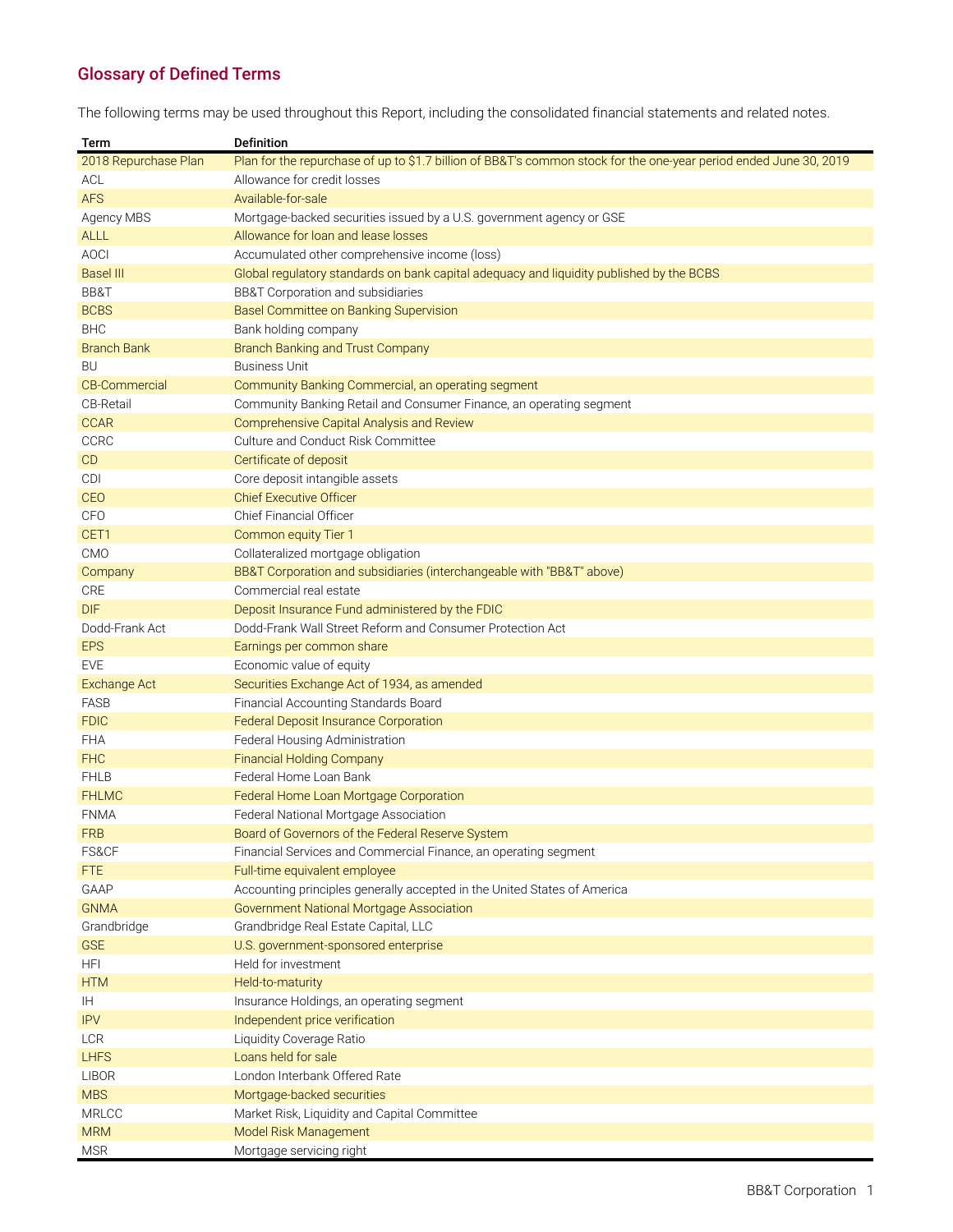| Term                         | <b>Definition</b>                                                                                                                                          |
|------------------------------|------------------------------------------------------------------------------------------------------------------------------------------------------------|
| <b>MSRB</b>                  | Municipal Securities Rulemaking Board                                                                                                                      |
| N/A                          | Not applicable                                                                                                                                             |
| <b>NCCOB</b>                 | North Carolina Office of the Commissioner of Banks                                                                                                         |
| <b>NIM</b>                   | Net interest margin, computed on a TE basis                                                                                                                |
| <b>NM</b>                    | Not meaningful                                                                                                                                             |
| <b>NPA</b>                   | Nonperforming asset                                                                                                                                        |
| <b>NPL</b>                   | Nonperforming loan                                                                                                                                         |
| <b>NYSE</b>                  | NYSE Euronext, Inc.                                                                                                                                        |
| <b>OAS</b>                   | Option adjusted spread                                                                                                                                     |
| OCI                          | Other comprehensive income (loss)                                                                                                                          |
| <b>OPEB</b>                  | Other post-employment benefit                                                                                                                              |
| OREO                         | Other real estate owned                                                                                                                                    |
| <b>ORMC</b>                  | Operational Risk Management Committee                                                                                                                      |
| OT&C                         | Other, Treasury and Corporate                                                                                                                              |
| <b>OTTI</b>                  | Other-than-temporary impairment                                                                                                                            |
| Parent Company               | BB&T Corporation, the parent company of Branch Bank and other subsidiaries                                                                                 |
| <b>PCI</b>                   | Purchased credit impaired loans                                                                                                                            |
| Peer Group                   | Financial holding companies included in the industry peer group index                                                                                      |
| <b>PSU</b>                   | Performance share units                                                                                                                                    |
| Re-REMICs                    | Re-securitizations of Real Estate Mortgage Investment Conduits                                                                                             |
| Regions Insurance            | Regions Insurance Group, acquired by BB&T effective July 2, 2018                                                                                           |
| <b>ROU Assets</b>            | Right-of-use assets                                                                                                                                        |
| <b>RSU</b>                   | Restricted stock unit                                                                                                                                      |
| <b>RUFC</b>                  | Reserve for unfunded lending commitments                                                                                                                   |
| <b>SBIC</b>                  | <b>Small Business Investment Company</b>                                                                                                                   |
| <b>SEC</b>                   | Securities and Exchange Commission                                                                                                                         |
| <b>Short-Term Borrowings</b> | Federal funds purchased, securities sold under repurchase agreements and other short-term borrowed funds with<br>original maturities of less than one year |
| Simulation                   | Interest sensitivity simulation analysis                                                                                                                   |
| <b>SunTrust</b>              | SunTrust Banks, Inc.                                                                                                                                       |
| TBA                          | To be announced                                                                                                                                            |
| <b>TDR</b>                   | Troubled debt restructuring                                                                                                                                |
| TE                           | Taxable-equivalent                                                                                                                                         |
| U.S.                         | <b>United States of America</b>                                                                                                                            |
| U.S. Treasury                | United States Department of the Treasury                                                                                                                   |
| <b>UPB</b>                   | Unpaid principal balance                                                                                                                                   |
| VaR                          | Value-at-risk                                                                                                                                              |
| <b>VIE</b>                   | Variable interest entity                                                                                                                                   |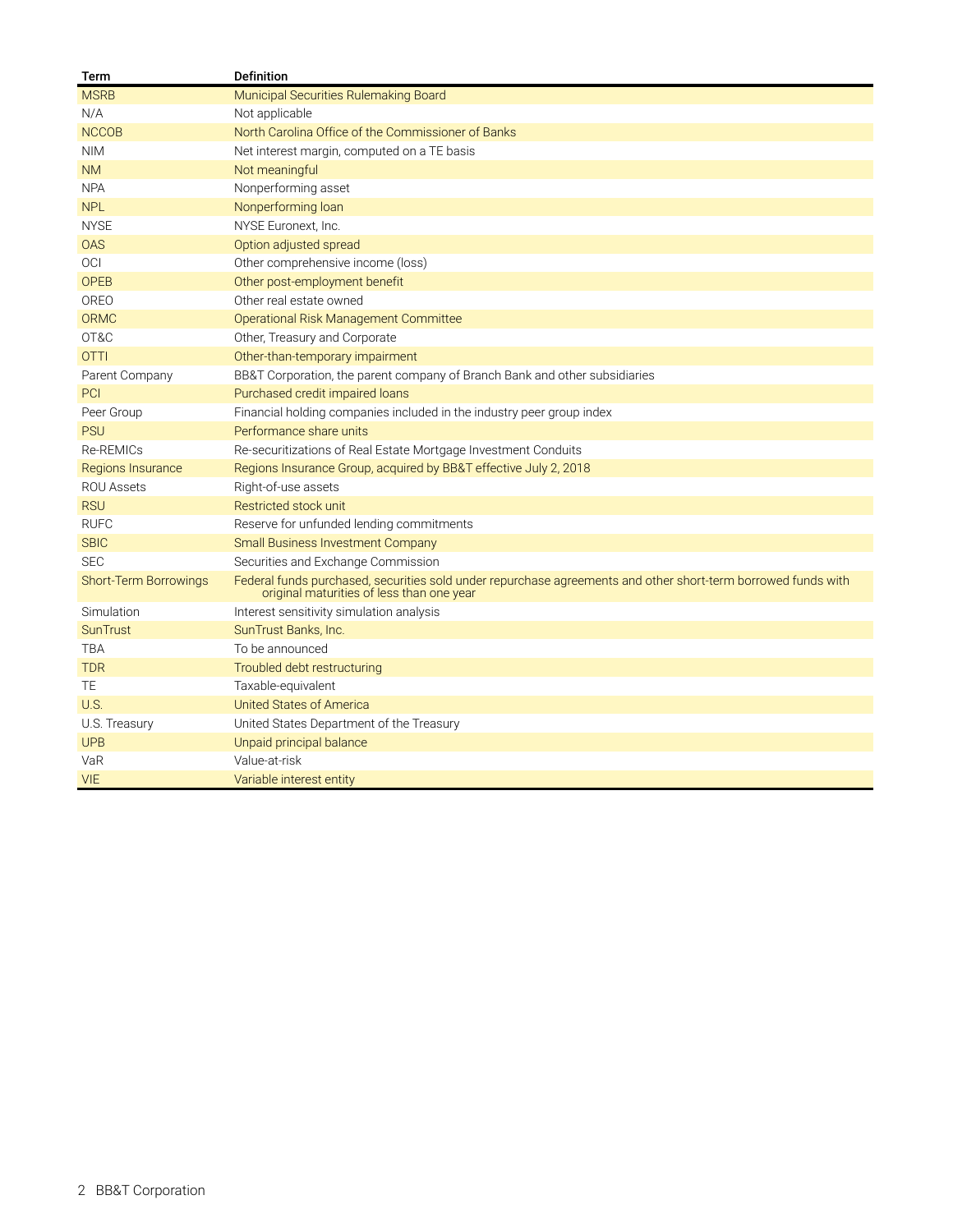## <span id="page-4-0"></span>**Forward-Looking Statements**

This Quarterly Report on Form 10-Q contains "forward-looking statements" within the meaning of the Private Securities Litigation Reform Act of 1995, regarding the financial condition, results of operations, business plans and the future performance of BB&T that are based on the beliefs and assumptions of the management of BB&T and the information available to management at the time that these disclosures were prepared. Words such as "anticipates," "believes," "estimates," expects," "forecasts," "intends," "plans," "projects," "may," "will," "should," "could," and other similar expressions are intended to identify these forward-looking statements. Such statements are subject to factors that could cause actual results to differ materially from anticipated results. Such factors include, but are not limited to, the following:

- risks, uncertainties and other factors relating to the merger of SunTrust with and into BB&T, including the ability to obtain regulatory approvals and meet other closing conditions to the merger, including approval of the merger by BB&T shareholders and SunTrust shareholders and delay in closing the merger;
- general economic or business conditions, either nationally or regionally, may be less favorable than expected, resulting in, among other things, slower deposit and/or asset growth, and a deterioration in credit quality and/or a reduced demand for credit, insurance or other services;
- disruptions to the national or global financial markets, including the impact of a downgrade of U.S. government obligations by one of the credit ratings agencies, the economic instability and recessionary conditions in Europe;
- changes in the interest rate environment, including interest rate changes made by the Federal Reserve, the discontinuation of LIBOR as an interest rate benchmark, as well as cash flow reassessments may reduce net interest margin and/or the volumes and values of loans and deposits as well as the value of other financial assets and liabilities;
- competitive pressures among depository and other financial institutions may increase significantly;
- legislative, regulatory or accounting changes, including changes resulting from the adoption and implementation of the Dodd-Frank Act may adversely affect the businesses in which BB&T is engaged;
- local, state or federal taxing authorities may take tax positions that are adverse to BB&T;
- a reduction may occur in BB&T's credit ratings;
- adverse changes may occur in the securities markets;
- competitors of BB&T may have greater financial resources or develop products that enable them to compete more successfully than BB&T and may be subject to different regulatory standards than BB&T;
- cyber security risks could adversely affect BB&T's business and financial performance or reputation, and BB&T could be liable for financial losses incurred by third parties due to breaches of data shared between financial institutions;
- higher-than-expected costs related to information technology infrastructure or a failure to successfully implement future system enhancements could adversely impact BB&T's financial condition and results of operations and could result in significant additional costs to BB&T;
- <sup>l</sup> natural or other disasters, including acts of terrorism, could have an adverse effect on BB&T, materially disrupting BB&T's operations or the ability or willingness of customers to access BB&T's products and services;
- <sup>l</sup> costs related to the integration of the businesses of BB&T and its merger partners may be greater than expected;
- failure to execute on strategic or operational plans, including the ability to successfully complete and/or integrate mergers and acquisitions or fully achieve expected cost savings or revenue growth associated with mergers and acquisitions within the expected time frames could adversely impact financial condition and results of operations;
- significant litigation and regulatory proceedings could have a material adverse effect on BB&T;
- <sup>l</sup> unfavorable resolution of legal proceedings or other claims and regulatory and other governmental investigations or other inquiries could result in negative publicity, protests, fines, penalties, restrictions on BB&T's operations or ability to expand its business and other negative consequences, all of which could cause reputational damage and adversely impact BB&T's financial conditions and results of operations;
- risks resulting from the extensive use of models;
- risk management measures may not be fully effective;
- deposit attrition, customer loss and/or revenue loss following completed mergers/acquisitions may exceed expectations; and
- widespread system outages, caused by the failure of critical internal systems or critical services provided by third parties, could adversely impact BB&T's financial condition and results of operations.

These and other risk factors are more fully described in this report and in BB&T's Annual Report on Form 10-K for the year ended December 31, 2018 under the sections entitled "Item 1A. Risk Factors" and from time to time, in other filings with the SEC. Readers are cautioned not to place undue reliance on these forward-looking statements, which speak only as of the date of this report. Actual results may differ materially from those expressed in or implied by any forward-looking statement. Except to the extent required by applicable law or regulation, BB&T undertakes no obligation to revise or update publicly any forward-looking statements for any reason. Readers should, however, consult any further disclosures of a forward-looking nature BB&T may make in any subsequent Annual Reports on Form 10‑K, Quarterly Reports on Form 10‑Q, or Current Reports on Form 8‑K.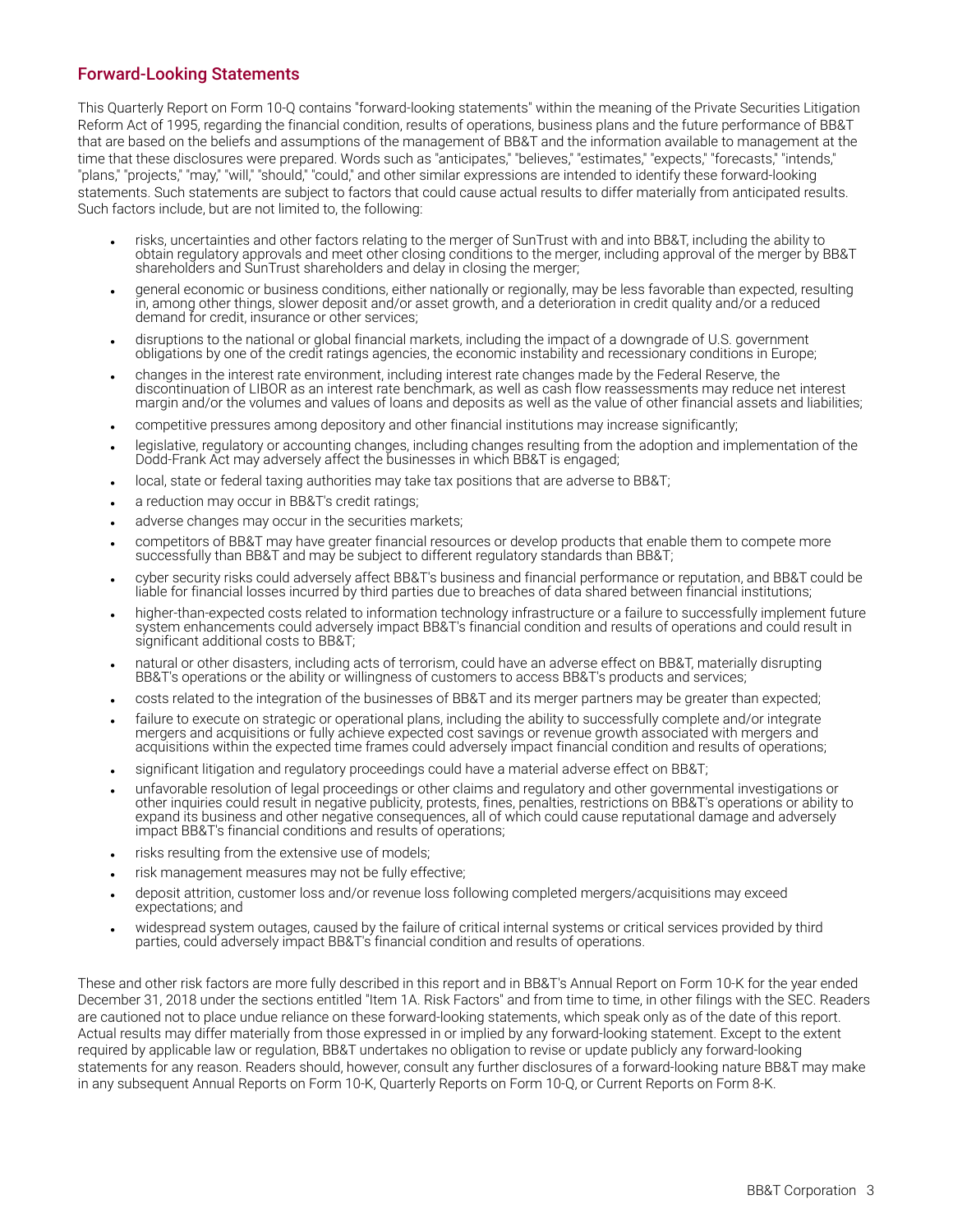## <span id="page-5-0"></span>**ITEM 1. FINANCIAL STATEMENTS**

**Unaudited**

# **CONSOLIDATED BALANCE SHEETS**

**BB&T CORPORATION AND SUBSIDIARIES**

| (Dollars in millions, except per share data, shares in thousands)                                             | March 31, 2019 |    | December 31, 2018 |
|---------------------------------------------------------------------------------------------------------------|----------------|----|-------------------|
| <b>Assets</b>                                                                                                 |                |    |                   |
| Cash and due from banks                                                                                       | \$<br>1,873    | \$ | 2,753             |
| Interest-bearing deposits with banks                                                                          | 751            |    | 984               |
| Cash equivalents                                                                                              | 252            |    | 143               |
| Restricted cash                                                                                               | 96             |    | 107               |
| AFS securities at fair value                                                                                  | 26,315         |    | 25,038            |
| HTM securities (fair value of \$19,886 and \$20,047 at March 31, 2019 and December 31,<br>2018, respectively) | 20,095         |    | 20,552            |
| LHFS at fair value                                                                                            | 834            |    | 988               |
| Loans and leases                                                                                              | 149,057        |    | 149,013           |
| <b>ALLL</b>                                                                                                   | (1, 561)       |    | (1, 558)          |
| Loans and leases, net of ALLL                                                                                 | 147,496        |    | 147,455           |
| Premises and equipment                                                                                        | 2,078          |    | 2,118             |
| Goodwill                                                                                                      | 9,818          |    | 9,818             |
| CDI and other intangible assets                                                                               | 726            |    | 758               |
| MSRs at fair value                                                                                            | 1,036          |    | 1,108             |
| Other assets                                                                                                  | 16,313         |    | 13,875            |
| <b>Total assets</b>                                                                                           | \$<br>227,683  | \$ | 225,697           |
| <b>Liabilities</b>                                                                                            |                |    |                   |
| Deposits                                                                                                      | \$<br>159,766  | S  | 161,199           |
| Short-term borrowings                                                                                         | 6,305          |    | 5,178             |
| Long-term debt                                                                                                | 24,729         |    | 23,709            |
| Accounts payable and other liabilities                                                                        | 6,000          |    | 5,433             |
| <b>Total liabilities</b>                                                                                      | 196,800        |    | 195,519           |
| Commitments and contingencies (Note 14)                                                                       |                |    |                   |
| <b>Shareholders' Equity</b>                                                                                   |                |    |                   |
| Preferred stock, \$5 par, liquidation preference of \$25,000 per share                                        | 3,053          |    | 3,053             |
| Common stock, \$5 par                                                                                         | 3,830          |    | 3,817             |
| Additional paid-in capital                                                                                    | 6,843          |    | 6,849             |
| Retained earnings                                                                                             | 18,518         |    | 18,118            |
| AOCI, net of deferred income taxes                                                                            | (1,421)        |    | (1,715)           |
| Noncontrolling interests                                                                                      | 60             |    | 56                |
| <b>Total shareholders' equity</b>                                                                             | 30,883         |    | 30.178            |
| Total liabilities and shareholders' equity                                                                    | \$<br>227,683  | \$ | 225,697           |
| Common shares outstanding                                                                                     | 765,920        |    | 763,326           |
| Common shares authorized                                                                                      | 2,000,000      |    | 2,000,000         |
| Preferred shares outstanding                                                                                  | 126            |    | 126               |
| Preferred shares authorized                                                                                   | 5,000          |    | 5,000             |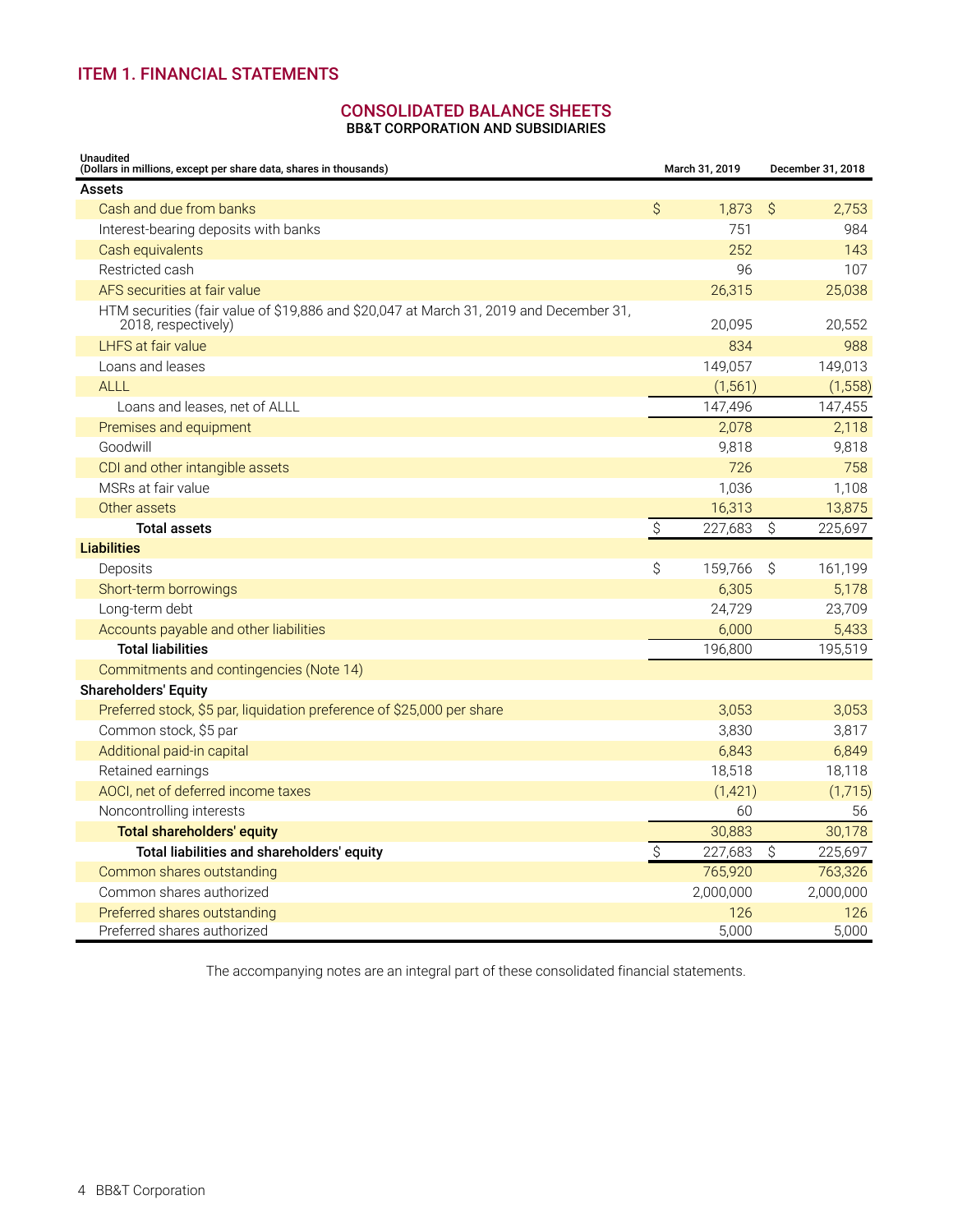## **CONSOLIDATED STATEMENTS OF INCOME**

**BB&T CORPORATION AND SUBSIDIARIES**

<span id="page-6-0"></span>

| <b>Unaudited</b><br>Three Months Ended March 31,<br>(Dollars in millions) |               | 2019              | 2018         |
|---------------------------------------------------------------------------|---------------|-------------------|--------------|
| Interest Income                                                           |               |                   |              |
| Interest and fees on loans and leases                                     | \$            | 1,839             | \$<br>1,605  |
| Interest and dividends on securities                                      |               | 302               | 291          |
| Interest on other earning assets                                          |               | 32                | 25           |
| Total interest income                                                     |               | 2,173             | 1,921        |
| <b>Interest Expense</b>                                                   |               |                   |              |
| Interest on deposits                                                      |               | 253               | 118          |
| Interest on short-term borrowings                                         |               | 32                | 20           |
| Interest on long-term debt                                                |               | 192               | 150          |
| Total interest expense                                                    |               | 477               | 288          |
| Net Interest Income                                                       |               | 1,696             | 1,633        |
| Provision for credit losses                                               |               | 155               | 150          |
| Net Interest Income After Provision for Credit Losses                     |               | 1,541             | 1,483        |
| <b>Noninterest Income</b>                                                 |               |                   |              |
| Insurance income                                                          |               | 510               | 436          |
| Service charges on deposits                                               |               | 171               | 165          |
| Investment banking and brokerage fees and commissions                     |               | 111               | 113          |
| Mortgage banking income                                                   |               | 63                | 99           |
| Trust and investment advisory revenues                                    |               | 68                | 72           |
| Bankcard fees and merchant discounts                                      |               | 70                | 69           |
| Checkcard fees                                                            |               | 55                | 52           |
| Operating lease income                                                    |               | 35                | 37           |
| Income from bank-owned life insurance                                     |               | 28                | 31           |
| Other income                                                              |               | 91                | 106          |
| Securities gains (losses), net                                            |               |                   |              |
| Gross realized gains                                                      |               | 22                |              |
| Gross realized losses                                                     |               | (22)              |              |
| Total securities gains (losses), net                                      |               | $\qquad \qquad -$ |              |
| Total noninterest income                                                  |               | 1,202             | 1,180        |
| <b>Noninterest Expense</b>                                                |               |                   |              |
| Personnel expense                                                         |               | 1,087             | 1,039        |
| Occupancy and equipment expense                                           |               | 187               | 194          |
| Software expense                                                          |               | 72                | 65           |
| Outside IT services                                                       |               | 30                | 32           |
| Regulatory charges                                                        |               | 18                | 40           |
| Amortization of intangibles                                               |               | 32                | 33           |
| Loan-related expense                                                      |               | 25                | 29           |
| Professional services                                                     |               | 31                | 30           |
| Merger-related and restructuring charges, net                             |               | 80                | 28           |
| Other expense                                                             |               | 206               | 196          |
| Total noninterest expense                                                 |               | 1,768             | 1,686        |
| <b>Earnings</b>                                                           |               |                   |              |
| Income before income taxes                                                |               | 975               | 977          |
| Provision for income taxes                                                |               | 177               | 186          |
| Net income                                                                |               | 798               | 791          |
| Noncontrolling interests                                                  |               | 6                 | $\mathbf{3}$ |
| Dividends on preferred stock                                              |               | 43                | 43           |
| Net income available to common shareholders                               | $\mathcal{S}$ | 749               | \$<br>745    |
| <b>Basic EPS</b>                                                          | Ŝ.            | 0.98              | \$<br>0.96   |
| <b>Diluted EPS</b>                                                        |               | 0.97              | 0.94         |
| Basic weighted average shares outstanding                                 |               | 764,135           | 779,617      |
| Diluted weighted average shares outstanding                               |               | 774,071           | 791,005      |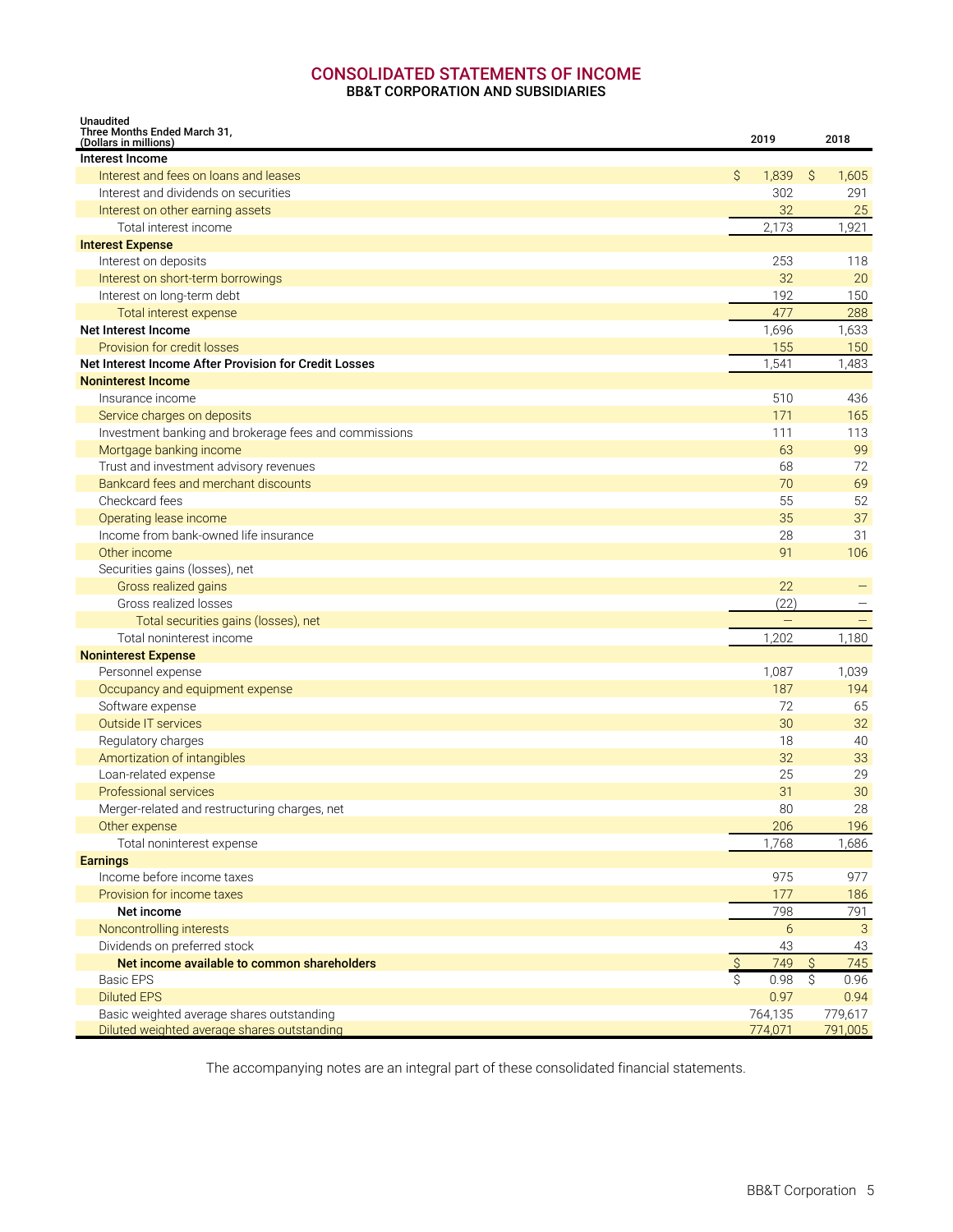#### **CONSOLIDATED STATEMENTS OF COMPREHENSIVE INCOME BB&T CORPORATION AND SUBSIDIARIES**

<span id="page-7-0"></span>**Unaudited Three Months Ended March 31,**

| Three Months Enged March 31,<br>(Dollars in millions)       |    | 2019  |    | 2018  |
|-------------------------------------------------------------|----|-------|----|-------|
| <b>Net income</b>                                           | S. | 798   |    | 791   |
| OCI, net of tax:                                            |    |       |    |       |
| Change in unrecognized net pension and postretirement costs |    | 17    |    | 14    |
| Change in unrealized net gains (losses) on cash flow hedges |    | (34)  |    | 78    |
| Change in unrealized net gains (losses) on AFS securities   |    | 309   |    | (268) |
| Other, net                                                  |    |       |    | (2)   |
| <b>Total OCI</b>                                            |    | 294   |    | (178) |
| Total comprehensive income                                  |    | 1,092 |    | 613   |
| Income Tax Effect of Items Included in OCI:                 |    |       |    |       |
| Change in unrecognized net pension and postretirement costs | Ś  | 6     | S. | 4     |
| Change in unrealized net gains (losses) on cash flow hedges |    | (11)  |    | 26    |
| Change in unrealized net gains (losses) on AFS securities   |    | 95    |    | (84)  |
| Other, net                                                  |    |       |    |       |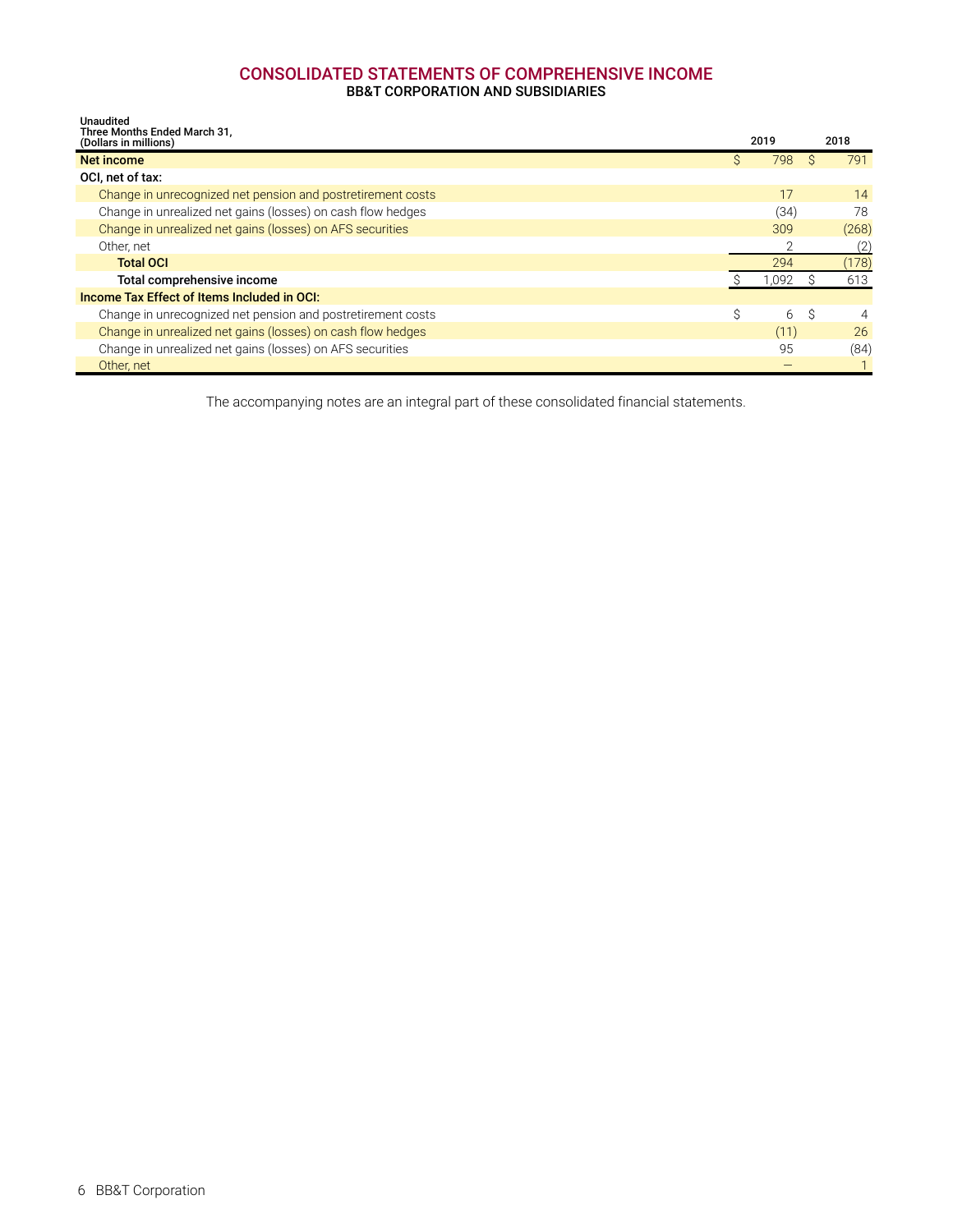#### **CONSOLIDATED STATEMENTS OF CHANGES IN SHAREHOLDERS' EQUITY BB&T CORPORATION AND SUBSIDIARIES**

<span id="page-8-0"></span>

| <b>Unaudited</b><br>(Dollars in millions, shares in thousands) | Shares of<br>Common<br><b>Stock</b> |              | Preferred<br><b>Stock</b> |              | Common<br><b>Stock</b>   |              | <b>Additional</b><br>Paid-In<br>Capital |              | <b>Retained</b><br>Earnings |    | <b>AOCI</b>                     |              | Noncontrolling<br>Interests     |    | <b>Total</b><br>Shareholders'<br><b>Equity</b> |
|----------------------------------------------------------------|-------------------------------------|--------------|---------------------------|--------------|--------------------------|--------------|-----------------------------------------|--------------|-----------------------------|----|---------------------------------|--------------|---------------------------------|----|------------------------------------------------|
| Balance, January 1, 2018                                       | 782,006                             | Ŝ.           | 3,053                     | S.           | 3,910                    | S.           | 7,893                                   | Ŝ.           | 16,259                      | Ŝ. | (1, 467)                        | <sup>S</sup> | 47                              | S. | 29,695                                         |
| Add (Deduct):                                                  |                                     |              |                           |              |                          |              |                                         |              |                             |    |                                 |              |                                 |    |                                                |
| Net income                                                     |                                     |              |                           |              | $\qquad \qquad -$        |              | $\qquad \qquad -$                       |              | 788                         |    | $\overline{\phantom{m}}$        |              | 3                               |    | 791                                            |
| OCI                                                            |                                     |              |                           |              |                          |              | -                                       |              |                             |    | (178)                           |              | $\overline{\phantom{m}}$        |    | (178)                                          |
| Issued in connection with equity awards, net                   | 3,599                               |              | $\qquad \qquad -$         |              | 18                       |              | (31)                                    |              | $\qquad \qquad -$           |    |                                 |              | $\qquad \qquad \longleftarrow$  |    | (13)                                           |
| Repurchase of common stock                                     | (5,853)                             |              |                           |              | (29)                     |              | (291)                                   |              | $\overline{\phantom{0}}$    |    | $\overline{\phantom{m}}$        |              | $\qquad \qquad -$               |    | (320)                                          |
| Cash dividends declared on common stock                        |                                     |              |                           |              |                          |              | $\hspace{0.1mm}-\hspace{0.1mm}$         |              | (292)                       |    | $\hspace{0.1mm}-\hspace{0.1mm}$ |              | $\qquad \qquad -$               |    | (292)                                          |
| Cash dividends declared on preferred stock                     |                                     |              |                           |              |                          |              | $\overline{\phantom{m}}$                |              | (43)                        |    | $\qquad \qquad -$               |              | $\hspace{0.1mm}-\hspace{0.1mm}$ |    | (43)                                           |
| Equity-based compensation expense                              |                                     |              |                           |              |                          |              | 31                                      |              |                             |    | $\overline{\phantom{m}}$        |              | $\overline{\phantom{m}}$        |    | 31                                             |
| Other, net                                                     |                                     |              |                           |              |                          |              | (9)                                     |              | $\overline{\phantom{0}}$    |    | —                               |              | $\overline{\phantom{m}}$        |    | (9)                                            |
| Balance, March 31, 2018                                        | 779,752                             | <sub>S</sub> | 3,053                     | <sub>S</sub> | 3,899                    | <sup>S</sup> | 7,593                                   | <sub>S</sub> | 16,712                      | S. | (1,645)                         | -S           | 50                              |    | 29,662                                         |
| Balance, January 1, 2019                                       | 763,326                             | Ŝ.           | 3,053                     | Ŝ.           | 3,817                    | Ŝ.           | 6,849                                   | Ŝ.           | 18,118                      | Ŝ. | (1,715)                         | Ŝ.           | 56                              | Ŝ. | 30,178                                         |
| Add (Deduct):                                                  |                                     |              |                           |              |                          |              |                                         |              |                             |    |                                 |              |                                 |    |                                                |
| Net income                                                     |                                     |              |                           |              |                          |              | $\overline{\phantom{0}}$                |              | 792                         |    |                                 |              | 6                               |    | 798                                            |
| <b>OCI</b>                                                     |                                     |              |                           |              | $\overline{\phantom{m}}$ |              | —                                       |              | $\qquad \qquad -$           |    | 294                             |              | $\overline{\phantom{m}}$        |    | 294                                            |
| Issued in connection with equity awards, net                   | 2,594                               |              |                           |              | 13                       |              | (41)                                    |              | $\overline{\phantom{0}}$    |    |                                 |              | $\overline{\phantom{m}}$        |    | (28)                                           |
| Cash dividends declared on common stock                        |                                     |              | $\overline{\phantom{m}}$  |              | $\overline{\phantom{m}}$ |              | $\hspace{0.1mm}-\hspace{0.1mm}$         |              | (309)                       |    | $\hspace{0.1mm}-\hspace{0.1mm}$ |              | $\qquad \qquad -$               |    | (309)                                          |
| Cash dividends declared on preferred stock                     |                                     |              |                           |              |                          |              | $\overline{\phantom{m}}$                |              | (43)                        |    | $\qquad \qquad -$               |              | $\overline{\phantom{m}}$        |    | (43)                                           |
| Equity-based compensation expense                              |                                     |              |                           |              | $\qquad \qquad -$        |              | 32                                      |              | $\overline{\phantom{0}}$    |    |                                 |              | $\overline{\phantom{m}}$        |    | 32                                             |
| Other, net                                                     |                                     |              |                           |              |                          |              | 3                                       |              | (40)                        |    | $\overline{\phantom{m}}$        |              | (2)                             |    | (39)                                           |
| Balance, March 31, 2019                                        | 765,920                             | Ŝ.           | 3,053                     | <sup>S</sup> | 3,830                    | <sup>S</sup> | 6,843                                   | Ŝ.           | 18,518                      | -S | (1,421)                         | S,           | 60                              |    | 30,883                                         |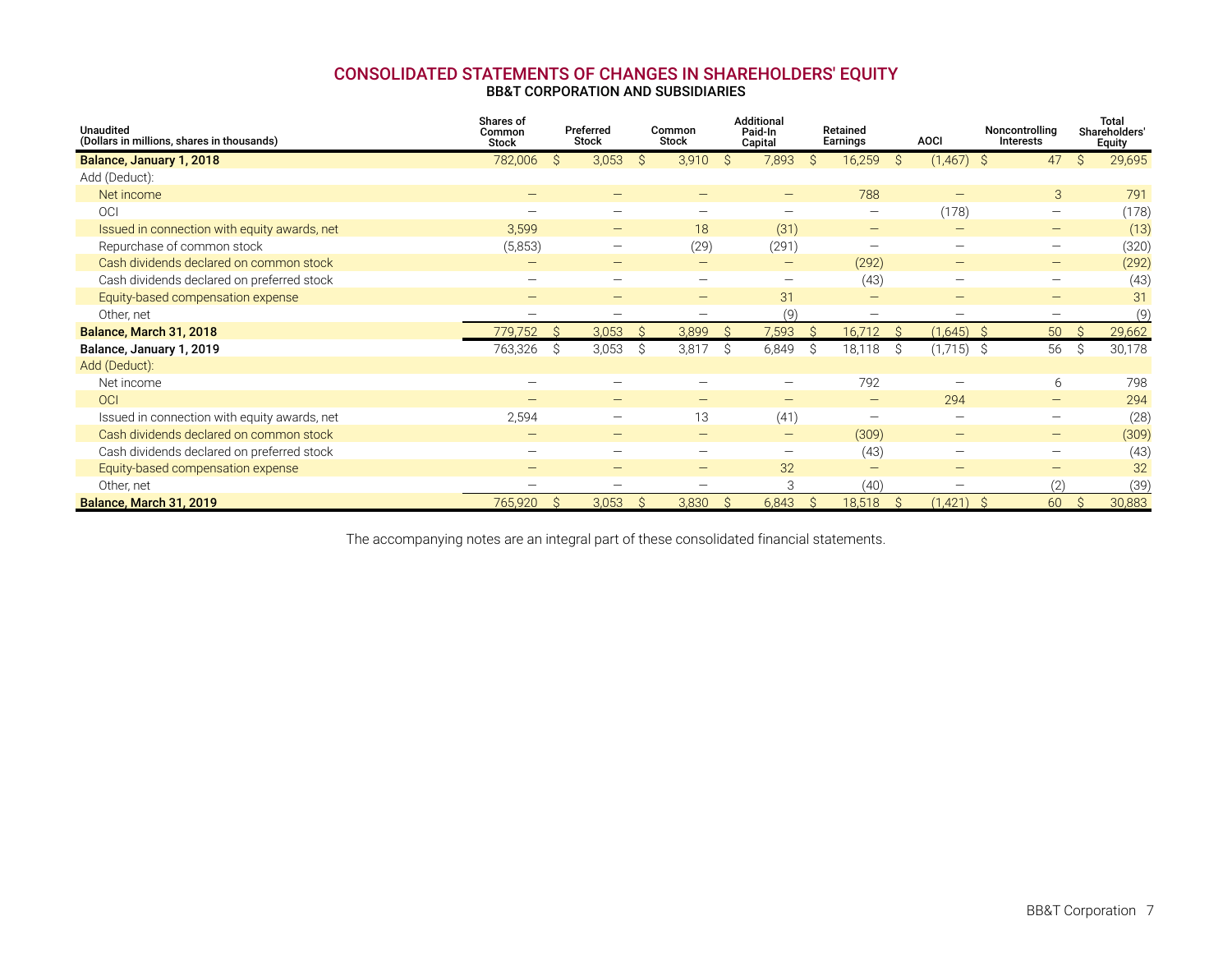## **CONSOLIDATED STATEMENTS OF CASH FLOWS**

**BB&T CORPORATION AND SUBSIDIARIES**

<span id="page-9-0"></span>

| <b>Unaudited</b><br>Three Months Ended March 31,<br>(Dollars in millions)  |                          | 2019     |                          | 2018           |
|----------------------------------------------------------------------------|--------------------------|----------|--------------------------|----------------|
| <b>Cash Flows From Operating Activities:</b>                               |                          |          |                          |                |
| Net income                                                                 | $\mathsf{S}$             | 798      | Ŝ.                       | 791            |
| Adjustments to reconcile net income to net cash from operating activities: |                          |          |                          |                |
| Provision for credit losses                                                |                          | 155      |                          | 150            |
| Depreciation                                                               |                          | 105      |                          | 105            |
| Amortization of intangibles                                                |                          | 32       |                          | 33             |
| Equity-based compensation expense                                          |                          | 32       |                          | 31             |
| Net change in operating assets and liabilities:                            |                          |          |                          |                |
| <b>I HES</b>                                                               |                          | 77       |                          | (90)           |
| Trading and equity securities                                              |                          | (1, 131) |                          | 10             |
| Other assets, accounts payable and other liabilities                       |                          | (1,006)  |                          | (583)          |
| Other, net                                                                 |                          | 193      |                          | (139)          |
| Net cash from operating activities                                         |                          | (745)    |                          | 308            |
| <b>Cash Flows From Investing Activities:</b>                               |                          |          |                          |                |
| Proceeds from sales of AFS securities                                      |                          | 1,797    |                          | 95             |
| Proceeds from maturities, calls and paydowns of AFS securities             |                          | 861      |                          | 959            |
| Purchases of AFS securities                                                |                          | (3,525)  |                          | (1,863)        |
| Proceeds from maturities, calls and paydowns of HTM securities             |                          | 450      |                          | 626            |
| Purchases of HTM securities                                                |                          |          |                          | (39)           |
| Originations and purchases of loans and leases, net of principal collected |                          | (193)    |                          | 385            |
| Other, net                                                                 |                          | 133      |                          | 40             |
| Net cash from investing activities                                         |                          | (477)    |                          | 203            |
| <b>Cash Flows From Financing Activities:</b>                               |                          |          |                          |                |
| Net change in deposits                                                     |                          | (1, 432) |                          | 830            |
| Net change in short-term borrowings                                        |                          | 1,127    |                          | (617)          |
| Proceeds from issuance of long-term debt                                   |                          | 2,015    |                          | $\overline{7}$ |
| Repayment of long-term debt                                                |                          | (1, 103) |                          | (41)           |
| Repurchase of common stock                                                 |                          |          |                          | (320)          |
| Cash dividends paid on common stock                                        |                          | (309)    |                          | (292)          |
| Cash dividends paid on preferred stock                                     |                          | (43)     |                          | (43)           |
| Other, net                                                                 |                          | (48)     |                          | (7)            |
| Net cash from financing activities                                         |                          | 207      |                          | (483)          |
| Net Change in Cash, Cash Equivalents and Restricted Cash                   |                          | (1,015)  |                          | 28             |
| Cash, Cash Equivalents and Restricted Cash, January 1                      |                          | 3,987    |                          | 3,083          |
| Cash, Cash Equivalents and Restricted Cash, March 31                       | $\overline{\mathcal{S}}$ | 2,972    | $\overline{\mathcal{S}}$ | 3,111          |
| <b>Supplemental Disclosure of Cash Flow Information:</b>                   |                          |          |                          |                |
| Net cash paid (received) during the period for:                            |                          |          |                          |                |
| Interest expense                                                           | \$                       | 419      | Ŝ.                       | 256            |
| Income taxes                                                               |                          | 62       |                          | 15             |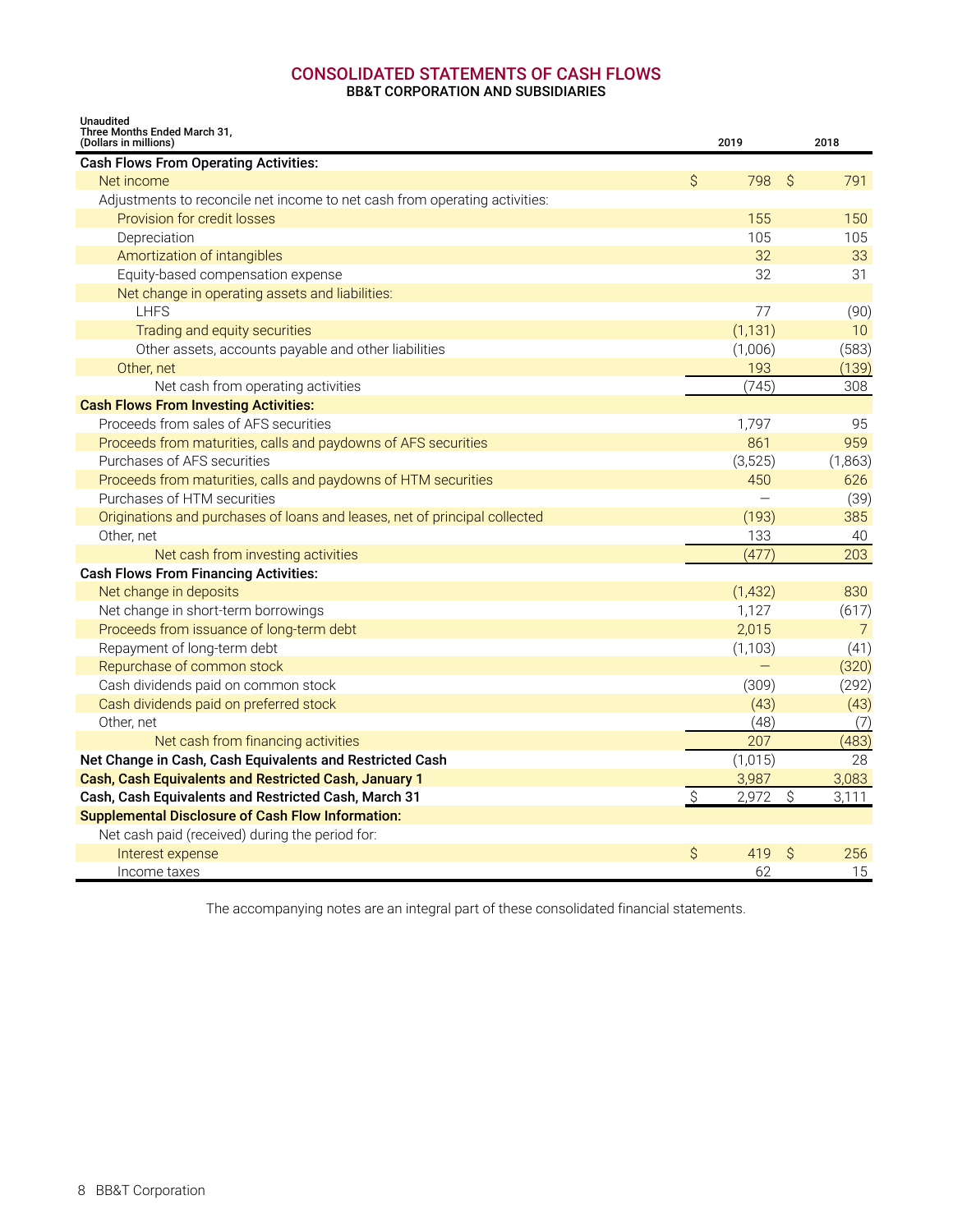## <span id="page-10-0"></span>**NOTE 1. Basis of Presentation**

#### *General*

See the Glossary of Defined Terms at the beginning of this Report for terms used herein. These consolidated financial statements and notes are presented in accordance with the instructions for Form 10-Q and, therefore, do not include all information and notes necessary for a complete presentation of financial position, results of operations and cash flow activity required in accordance with GAAP. In the opinion of management, all normal recurring adjustments necessary for a fair statement of the consolidated financial position and consolidated results of operations have been made. The year-end consolidated balance sheet data was derived from audited financial statements but does not include all disclosures required by GAAP. The information contained in the financial statements and notes included in the Annual Report on Form 10-K for the year ended December 31, 2018 should be referred to in connection with these unaudited interim consolidated financial statements.

#### *Reclassifications*

Certain amounts reported in prior periods' consolidated financial statements have been reclassified to conform to the current presentation.

#### *Use of Estimates in the Preparation of Financial Statements*

The preparation of financial statements in conformity with GAAP requires management to make estimates and assumptions that affect the reported amounts of assets and liabilities and disclosure of contingent assets and liabilities as of the date of the financial statements and the reported amounts of revenues and expenses. Actual results could differ from those estimates. Material estimates that are particularly susceptible to significant change include the determination of the ACL, determination of fair value for financial instruments, valuation of MSRs, goodwill, intangible assets and other purchase accounting related adjustments, benefit plan obligations and expenses, and tax assets, liabilities and expense.

#### *Leases - Lessee*

BB&T has operating and finance leases for data centers, corporate offices, branches, retail centers, and certain equipment. BB&T determines if an arrangement is a lease at inception. Operating leases with an original lease term in excess of one year are included in other assets and accounts payable and other liabilities in the Consolidated Balance Sheets. Finance leases are included in premises and equipment and long-term debt in the Consolidated Balance Sheets.

ROU assets represent the right to use an underlying asset for the lease term and lease liabilities represent the obligation to make lease payments arising from the lease. Operating lease ROU assets and liabilities are recognized at the commencement date based on the present value of lease payments over the lease term. BB&T uses an implicit interest rate in determining the present value of lease payments when readily determinable, and a collateralized incremental borrowing rate when an implicit rate is not available. Lease terms consider options to extend or terminate based on the determination of whether such renewal or termination options are deemed reasonably certain. Rent expense and rental income on operating leases is generally recorded using the straight-line method over the appropriate lease terms.

Lease agreements that contain non-lease components are generally accounted for as a single lease component. Variable costs, such as maintenance expenses, property and sales taxes, association dues and index based rate increases, are expensed as they are incurred.

#### *Leases - Lessor*

BB&T's commercial lease portfolio consists of dealer-based financing of equipment for small businesses and commercial equipment leasing. The fair market value of the leased asset is generally equal to the original capitalized cost. Assets under operating leases are included in other assets in the Consolidated Balance Sheets. Depreciation expense for assets under operating leases is generally recorded using the straight-line method over the appropriate lease terms in other expense in the Consolidated Statements of Income.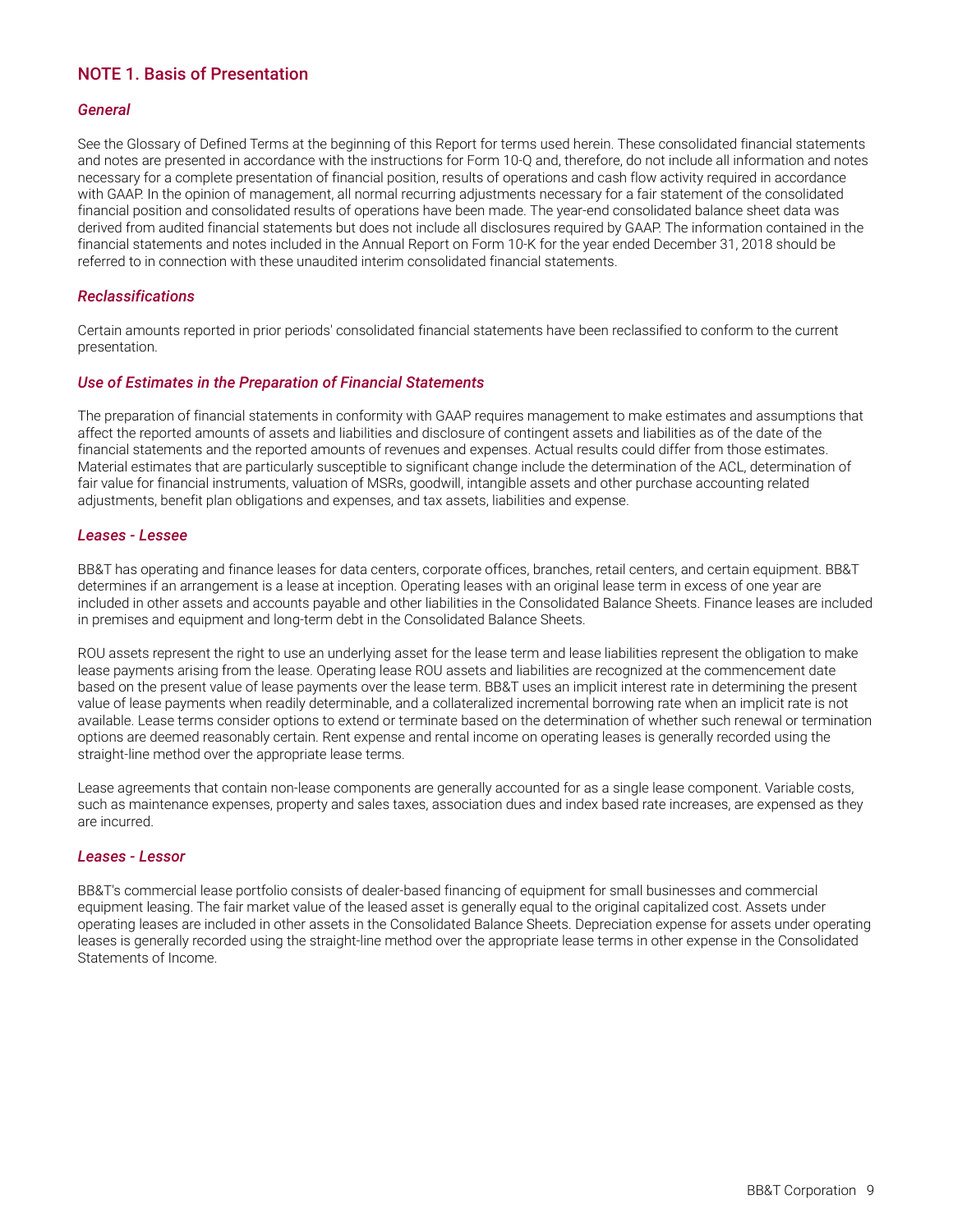## *Changes in Accounting Principles and Effects of New Accounting Pronouncements*

| Standard/<br><b>Adoption Date</b>   | Description                                                                                                                                                                                                                                                                                                                                                                                                                                                                                                                                                                                                                                                                                                                 | <b>Effects on the Financial Statements</b>                                                                                                                                                                                                                                                                                                                                                                                                                                                                                                                                                                                                                                                                                                                                                                                                                         |
|-------------------------------------|-----------------------------------------------------------------------------------------------------------------------------------------------------------------------------------------------------------------------------------------------------------------------------------------------------------------------------------------------------------------------------------------------------------------------------------------------------------------------------------------------------------------------------------------------------------------------------------------------------------------------------------------------------------------------------------------------------------------------------|--------------------------------------------------------------------------------------------------------------------------------------------------------------------------------------------------------------------------------------------------------------------------------------------------------------------------------------------------------------------------------------------------------------------------------------------------------------------------------------------------------------------------------------------------------------------------------------------------------------------------------------------------------------------------------------------------------------------------------------------------------------------------------------------------------------------------------------------------------------------|
|                                     | <b>Standards Adopted During the Current Year</b>                                                                                                                                                                                                                                                                                                                                                                                                                                                                                                                                                                                                                                                                            |                                                                                                                                                                                                                                                                                                                                                                                                                                                                                                                                                                                                                                                                                                                                                                                                                                                                    |
| Leases<br>Jan 1, 2019               | Requires lessees to recognize assets and liabilities related to certain<br>operating leases on the balance sheet, requires additional<br>disclosures by lessees, and contains targeted changes to<br>accounting by lessors.                                                                                                                                                                                                                                                                                                                                                                                                                                                                                                 | BB&T established ROU assets of \$860<br>million and lease liabilities of \$997<br>million. The net impact to equity was a<br>reduction of \$40 million. There was no<br>material impact to its Consolidated<br>Statements of Income. BB&T adopted the<br>guidance on a prospective basis and did<br>not reassess whether any expired or<br>existing contract contains a lease, the<br>classification of leases or the initial direct<br>costs.                                                                                                                                                                                                                                                                                                                                                                                                                     |
| <b>Standards Not Yet Adopted</b>    |                                                                                                                                                                                                                                                                                                                                                                                                                                                                                                                                                                                                                                                                                                                             |                                                                                                                                                                                                                                                                                                                                                                                                                                                                                                                                                                                                                                                                                                                                                                                                                                                                    |
| <b>Credit Losses</b><br>Jan 1, 2020 | Replaces the incurred loss impairment methodology with an<br>expected credit loss methodology and requires consideration of a<br>broader range of information to determine credit loss estimates.<br>Financial assets measured at amortized cost will be presented at<br>the net amount expected to be collected by using an allowance for<br>credit losses. Purchased credit deteriorated loans will receive an<br>allowance for expected credit losses. Any credit impairment on AFS<br>debt securities for which the fair value is less than cost will be<br>recorded through an allowance for expected credit losses. The<br>standard also requires expanded disclosures related to credit losses<br>and asset quality. | BB&T expects that the ACL could be<br>materially higher; however, the magnitude<br>of the increase, which is highly dependent<br>on existing and forecasted economic<br>conditions at the time of adoption, has<br>not yet been quantified. Model<br>development and fit-for-purpose testing<br>is substantially complete for most<br>portfolios, and significant progress has<br>been made on testing designed to<br>evaluate the sensitivity of the models to<br>economic forecasts, length of the<br>reasonable and supportable period and<br>reversion to historical loss information.<br>BB&T expects to continue limited parallel<br>testing in the second quarter of 2019,<br>with plans for a more comprehensive<br>parallel testing program in the second<br>half of the year that will include<br>consideration of new or modified internal<br>controls. |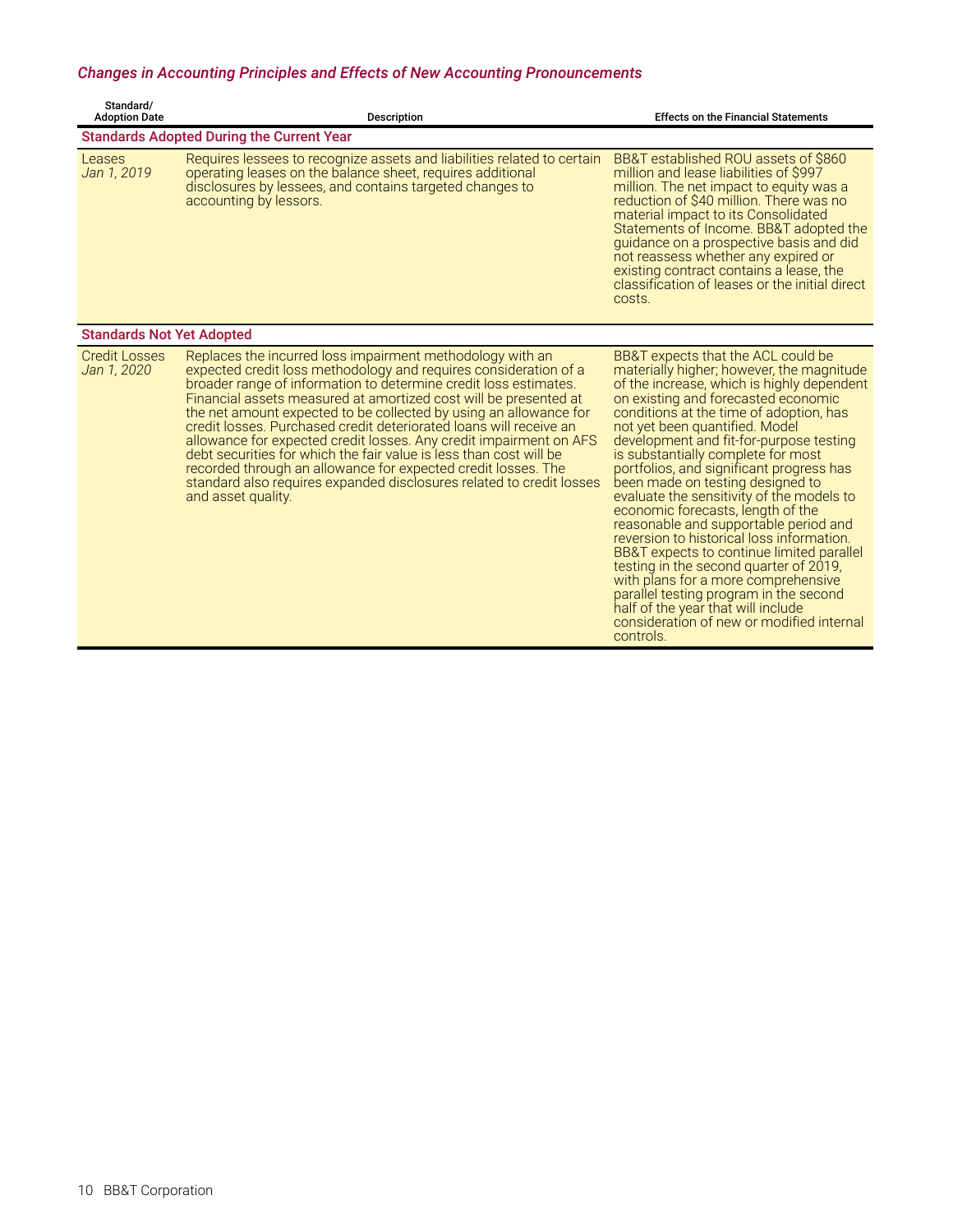## <span id="page-12-0"></span>**NOTE 2. Business Combinations**

On February 7, 2019, BB&T and SunTrust announced that both companies' Boards of Directors unanimously approved an agreement to combine in an all-stock merger of equals. Upon closing, each SunTrust share will be exchanged for 1.295 shares of BB&T stock. The merger is expected to close late in the third or fourth quarter of 2019, subject to satisfaction of closing conditions, including receipt of regulatory approvals and approval by the shareholders of each company. The merger is subject to a break-up fee of approximately \$1.1 billion, payable in customary circumstances.

## **NOTE 3. Securities**

The following tables summarize AFS and HTM securities:

| March 31, 2019                             |               | Amortized         |               | <b>Gross Unrealized</b>  |               |                          |               |                   |
|--------------------------------------------|---------------|-------------------|---------------|--------------------------|---------------|--------------------------|---------------|-------------------|
| (Dollars in millions)                      |               | Cost              |               | Gains                    |               | Losses                   |               | <b>Fair Value</b> |
| AFS securities:                            |               |                   |               |                          |               |                          |               |                   |
| U.S. Treasury                              | \$            | 1,920             | \$            | $\mathbf{1}$             | \$            | 43                       | $\mathcal{S}$ | 1,878             |
| <b>GSE</b>                                 |               | 238               |               | 1                        |               | 6                        |               | 233               |
| <b>Agency MBS</b>                          |               | 23,450            |               | 65                       |               | 468                      |               | 23,047            |
| States and political subdivisions          |               | 607               |               | 31                       |               | 12                       |               | 626               |
| Non-agency MBS                             |               | 313               |               | 184                      |               |                          |               | 497               |
| Other                                      |               | 34                |               |                          |               | $\overline{\phantom{0}}$ |               | 34                |
| <b>Total AFS securities</b>                | $\mathcal{S}$ | 26,562            | $\hat{S}$     | 282                      | $\hat{S}$     | 529                      | $\hat{S}$     | 26,315            |
| HTM securities:                            |               |                   |               |                          |               |                          |               |                   |
| <b>U.S. Treasury</b>                       | $\mathsf{S}$  | 1,099             | \$            | -                        | \$            | $\overline{2}$           | $\mathsf{S}$  | 1,097             |
| <b>GSE</b>                                 |               | 2,199             |               | 6                        |               | 15                       |               | 2,190             |
| <b>Agency MBS</b>                          |               | 16,792            |               | 25                       |               | 223                      |               | 16,594            |
| States and political subdivisions          |               | $\overline{4}$    |               | $\overline{\phantom{0}}$ |               |                          |               | 4                 |
| Other                                      |               | $\mathbf{1}$      |               |                          |               | -                        |               | $\mathbf{1}$      |
| <b>Total HTM securities</b>                | \$            | 20,095            | $\mathcal{S}$ | 31                       | \$            | 240                      | \$            | 19,886            |
|                                            |               |                   |               |                          |               |                          |               |                   |
|                                            |               |                   |               | <b>Gross Unrealized</b>  |               |                          |               |                   |
| December 31, 2018<br>(Dollars in millions) |               | Amortized<br>Cost |               | Gains                    |               | Losses                   |               | <b>Fair Value</b> |
| AFS securities:                            |               |                   |               |                          |               |                          |               |                   |
| <b>U.S. Treasury</b>                       | \$            | 3,503             | Ŝ             | 22                       | \$            | 84                       | $\mathsf{S}$  | 3,441             |
| <b>GSE</b>                                 |               | 209               |               |                          |               | 9                        |               | 200               |
| <b>Agency MBS</b>                          |               | 20,927            |               | 15                       |               | 787                      |               | 20,155            |
| States and political subdivisions          |               | 694               |               | 25                       |               | 18                       |               | 701               |
| Non-agency MBS                             |               | 321               |               | 184                      |               |                          |               | 505               |
| Other                                      |               | 35                |               | 1                        |               |                          |               | 36                |
| <b>Total AFS securities</b>                | $\mathcal{S}$ | 25,689            | $\hat{S}$     | 247                      | $\mathcal{S}$ | 898                      | $\hat{S}$     | 25,038            |
| HTM securities:                            |               |                   |               |                          |               |                          |               |                   |
| U.S. Treasury                              | $\mathsf{S}$  | 1,099             | Ŝ             | $\qquad \qquad -$        | \$            | 6                        | $\hat{S}$     | 1,093             |
| <b>GSE</b>                                 |               | 2,199             |               | 4                        |               | 43                       |               | 2,160             |
| <b>Agency MBS</b>                          |               | 17,248            |               | 27                       |               | 487                      |               | 16,788            |
| States and political subdivisions          |               | 5                 |               |                          |               |                          |               | 5                 |
| Other                                      |               | $\overline{1}$    |               |                          |               |                          |               | $\mathbf{1}$      |

Certain securities issued by FNMA and FHLMC exceeded 10% of shareholders' equity at March 31, 2019. The FNMA investments had total amortized cost and fair value of \$14.2 billion and \$13.9 billion, respectively. The FHLMC investments had total amortized cost and fair value of \$10.3 billion and \$10.2 billion, respectively.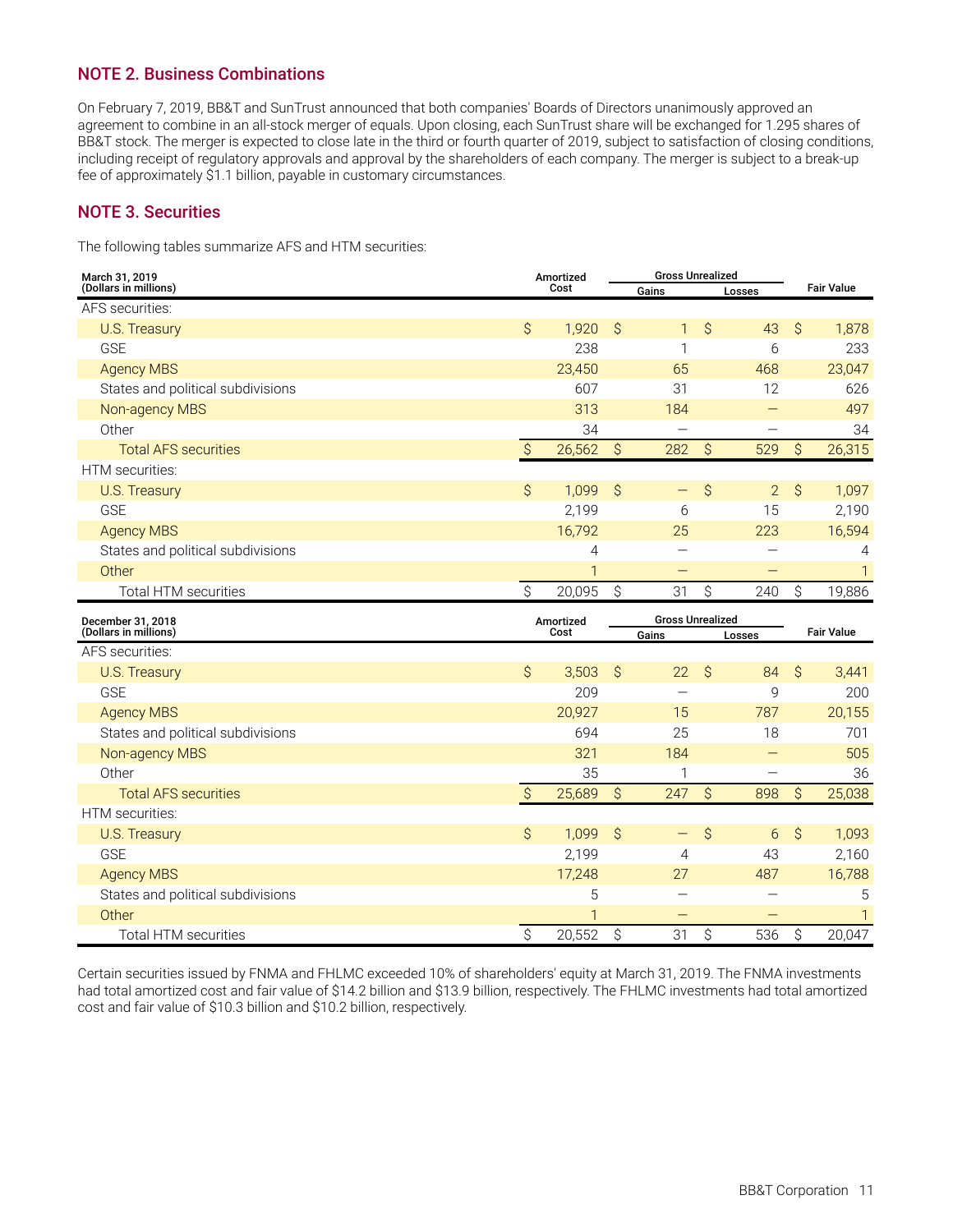The amortized cost and estimated fair value of the securities portfolio by contractual maturity are shown in the following table. The expected life of MBS may differ from contractual maturities because borrowers have the right to prepay the underlying mortgage loans.

|                                         |  |                   | <b>AFS</b> |                   |                   | <b>HTM</b> |                   |
|-----------------------------------------|--|-------------------|------------|-------------------|-------------------|------------|-------------------|
| March 31, 2019<br>(Dollars in millions) |  | Amortized<br>Cost |            | <b>Fair Value</b> | Amortized<br>Cost |            | <b>Fair Value</b> |
| Due in one year or less                 |  | 285               |            | 285               |                   |            |                   |
| Due after one year through five years   |  | 1.674             |            | .631              | 3,300             |            | 3,289             |
| Due after five years through ten years  |  | 502               |            | 503               | 597               |            | 591               |
| Due after ten years                     |  | 24.101            |            | 23.896            | 16.197            |            | 16,005            |
| <b>Total debt securities</b>            |  | 26.562            |            | 26.315            | 20,095            |            | 19,886            |

The following tables present the fair values and gross unrealized losses of investments based on the length of time that individual securities have been in a continuous unrealized loss position:

|                                            |               | Less than 12 months |               |                             |           | 12 months or more |               |                             |               |                   | <b>Total</b> |                      |
|--------------------------------------------|---------------|---------------------|---------------|-----------------------------|-----------|-------------------|---------------|-----------------------------|---------------|-------------------|--------------|----------------------|
| March 31, 2019<br>(Dollars in millions)    |               | <b>Fair Value</b>   |               | <b>Unrealized</b><br>Losses |           | <b>Fair Value</b> |               | <b>Unrealized</b><br>Losses |               | <b>Fair Value</b> |              | Unrealized<br>Losses |
| AFS securities:                            |               |                     |               |                             |           |                   |               |                             |               |                   |              |                      |
| <b>U.S. Treasury</b>                       | $\mathsf{S}$  | 49                  | $\mathcal{S}$ |                             | \$        | 1,442             | $\mathcal{S}$ | 43                          | $\mathcal{S}$ | 1,491             | $\hat{S}$    | 43                   |
| <b>GSE</b>                                 |               | 12                  |               |                             |           | 179               |               | 6                           |               | 191               |              | 6                    |
| <b>Agency MBS</b>                          |               | 1,165               |               | $\overline{2}$              |           | 16,679            |               | 466                         |               | 17,844            |              | 468                  |
| States and political subdivisions          |               | 44                  |               |                             |           | 241               |               | 12                          |               | 285               |              | 12                   |
| <b>Total</b>                               | $\mathcal{S}$ | 1,270               | $\hat{S}$     | 2 <sup>1</sup>              | $\hat{S}$ | 18,541            | $\mathcal{S}$ | 527                         | $\mathcal{S}$ | 19,811            | Ŝ            | 529                  |
| HTM securities:                            |               |                     |               |                             |           |                   |               |                             |               |                   |              |                      |
| <b>U.S. Treasury</b>                       | $\mathsf{S}$  | 400                 | $\mathcal{S}$ |                             | \$        | 496               | $\mathcal{S}$ | $\overline{2}$              | $\mathsf{S}$  | 896               | $\mathsf{S}$ | $\overline{2}$       |
| <b>GSE</b>                                 |               |                     |               |                             |           | 1,768             |               | 15                          |               | 1,768             |              | 15                   |
| <b>Agency MBS</b>                          |               | 1.121               |               | 5                           |           | 13,748            |               | 218                         |               | 14,869            |              | 223                  |
| Total                                      | $\mathsf S$   | 1,521               | \$            | 5                           | Ŝ         | 16,012            | Ŝ             | 235                         | $\mathsf S$   | 17,533            | Ŝ            | 240                  |
|                                            |               |                     |               |                             |           |                   |               |                             |               |                   |              |                      |
|                                            |               | Less than 12 months |               |                             |           | 12 months or more |               |                             |               |                   | <b>Total</b> |                      |
| December 31, 2018<br>(Dollars in millions) |               | <b>Fair Value</b>   |               | <b>Unrealized</b><br>Losses |           | <b>Fair Value</b> |               | Unrealized<br>Losses        |               | <b>Fair Value</b> |              | Unrealized<br>Losses |
| AFS securities:                            |               |                     |               |                             |           |                   |               |                             |               |                   |              |                      |
| U.S. Treasury                              | $\mathsf{S}$  | 111                 | $\mathsf{S}$  |                             | \$        | 2,121             | \$            | 84                          | $\mathcal{S}$ | 2,232             | $\hat{S}$    | 84                   |
| <b>GSE</b>                                 |               | 3                   |               |                             |           | 176               |               | $\mathsf{Q}$                |               | 179               |              | $\mathsf{Q}$         |
| <b>Agency MBS</b>                          |               | 322                 |               | $\overline{2}$              |           | 18.478            |               | 785                         |               | 18,800            |              | 787                  |
| States and political subdivisions          |               | 100                 |               | 1                           |           | 288               |               | 17                          |               | 388               |              | 18                   |
| Total                                      | $\mathcal{S}$ | 536                 | $\hat{S}$     | 3                           | Ŝ         | 21,063            | $\mathcal{S}$ | 895                         | Ŝ.            | 21,599            | Ŝ            | 898                  |
| HTM securities:                            |               |                     |               |                             |           |                   |               |                             |               |                   |              |                      |
| <b>U.S. Treasury</b>                       | $\mathsf{S}$  | 698                 | $\mathcal{S}$ | 3                           | \$        | 395               | $\mathcal{S}$ | 3                           | $\mathsf{S}$  | 1.093             | \$           | 6                    |
| <b>GSE</b>                                 |               |                     |               |                             |           | 1,749             |               | 43                          |               | 1,749             |              | 43                   |
| <b>Agency MBS</b>                          |               | 264                 |               | 3                           |           | 14,976            |               | 484                         |               | 15,240            |              | 487                  |

Substantially all of the unrealized losses on the securities portfolio were the result of changes in market interest rates compared to the date the securities were acquired rather than the credit quality of the issuers or underlying loans.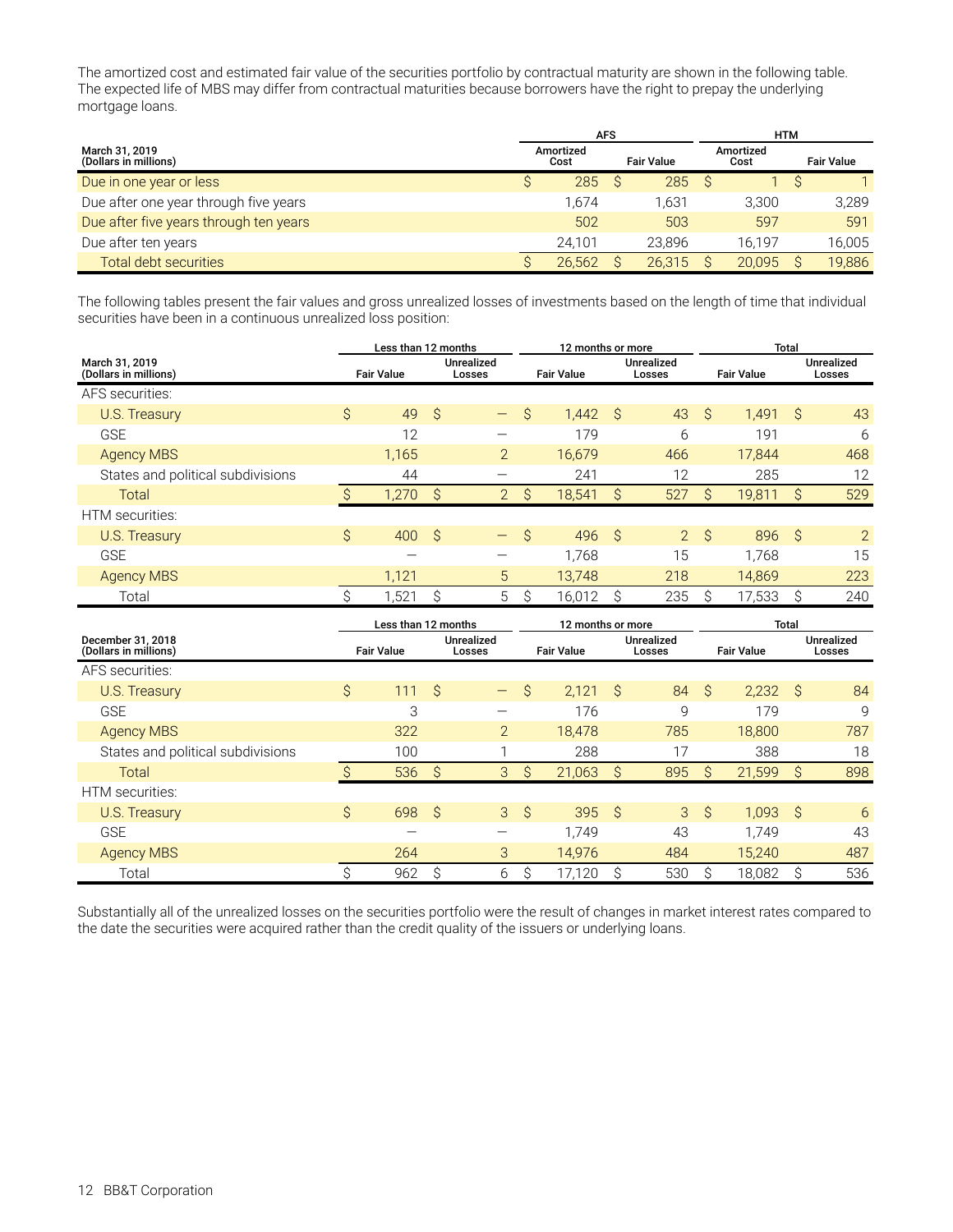## <span id="page-14-0"></span>**NOTE 4. Loans and ACL**

The following tables present loans and leases HFI by aging category:

|                                         |         |             |                        | Accruing |                             |                          |               |     |              |         |
|-----------------------------------------|---------|-------------|------------------------|----------|-----------------------------|--------------------------|---------------|-----|--------------|---------|
| March 31, 2019<br>(Dollars in millions) | Current |             | 30-89 Davs<br>Past Due |          | 90 Days Or<br>More Past Due |                          | Nonperforming |     |              | Total   |
| Commercial:                             |         |             |                        |          |                             |                          |               |     |              |         |
| Commercial and industrial               | \$      | $61,746$ \$ |                        | 36       | - Ŝ                         | $\overline{\phantom{m}}$ | \$            | 196 | <sub>S</sub> | 61,978  |
| CRE                                     |         | 20,751      |                        | 3        |                             |                          |               | 75  |              | 20,829  |
| Lease financing                         |         | 2,094       |                        | 3        |                             |                          |               |     |              | 2,098   |
| Retail:                                 |         |             |                        |          |                             |                          |               |     |              |         |
| Residential mortgage                    |         | 30,596      |                        | 478      |                             | 377                      |               | 121 |              | 31,572  |
| Direct                                  |         | 11,337      |                        | 67       |                             |                          |               | 53  |              | 11.464  |
| Indirect                                |         | 17,122      |                        | 316      |                             | 5                        |               | 80  |              | 17,523  |
| Revolving credit                        |         | 3.111       |                        | 27       |                             | 14                       |               |     |              | 3,152   |
| <b>PCI</b>                              |         | 395         |                        | 18       |                             | 28                       |               |     |              | 441     |
| Total                                   |         | 147,152     | S                      | 948      | S                           | 431                      |               | 526 | S            | 149,057 |

|                                            |           |         |    | Accruing               |                             |                   |               |     |    |         |
|--------------------------------------------|-----------|---------|----|------------------------|-----------------------------|-------------------|---------------|-----|----|---------|
| December 31, 2018<br>(Dollars in millions) |           | Current |    | 30-89 Days<br>Past Due | 90 Days Or<br>More Past Due |                   | Nonperforming |     |    | Total   |
| Commercial:                                |           |         |    |                        |                             |                   |               |     |    |         |
| Commercial and industrial                  | $\hat{S}$ | 61.701  | S, | 34                     | - \$                        | $\qquad \qquad -$ | $\mathsf{S}$  | 200 | Ŝ. | 61,935  |
| CRE                                        |           | 20,990  |    | 5                      |                             |                   |               | 65  |    | 21,060  |
| Lease financing                            |           | 2,014   |    | h                      |                             |                   |               | 3   |    | 2,018   |
| Retail:                                    |           |         |    |                        |                             |                   |               |     |    |         |
| Residential mortgage                       |           | 30,413  |    | 456                    |                             | 405               |               | 119 |    | 31,393  |
| Direct                                     |           | 11,463  |    | 61                     |                             |                   |               | 53  |    | 11,584  |
| <b>Indirect</b>                            |           | 16,901  |    | 436                    |                             | 6                 |               | 82  |    | 17,425  |
| Revolving credit                           |           | 3,090   |    | 28                     |                             | 14                |               |     |    | 3,132   |
| PCI                                        |           | 413     |    | 23                     |                             | 30                |               |     |    | 466     |
| Total                                      | ⌒         | 146,985 | S  | 1,044                  |                             | 462               |               | 522 | S  | 149,013 |

The following table presents the carrying amount of loans by risk rating. PCI loans are excluded because their related ALLL is determined by loan pool performance and revolving credit loans are excluded as the loans are charged-off rather than reclassifying to nonperforming:

|                        |    |                                       |    | March 31, 2019 |                    |        | December 31, 2018                     |        |              |          |              |                                |  |               |  |          |
|------------------------|----|---------------------------------------|----|----------------|--------------------|--------|---------------------------------------|--------|--------------|----------|--------------|--------------------------------|--|---------------|--|----------|
| (Dollars in millions)  |    | <b>Commercial &amp;</b><br>Industrial |    | <b>CRE</b>     | Lease<br>Financing |        | <b>Commercial &amp;</b><br>Industrial |        | <b>CRE</b>   |          |              | Lease<br>Financing             |  |               |  |          |
| Commercial:            |    |                                       |    |                |                    |        |                                       |        |              |          |              |                                |  |               |  |          |
| Pass                   | \$ | 60.514                                | Ŝ. | 20,460         | Ŝ                  | 2,082  | S.                                    | 60,655 | Ŝ            | 20,712   | Ŝ.           | 2,012                          |  |               |  |          |
| Special mention        |    | 395                                   |    | 71             |                    | 3      |                                       | 216    |              | 61       |              |                                |  |               |  |          |
| Substandard-performing |    | 873                                   |    | 223            |                    | 12     |                                       | 864    |              | 222      |              | 3                              |  |               |  |          |
| Nonperforming          |    | 196                                   |    | 75             |                    |        |                                       | 200    |              | 65       |              | 3                              |  |               |  |          |
| Total                  |    | 61,978                                | Ŝ  | 20,829         | Ŝ                  | 2,098  | S                                     | 61,935 | S            | 21,060   | Ŝ            | 2,018                          |  |               |  |          |
|                        |    | <b>Residential</b><br>Mortgage        |    | <b>Direct</b>  |                    |        |                                       |        |              | Indirect |              | <b>Residential</b><br>Mortgage |  | <b>Direct</b> |  | Indirect |
| Retail:                |    |                                       |    |                |                    |        |                                       |        |              |          |              |                                |  |               |  |          |
| Performing             | Ŝ. | 31.451                                | S. | 11,411         | Ŝ                  | 17.443 | <sub>S</sub>                          | 31,274 | <sup>S</sup> | 11,531   | <sup>S</sup> | 17,343                         |  |               |  |          |
| Nonperforming          |    | 121                                   |    | 53             |                    | 80     |                                       | 119    |              | 53       |              | 82                             |  |               |  |          |
| Total                  | Ŝ  | 31.572                                |    | 11.464         | S                  | 17.523 | S                                     | 31,393 | S            | 11,584   | S            | 17,425                         |  |               |  |          |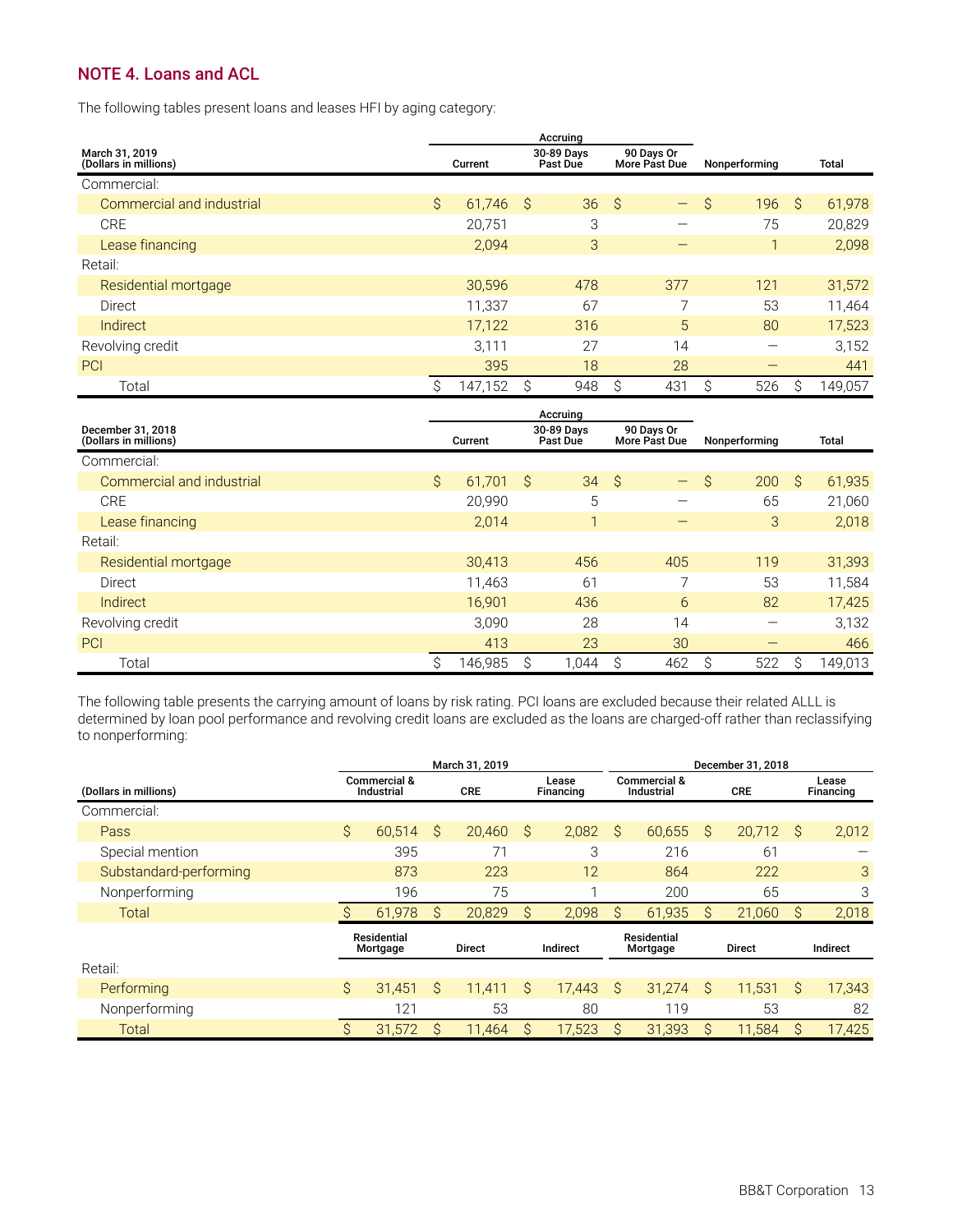The following tables present activity in the ACL:

| (Dollars in millions)     | <b>Balance</b> at<br>Jan 1, 2018 |                                  |               | Charge-Offs |     | <b>Recoveries</b> | Provision<br>(Benefit) |                | <b>Balance</b> at<br>Mar 31, 2018 |       |
|---------------------------|----------------------------------|----------------------------------|---------------|-------------|-----|-------------------|------------------------|----------------|-----------------------------------|-------|
| Commercial:               |                                  |                                  |               |             |     |                   |                        |                |                                   |       |
| Commercial and industrial | $\hat{S}$                        | 522                              | $\mathcal{S}$ | (23)        | -\$ | 8                 | $\mathcal{S}$          | 15             | Ŝ.                                | 522   |
| <b>CRE</b>                |                                  | 160                              |               | (6)         |     | $\overline{2}$    |                        | 19             |                                   | 175   |
| Lease financing           |                                  | 9                                |               | (1)         |     | —                 |                        | $\overline{2}$ |                                   | 10    |
| Retail:                   |                                  |                                  |               |             |     |                   |                        |                |                                   |       |
| Residential mortgage      |                                  | 209                              |               | (4)         |     |                   |                        | 11             |                                   | 216   |
| Direct                    |                                  | 106                              |               | (19)        |     | 6                 |                        | 6              |                                   | 99    |
| Indirect                  |                                  | 348                              |               | (107)       |     | 15                |                        | 91             |                                   | 347   |
| Revolving credit          |                                  | 108                              |               | (21)        |     | 5                 |                        | 12             |                                   | 104   |
| PCI                       |                                  | 28                               |               | -           |     | -                 |                        | (3)            |                                   | 25    |
| <b>ALLL</b>               |                                  | 1,490                            |               | (181)       |     | 36                |                        | 153            |                                   | 1,498 |
| <b>RUFC</b>               |                                  | 119                              |               |             |     |                   |                        | (3)            |                                   | 116   |
| ACL                       | $\mathsf S$                      | 1,609                            | \$            | $(181)$ \$  |     | 36                | \$                     | 150            | \$                                | 1,614 |
| (Dollars in millions)     |                                  | <b>Balance</b> at<br>Jan 1, 2019 | Charge-Offs   |             |     | <b>Recoveries</b> | Provision<br>(Benefit) |                | <b>Balance</b> at<br>Mar 31, 2019 |       |
| Commercial:               |                                  |                                  |               |             |     |                   |                        |                |                                   |       |
| Commercial and industrial | $\mathsf{S}$                     | 546                              | $\mathcal{S}$ | (17)        | S,  | 6                 | $\mathcal{S}$          | 13             | $\mathcal{S}$                     | 548   |
| CRE                       |                                  | 190                              |               | (8)         |     | 1                 |                        | 13             |                                   | 196   |
| Lease financing           |                                  | 11                               |               | (1)         |     |                   |                        |                |                                   | 11    |
| Retail:                   |                                  |                                  |               |             |     |                   |                        |                |                                   |       |
| Residential mortgage      |                                  | 232                              |               | (5)         |     |                   |                        | (3)            |                                   | 225   |
| Direct                    |                                  | 97                               |               | (18)        |     | 6                 |                        | 11             |                                   | 96    |
| Indirect                  |                                  | 356                              |               | (109)       |     | 17                |                        | 94             |                                   | 358   |

|                      |       | ヽーノ   |    |     |           |
|----------------------|-------|-------|----|-----|-----------|
| Lease financing      | 11    | (1)   |    |     | 11        |
| Retail:              |       |       |    |     |           |
| Residential mortgage | 232   | (5)   |    | (3) | 225       |
| Direct               | 97    | (18)  | 6  |     | 96        |
| Indirect             | 356   | (109) | 17 | 94  | 358       |
| Revolving credit     | 117   | (26)  | 6  | 22  | 119       |
| PCI                  | 9     |       |    |     | 8         |
| <b>ALLL</b>          | 1,558 | (184) | 37 | 150 | 1,561     |
| <b>RUFC</b>          | 93    |       |    | 5   | 98        |
| ACL                  | .651  | (184) | 37 | 155 | ,659<br>S |

The following table provides a summary of loans that are collectively evaluated for impairment:

|                           |           | March 31, 2019         |    |                     | December 31, 2018 |                        |    |                     |  |
|---------------------------|-----------|------------------------|----|---------------------|-------------------|------------------------|----|---------------------|--|
| (Dollars in millions)     |           | Recorded<br>Investment |    | <b>Related ALLL</b> |                   | Recorded<br>Investment |    | <b>Related ALLL</b> |  |
| Commercial:               |           |                        |    |                     |                   |                        |    |                     |  |
| Commercial and industrial | $\hat{S}$ | 61,683                 | S. | 522                 | S.                | 61,629                 | -S | 521                 |  |
| <b>CRE</b>                |           | 20,721                 |    | 175                 |                   | 20,960                 |    | 181                 |  |
| Lease financing           |           | 2,097                  |    | 11                  |                   | 2,015                  |    | 11                  |  |
| Retail:                   |           |                        |    |                     |                   |                        |    |                     |  |
| Residential mortgage      |           | 30,697                 |    | 159                 |                   | 30,539                 |    | 164                 |  |
| Direct                    |           | 11.398                 |    | 91                  |                   | 11.517                 |    | 92                  |  |
| Indirect                  |           | 17,194                 |    | 299                 |                   | 17,099                 |    | 299                 |  |
| Revolving credit          |           | 3,123                  |    | 108                 |                   | 3,104                  |    | 106                 |  |
| PCI                       |           | 441                    |    | 8                   |                   | 466                    |    | 9                   |  |
| Total                     | Ŝ         | 147,354                |    | 1,373               |                   | 147,329                | S  | 1,383               |  |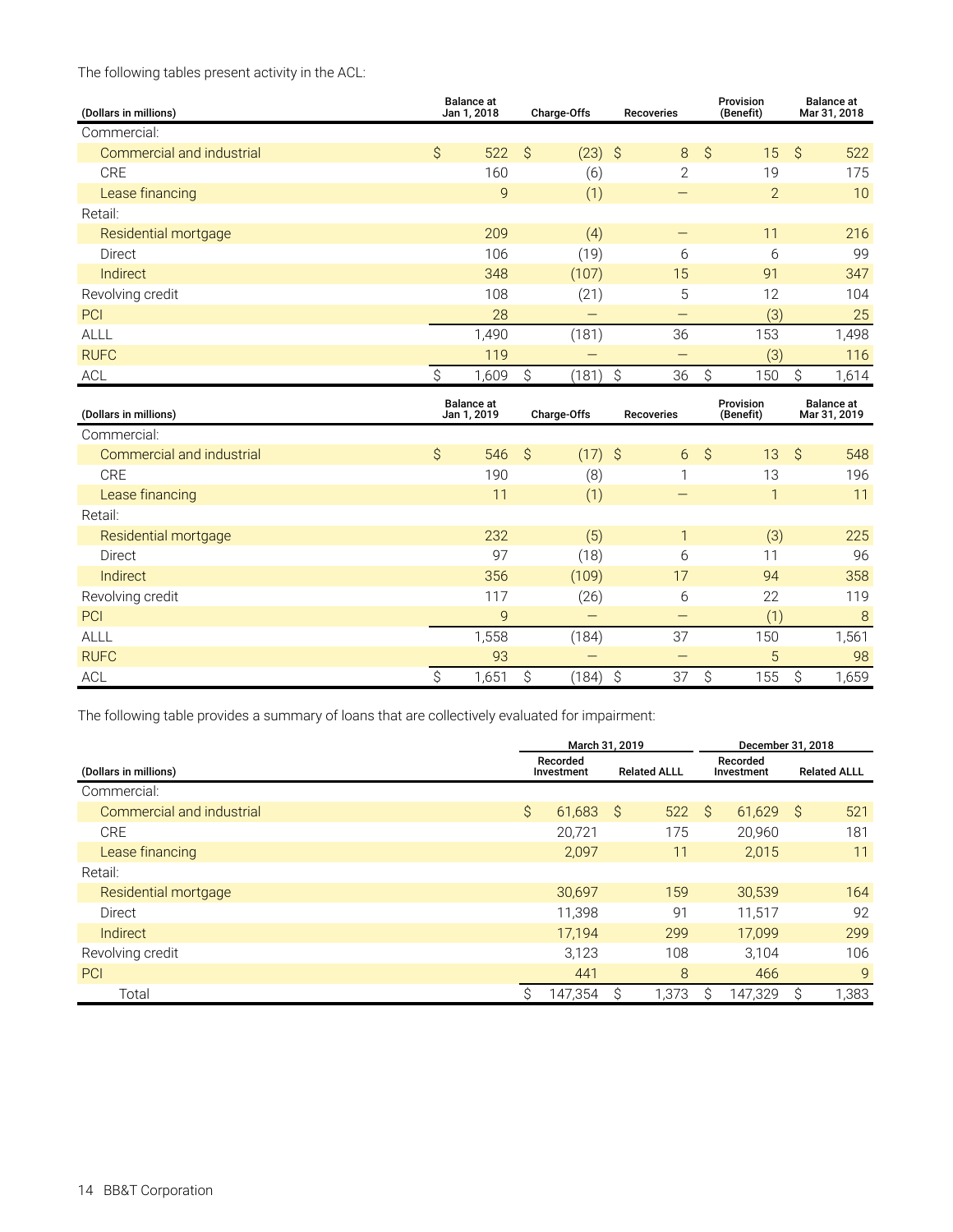The following tables set forth certain information regarding impaired loans, excluding PCI and LHFS, that were individually evaluated for impairment:

|                                                                            |    |                |    | <b>Recorded Investment</b> |              |              |                     |     |                        | Average        | Interest             |    |
|----------------------------------------------------------------------------|----|----------------|----|----------------------------|--------------|--------------|---------------------|-----|------------------------|----------------|----------------------|----|
| As of / For The Three Months Ended March 31, 2019<br>(Dollars in millions) |    | <b>UPB</b>     |    | Without an<br><b>ALLL</b>  |              | With an ALLL | <b>Related ALLL</b> |     | Recorded<br>Investment |                | Income<br>Recognized |    |
| Commercial:                                                                |    |                |    |                            |              |              |                     |     |                        |                |                      |    |
| Commercial and industrial                                                  | Ŝ. | 308            | -Ŝ | 90                         | <sub>S</sub> | 205          | - Ŝ                 | 26  | S.                     | 308            | Ŝ                    |    |
| <b>CRE</b>                                                                 |    | 113            |    | 18                         |              | 90           |                     | 21  |                        | 112            |                      |    |
| Lease financing                                                            |    | $\overline{2}$ |    |                            |              | ٠            |                     |     |                        | $\overline{2}$ |                      |    |
| Retail:                                                                    |    |                |    |                            |              |              |                     |     |                        |                |                      |    |
| Residential mortgage                                                       |    | 927            |    | 126                        |              | 749          |                     | 66  |                        | 869            |                      | 8  |
| Direct                                                                     |    | 84             |    | 26                         |              | 40           |                     | 5   |                        | 66             |                      |    |
| Indirect                                                                   |    | 339            |    | 5                          |              | 324          |                     | 59  |                        | 328            |                      | 12 |
| Revolving credit                                                           |    | 29             |    |                            |              | 29           |                     |     |                        | 29             |                      |    |
| Total                                                                      | S  | 1,802          |    | 265                        | S            | 1,438        | S                   | 188 | S                      | 1.714          | <sub>S</sub>         | 22 |

|                                                                       |   |            |    | <b>Recorded Investment</b> |    |              |                     |     |                        | Average | Interest             |                |
|-----------------------------------------------------------------------|---|------------|----|----------------------------|----|--------------|---------------------|-----|------------------------|---------|----------------------|----------------|
| As of / For The Year Ended December 31, 2018<br>(Dollars in millions) |   | <b>UPB</b> |    | Without an<br><b>ALLL</b>  |    | With an ALLL | <b>Related ALLL</b> |     | Recorded<br>Investment |         | Income<br>Recognized |                |
| Commercial:                                                           |   |            |    |                            |    |              |                     |     |                        |         |                      |                |
| Commercial and industrial                                             | Ŝ | 318        | -Ŝ | 95                         | S. | 211          | Ŝ                   | 25  | Ŝ                      | 343     | -Ŝ                   | 6              |
| CRE                                                                   |   | 102        |    | 29                         |    | 71           |                     | 9   |                        | 97      |                      | $\overline{2}$ |
| Lease financing                                                       |   | 3          |    |                            |    | 3            |                     |     |                        | 6       |                      |                |
| Retail:                                                               |   |            |    |                            |    |              |                     |     |                        |         |                      |                |
| Residential mortgage                                                  |   | 904        |    | 122                        |    | 732          |                     | 68  |                        | 841     |                      | 34             |
| Direct                                                                |   | 86         |    | 26                         |    | 41           |                     | 5   |                        | 72      |                      | 4              |
| Indirect                                                              |   | 335        |    | 6                          |    | 320          |                     | 57  |                        | 306     |                      | 46             |
| Revolving credit                                                      |   | 28         |    |                            |    | 28           |                     | 11  |                        | 29      |                      |                |
| Total                                                                 | Ś | 1,776      | S  | 278                        | S  | 1.406        |                     | 175 | S                      | 1,694   | <sub>S</sub>         | 93             |

The following table presents a summary of TDRs, all of which are considered impaired:

| (Dollars in millions)                                 | Mar 31, 2019 |              |   | Dec 31, 2018 |  |
|-------------------------------------------------------|--------------|--------------|---|--------------|--|
| Performing TDRs:                                      |              |              |   |              |  |
| Commercial:                                           |              |              |   |              |  |
| Commercial and industrial                             | $\hat{S}$    | $63 \quad $$ |   | 65           |  |
| <b>CRE</b>                                            |              | 9            |   | 10           |  |
| Retail:                                               |              |              |   |              |  |
| Residential mortgage                                  |              | 669          |   | 656          |  |
| <b>Direct</b>                                         |              | 54           |   | 55           |  |
| Indirect                                              |              | 306          |   | 305          |  |
| Revolving credit                                      |              | 29           |   | 28           |  |
| <b>Total performing TDRs</b>                          |              | 1,130        |   | 1,119        |  |
| Nonperforming TDRs (also included in NPL disclosures) |              | 178          |   | 176          |  |
| <b>Total TDRs</b>                                     |              | 1,308        | S | 1,295        |  |
| ALLL attributable to TDRs                             | Ŝ            | 146          | S | 146          |  |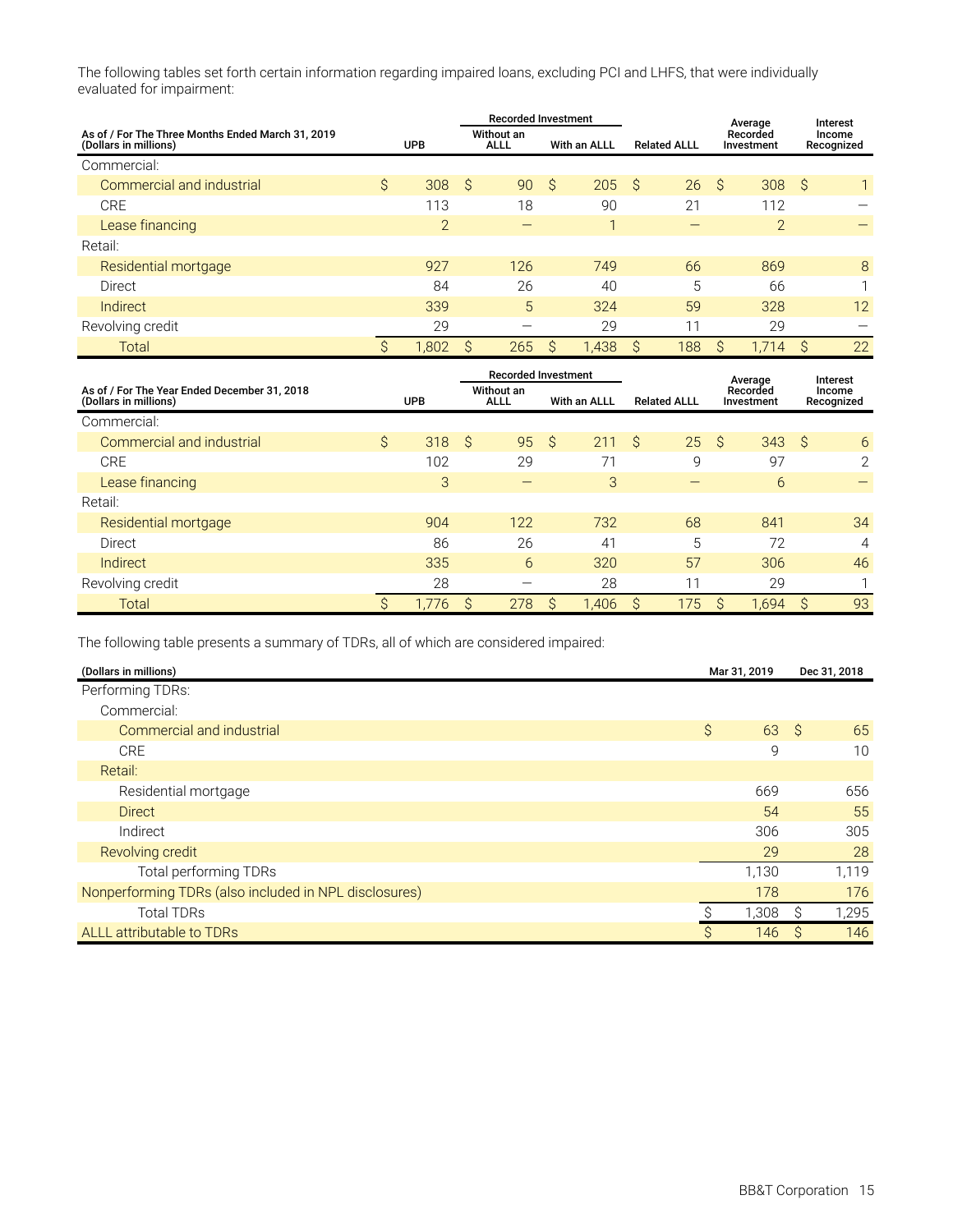<span id="page-17-0"></span>The primary reason loan modifications were classified as TDRs is summarized below. Balances represent the recorded investment at the end of the quarter in which the modification was made. Rate modifications consist of TDRs made with below market interest rates, including those that also have modifications of loan structures.

|                                               |                | 2019                        |               | 2018           |                             |             |  |  |  |
|-----------------------------------------------|----------------|-----------------------------|---------------|----------------|-----------------------------|-------------|--|--|--|
| Three Months Ended March 31,                  |                | <b>Type of Modification</b> | <b>ALLL</b>   |                | <b>Type of Modification</b> | <b>ALLL</b> |  |  |  |
| (Dollars in millions)                         | Rate           | <b>Structure</b>            | Impact        | Rate           | <b>Structure</b>            | Impact      |  |  |  |
| Newly designated TDRs:                        |                |                             |               |                |                             |             |  |  |  |
| Commercial:                                   |                |                             |               |                |                             |             |  |  |  |
| Commercial and industrial                     | $\frac{1}{26}$ | 3<br>-Ŝ                     | $\mathcal{S}$ | Ŝ.<br>10       | 10 <sup>°</sup><br>Ŝ.       | Ŝ           |  |  |  |
| <b>CRE</b>                                    |                |                             |               | 19             |                             |             |  |  |  |
| Retail:                                       |                |                             |               |                |                             |             |  |  |  |
| Residential mortgage                          | 73             | 8                           | 4             | 82             | 10                          | 5           |  |  |  |
| <b>Direct</b>                                 | 3              | 1                           | —             | $\overline{2}$ |                             |             |  |  |  |
| Indirect                                      | 48             |                             | 6             | 42             |                             | 5           |  |  |  |
| Revolving credit                              | 6              | —                           |               | 5              |                             |             |  |  |  |
| Re-modification of previously designated TDRs | 23             | 5                           | —             | 21             | 5                           |             |  |  |  |

Charge-offs and forgiveness of principal and interest for TDRs were immaterial for all periods presented.

The pre-default balance for modifications that had been classified as TDRs during the previous 12 months that experienced a payment default was \$18 million and \$23 million for the three months ended March 31, 2019 and 2018, respectively. Payment default is defined as movement of the TDR to nonperforming status, foreclosure or charge-off, whichever occurs first.

Unearned income, discounts and net deferred loan fees and costs were immaterial for all periods presented. Residential mortgage loans in the process of foreclosure were \$258 million at March 31, 2019 and \$253 million at December 31, 2018.

## **NOTE 5. Other Assets and Liabilities**

#### *Lessee Operating and Finance Leases*

Operating leases costs were \$49 million and finance lease costs were immaterial for the three months ended March 31, 2019.

The following table presents additional information on operating and finance leases:

| March 31, 2019<br>(Dollars in millions) | Operating<br>Leases |               | Finance<br>Leases |
|-----------------------------------------|---------------------|---------------|-------------------|
| ROU assets                              | \$<br>822           | Ŝ.            | 19                |
| Maturities of lease liabilities:        |                     |               |                   |
| 2019                                    | \$<br>138           | \$            | 6                 |
| 2020                                    | 188                 |               | $\overline{7}$    |
| 2021                                    | 164                 |               | 6                 |
| 2022                                    | 139                 |               | 5                 |
| 2023                                    | 109                 |               | 3                 |
| 2024                                    | 85                  |               | $\overline{2}$    |
| Thereafter                              | 264                 |               | 3                 |
| Total lease payments                    | 1,087               |               | 32                |
| Less: imputed interest                  | 128                 |               | 5                 |
| <b>Total lease liabilities</b>          | Ŝ<br>959            | $\mathcal{S}$ | 27                |
| Weighted average remaining term         | 7.5 years           |               | 5.1 years         |
| Weighted average discount rate          | 3.1%                |               | 7.0%              |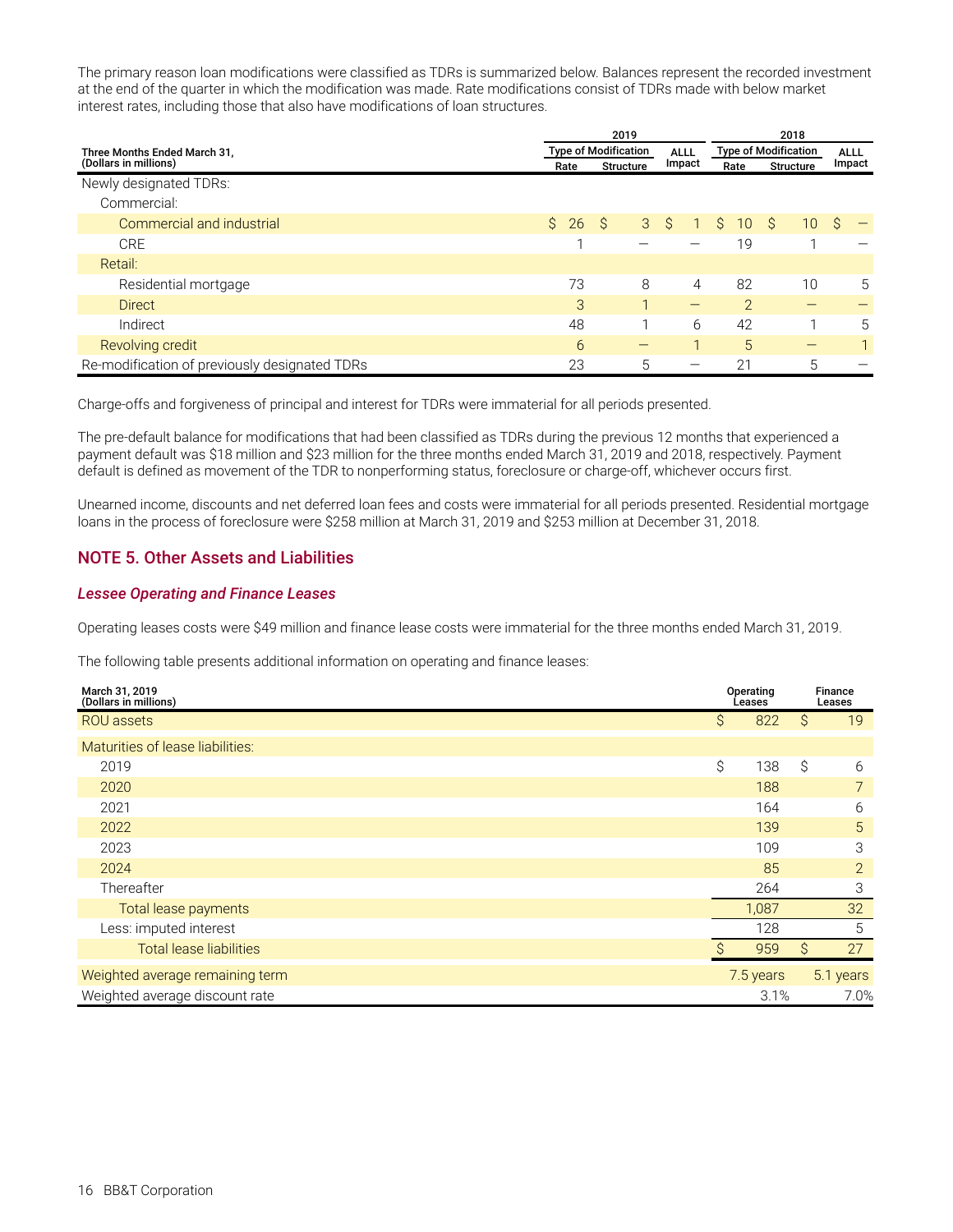## <span id="page-18-0"></span>*Lessor Operating Leases*

The following tables present a summary of assets under operating leases and activity related to assets under operating leases. These tables exclude subleases on assets included in premises and equipment.

| (Dollars in millions)              | Mar 31, 2019 | Dec 31, 2018 |
|------------------------------------|--------------|--------------|
| Assets held under operating leases | 1.365        | .378         |
| Accumulated depreciation           | (389`        | (374)        |
| <b>Net</b>                         | 976          | .004         |

| Three Months Ended March 31.                 |  |
|----------------------------------------------|--|
| $\sqrt{N}$ all and the neighbound $\sqrt{N}$ |  |

| (Dollars in millions)                                  | 2019 |                 | 2018 |
|--------------------------------------------------------|------|-----------------|------|
| Depreciation expense for assets under operating leases |      | 20<br><u>. </u> | 30   |

The residual value of assets no longer under operating leases was immaterial.

## **NOTE 6. Goodwill and Other Intangible Assets**

The following table, which excludes fully amortized intangibles, presents information for identifiable intangible assets:

|                                                       |                                                                |  | March 31, 2019                |  |                                 | December 31, 2018 |       |                             |                               |  |     |  |
|-------------------------------------------------------|----------------------------------------------------------------|--|-------------------------------|--|---------------------------------|-------------------|-------|-----------------------------|-------------------------------|--|-----|--|
| March 31,<br>(Dollars in millions)                    | <b>Gross Carrying</b><br>Accumulated<br>Amortization<br>Amount |  | <b>Net Carrying</b><br>Amount |  | <b>Gross Carrying</b><br>Amount |                   |       | Accumulated<br>Amortization | <b>Net Carrying</b><br>Amount |  |     |  |
| <b>CDI</b>                                            | 605                                                            |  | $(471)$ \$                    |  | 134                             |                   | 605   |                             | (460)                         |  | 145 |  |
| Other, primarily customer relationship<br>intangibles | 1.318                                                          |  | 726)                          |  | 592                             |                   | 1.329 |                             | 716)                          |  | 613 |  |
| Total                                                 | 1.923                                                          |  | 97                            |  | 726                             |                   | 1.934 |                             | (6)                           |  | 758 |  |

## **NOTE 7. Loan Servicing**

#### *Residential Mortgage Banking Activities*

The following tables summarize residential mortgage banking activities:

| (Dollars in millions)                                                                                                      |   | Mar 31, 2019 |   | Dec 31, 2018 |
|----------------------------------------------------------------------------------------------------------------------------|---|--------------|---|--------------|
| UPB of residential mortgage loan servicing portfolio                                                                       | S | 117,980      | S | 118,605      |
| UPB of residential mortgage loans serviced for others, primarily agency conforming fixed rate                              |   | 86.119       |   | 87.270       |
| Mortgage loans sold with recourse                                                                                          |   | 404          |   | 419          |
| Maximum recourse exposure from mortgage loans sold with recourse liability                                                 |   | 217          |   | 223          |
| Indemnification, recourse and repurchase reserves                                                                          |   | 22           |   | 24           |
| As of / For the Three Months Ended March 31,<br>(Dollars in millions)                                                      |   | 2019         |   | 2018         |
| UPB of residential mortgage loans sold from LHFS                                                                           | Ś | 1.300        | S | 2,553        |
| Pre-tax gains recognized on mortgage loans sold and held for sale                                                          |   | 17           |   | 39           |
| Servicing fees recognized from mortgage loans serviced for others                                                          |   | 61           |   | 65           |
| Approximate weighted average servicing fee on the outstanding balance of residential mortgage<br>loans serviced for others |   | 0.28%        |   | 0.28%        |
| Weighted average interest rate on mortgage loans serviced for others                                                       |   | 4.06         |   | 4.00         |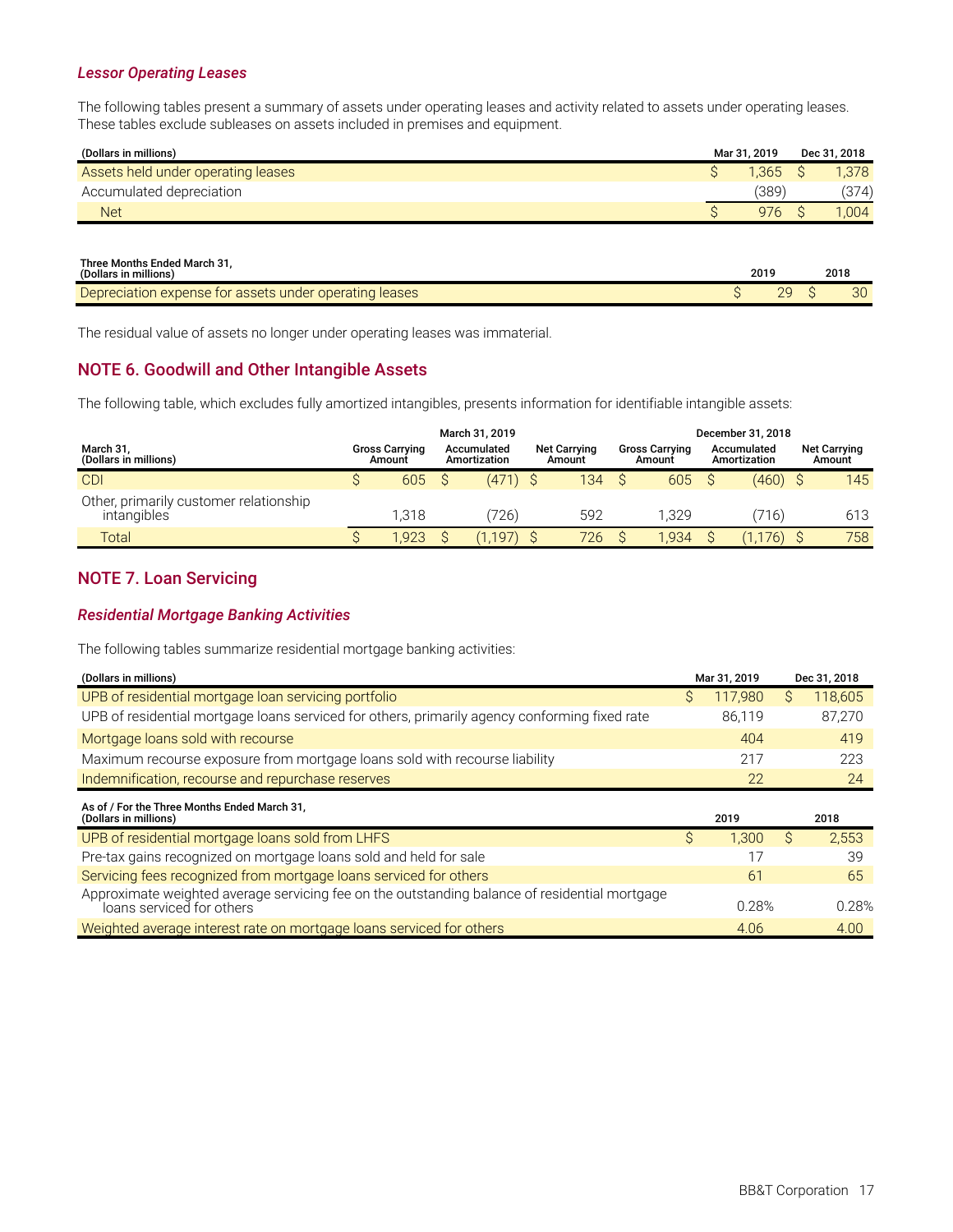The following table presents a roll forward of the carrying value of residential MSRs recorded at fair value:

| Three Months Ended March 31,<br>(Dollars in millions)                                                                                       |   | 2019 | 2018          |
|---------------------------------------------------------------------------------------------------------------------------------------------|---|------|---------------|
| Residential MSRs, carrying value, January 1                                                                                                 | S | 957  | 914           |
| Additions                                                                                                                                   |   | 15   | 28            |
| Change in fair value due to changes in valuation inputs or assumptions:                                                                     |   |      |               |
| Prepayment speeds                                                                                                                           |   | (55) | 61            |
| <b>OAS</b>                                                                                                                                  |   | 4    | $\mathcal{P}$ |
| Servicing costs                                                                                                                             |   |      |               |
| Realization of expected net servicing cash flows, passage of time and other                                                                 |   | (33) | (32)          |
| Residential MSRs, carrying value, March 31                                                                                                  |   | 888  | 973           |
| Gains (losses) on derivative financial instruments used to mitigate the income statement effect<br>of changes in residential MSR fair value | S | 52   | (63)          |

The sensitivity of the fair value of the residential MSRs to changes in key assumptions is presented in the following table:

|                                            |       | March 31, 2019 |    | December 31, 2018 |       |       |    |           |
|--------------------------------------------|-------|----------------|----|-------------------|-------|-------|----|-----------|
|                                            | Range |                |    | Weighted          | Range |       |    | Weighted  |
| (Dollars in millions)                      | Min   | Max            |    | Average           | Min   | Max   |    | Average   |
| Prepayment speed                           | 9.7%  | 12.0%          |    | 11.2%             | 9.1%  | 10.5% |    | 9.9%      |
| Effect on fair value of a 10% increase     |       |                | \$ | (36)              |       |       | \$ | (34)      |
| Effect on fair value of a 20% increase     |       |                |    | (70)              |       |       |    | (66)      |
| <b>OAS</b>                                 | 6.5%  | 8.2%           |    | 6.8%              | 6.6%  | 8.3%  |    | 7.0%      |
| Effect on fair value of a 10% increase     |       |                | \$ | (22)              |       |       | \$ | (24)      |
| Effect on fair value of a 20% increase     |       |                |    | (42)              |       |       |    | (47)      |
| Composition of loans serviced for others:  |       |                |    |                   |       |       |    |           |
| Fixed-rate residential mortgage loans      |       |                |    | 99.2%             |       |       |    | 99.2%     |
| Adjustable-rate residential mortgage loans |       |                |    | 0.8               |       |       |    | 0.8       |
| Total                                      |       |                |    | 100.0%            |       |       |    | 100.0%    |
| Weighted average life                      |       |                |    | 5.6 years         |       |       |    | 6.1 years |

The sensitivity calculations above are hypothetical and should not be considered to be predictive of future performance. As indicated, changes in fair value based on adverse changes in assumptions generally cannot be extrapolated because the relationship of the change in assumption to the change in fair value may not be linear. Also, in the above table, the effect of an adverse variation in one assumption on the fair value of the MSRs is calculated without changing any other assumption; while in reality, changes in one factor may result in changes in another, which may magnify or counteract the effect of the change.

#### *Commercial Mortgage Banking Activities*

The following table summarizes commercial mortgage banking activities for the periods presented:

| (Dollars in millions)                                                     | Mar 31, 2019 | Dec 31, 2018 |
|---------------------------------------------------------------------------|--------------|--------------|
| UPB of CRE mortgages serviced for others                                  | 27.749       | 27.761       |
| CRE mortgages serviced for others covered by recourse provisions          | 4.685        | 4,699        |
| Maximum recourse exposure from CRE mortgages sold with recourse liability | 1.312        | 1,317        |
| Recorded reserves related to recourse exposure                            |              | 6            |
| CRE mortgages originated during the year-to-date period                   | 1.261        | 7.072        |
| Commercial MSRs at fair value                                             | 148          | 151          |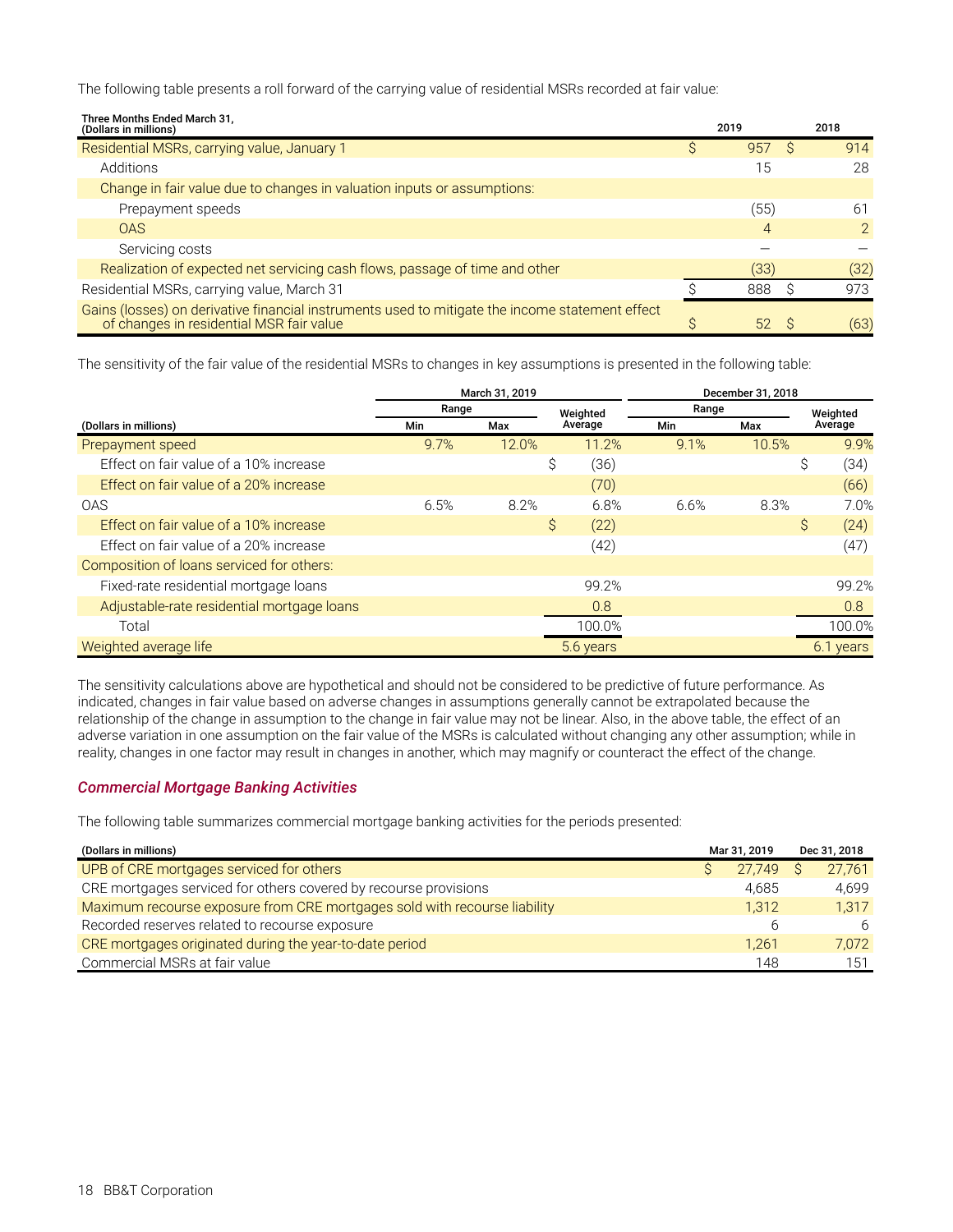## <span id="page-20-0"></span>**NOTE 8. Deposits**

The composition of deposits is presented in the following table:

| (Dollars in millions)                | Mar 31, 2019 |         | Dec 31, 2018 |
|--------------------------------------|--------------|---------|--------------|
| Noninterest-bearing deposits         |              | 53,021  | 53,025       |
| Interest checking                    |              | 28.028  | 28,130       |
| Money market and savings             |              | 63.739  | 63,467       |
| Time deposits                        |              | 14.978  | 16,577       |
| Total deposits                       |              | 159.766 | 161,199      |
| Time deposits greater than \$250,000 |              | 3,880   | 5,713        |

## **NOTE 9. Long-Term Debt**

The following table presents a summary of long-term debt:

|                               | Mar 31, 2019 |            |                    |       |                  |   |          |   |          |
|-------------------------------|--------------|------------|--------------------|-------|------------------|---|----------|---|----------|
|                               |              |            | <b>Stated Rate</b> |       | <b>Effective</b> |   | Carrying |   | Carrying |
| (Dollars in millions)         |              | Maturity   | Min                | Max   | Rate             |   | Amount   |   | Amount   |
| <b>BB&amp;T</b> Corporation:  |              |            |                    |       |                  |   |          |   |          |
| Fixed rate senior notes       | 2019         | 2025<br>to | 2.05%              | 6.85% | 3.28%            | Ŝ | 11.147   | Ŝ | 10,408   |
| Floating rate senior notes    | 2020         | 2022       | 2.95               | 3.50  | 3.26             |   | 1.948    |   | 2,398    |
| Fixed rate subordinated notes | 2019         | 2029       | 3.88               | 5.25  | 2.90             |   | 1.562    |   | 903      |
| Branch Bank:                  |              |            |                    |       |                  |   |          |   |          |
| Fixed rate senior notes       | 2019         | 2022       | 1.45               | 2.85  | 3.02             |   | 4.918    |   | 4.895    |
| Floating rate senior notes    | 2019         | 2020       | 2.85               | 3.27  | 3.22             |   | 1.149    |   | 1.149    |
| Fixed rate subordinated notes | 2025         | 2026       | 3.63               | 3.80  | 3.61             |   | 2.114    |   | 2,075    |
| FHLB advances (1)             | 2019         | 2034       |                    | 5.50  | 2.98             |   | 1.746    |   | 1.749    |
| Other long-term debt          |              |            |                    |       |                  |   | 145      |   | 132      |
| Total long-term debt          |              |            |                    |       |                  |   | 24,729   |   | 23.709   |

(1) FHLB advances had a weighted average maturity of 3.8 years at March 31, 2019.

The effective rates above reflect the impact of fair value hedges and debt issuance costs. Subordinated notes with a remaining maturity of one year or greater qualify under the risk-based capital guidelines as Tier 2 supplementary capital, subject to certain limitations.

## **NOTE 10. Shareholders' Equity**

#### *Dividends*

The following table presents the dividends declared related to common stock. For information related to preferred stock dividends, see Note 10. Shareholders' Equity of the Annual Report on Form 10-K for the year ended December 31, 2018.

| Three Months Ended March 31,      | 2019       | 2018                                               |
|-----------------------------------|------------|----------------------------------------------------|
| Cash dividends declared per share | .405<br>U. | $\sim$ $ -$<br>$\overline{\phantom{a}}$<br>U.J / J |

#### *Equity-Based Compensation Plans*

The following table presents the activity related to awards of RSUs, PSUs and restricted shares:

| (Shares in thousands)        | Units/Shares | Wtd. Avg. Grant<br>Date Fair Value |
|------------------------------|--------------|------------------------------------|
| Nonvested at January 1, 2019 | 12.060       | 38.03                              |
| Granted                      | 3.914        | 44.39                              |
| Vested                       | (3, 181)     | 35.02                              |
| Forfeited                    | (50)         | 39.73                              |
| Nonvested at March 31, 2019  | 12.743       | 40.72                              |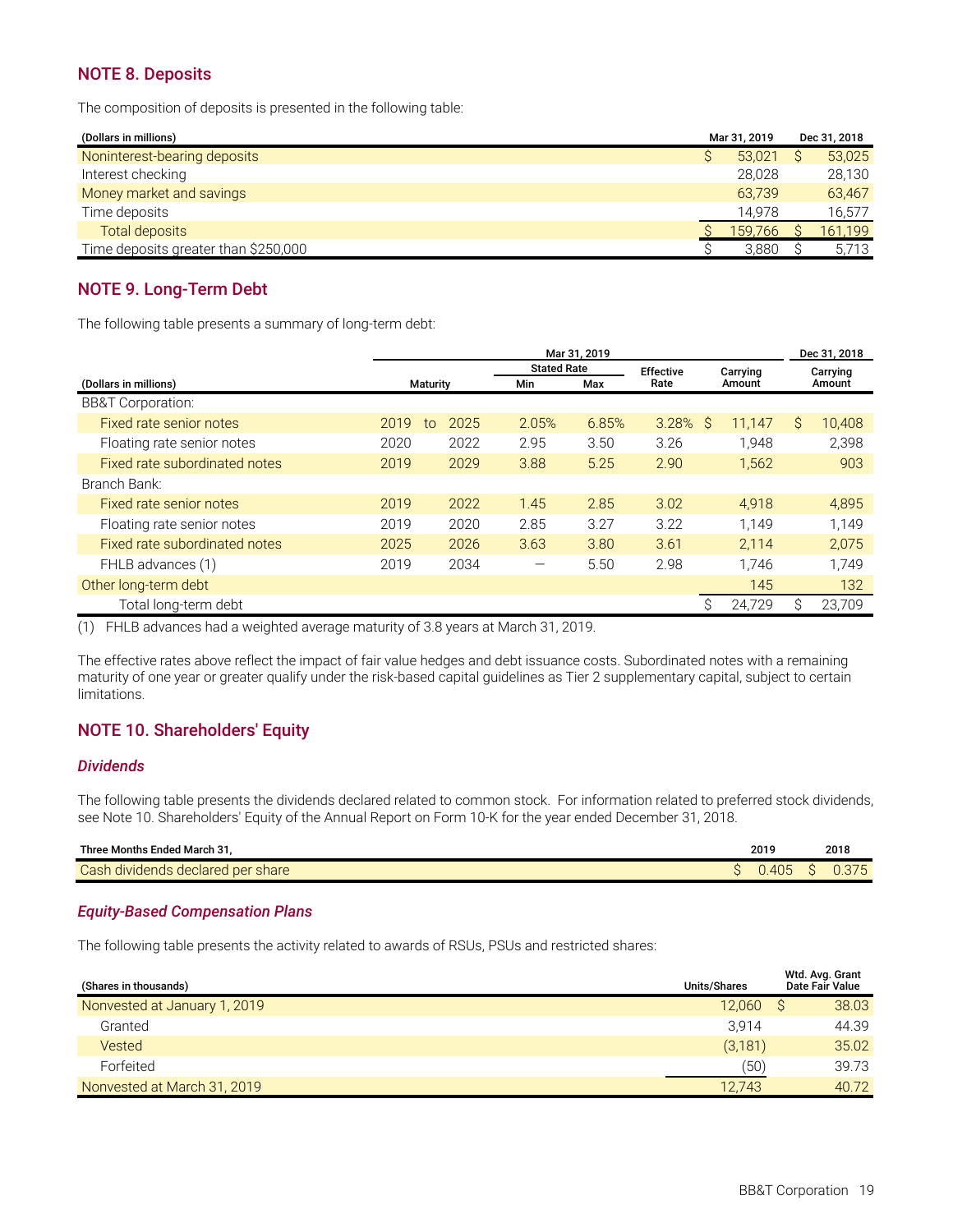## <span id="page-21-0"></span>**NOTE 11. AOCI**

AOCI includes the after-tax change in unrecognized net costs related to defined benefit pension and OPEB plans, and unrealized gains and losses on cash flow hedges and AFS securities.

| <b>Three Months Ended</b><br>(Dollars in millions)                     |              | Pension and<br><b>OPEB Costs</b> |    | <b>Cash Flow</b><br>Hedges | <b>AFS Securities</b> |                        | Other, net |                        |      | <b>Total</b>      |
|------------------------------------------------------------------------|--------------|----------------------------------|----|----------------------------|-----------------------|------------------------|------------|------------------------|------|-------------------|
| AOCI balance, January 1, 2018                                          | Ś.           | (1,004)                          | -Ŝ | (92)                       | Ŝ.                    | (356)                  | S.         | $(15)$ \$              |      | (1,467)           |
| OCI before reclassifications, net of tax                               |              |                                  |    | 70                         |                       | (282)                  |            | (2)                    |      | (214)             |
| Amounts reclassified from AOCI:                                        |              |                                  |    |                            |                       |                        |            |                        |      |                   |
| Before tax                                                             |              | 18                               |    | 11                         |                       | 19                     |            |                        |      | 48                |
| Tax effect                                                             |              | $\overline{4}$                   |    | 3                          |                       | 5                      |            |                        |      | $12 \overline{ }$ |
| Amounts reclassified, net of tax                                       |              | 14                               |    | 8                          |                       | 14                     |            |                        |      | 36                |
| Total OCI, net of tax                                                  |              | 14                               |    | 78                         |                       | (268)                  |            | (2)                    |      | (178)             |
| AOCI balance, March 31, 2018                                           |              | (990)                            | Ŝ  | (14)                       | S,                    | (624)                  | Ŝ.         | (17)                   | \$   | (1,645)           |
| AOCI balance, January 1, 2019                                          | $\mathsf{S}$ | (1, 164)                         | -Ŝ | (31)                       | $\mathcal{S}$         | (500)                  | Ŝ          | (20)                   | S.   | (1,715)           |
| OCI before reclassifications, net of tax                               |              |                                  |    | (30)                       |                       | 314                    |            | $\overline{2}$         |      | 286               |
| Amounts reclassified from AOCI:                                        |              |                                  |    |                            |                       |                        |            |                        |      |                   |
| Before tax                                                             |              | 23                               |    | (5)                        |                       | (6)                    |            |                        |      | 12                |
| Tax effect                                                             |              | 6                                |    | (1)                        |                       | (1)                    |            |                        |      | $\overline{4}$    |
| Amounts reclassified, net of tax                                       |              | 17                               |    | (4)                        |                       | (5)                    |            |                        |      | 8                 |
| Total OCI, net of tax                                                  |              | 17                               |    | (34)                       |                       | 309                    |            | $\overline{2}$         |      | 294               |
| AOCI balance, March 31, 2019                                           |              | (1, 147)                         | S  | (65)                       | Ŝ                     | (191)                  | Ŝ          | (18)                   | - \$ | (1,421)           |
| Primary income statement location of amounts<br>reclassified from AOCI |              | Other<br>expense                 |    | Net interest<br>income     |                       | Net interest<br>income |            | Net interest<br>income |      |                   |

## **NOTE 12. Income Taxes**

The effective tax rates for the three months ended March 31, 2019 and 2018 were 18.2% and 19.0%, respectively.

## **NOTE 13. Benefit Plans**

The components of net periodic benefit cost for defined benefit pension plans are summarized in the following table:

| Three Months Ended March 31,<br>(Dollars in millions) | Location             | 2019  | 2018  |
|-------------------------------------------------------|----------------------|-------|-------|
| Service cost                                          | Personnel expense \$ | 54    | 60    |
| Interest cost                                         | Other expense        | 57    | 50    |
| Estimated return on plan assets                       | Other expense        | (113) | (112) |
| Amortization and other                                | Other expense        | 25    | 20    |
| Net periodic benefit cost                             |                      | 23    | 18    |

BB&T makes contributions to the qualified pension plans in amounts between the minimum required for funding and the maximum deductible for federal income tax purposes. Discretionary contributions totaling \$549 million were made during the three months ended March 31, 2019. There are no required contributions for the remainder of 2019.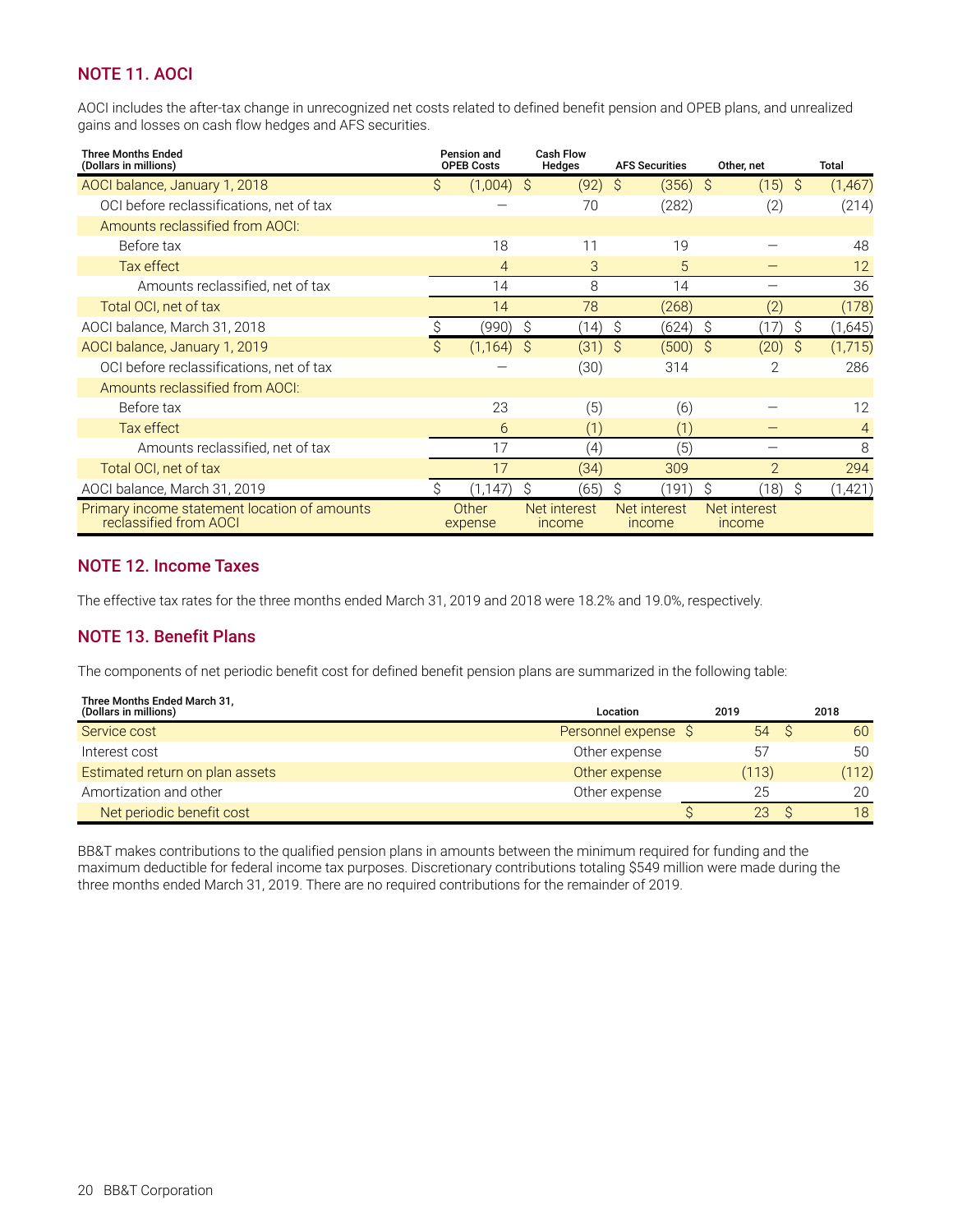## <span id="page-22-0"></span>**NOTE 14. Commitments and Contingencies**

The following table summarizes certain commitments and contingencies. Refer to Note 15. Fair Value Disclosures for additional disclosures related to off-balance sheet financial instruments.

| (Dollars in millions)                                                | Mar 31, 2019 | Dec 31, 2018 |
|----------------------------------------------------------------------|--------------|--------------|
| Investments in affordable housing projects:                          |              |              |
| Carrying amount                                                      | 2.152 S      | 2.088        |
| Amount of future funding commitments included in carrying amount     | 949          | 919          |
| Lending exposure                                                     | 455          | 460          |
| Tax credits subject to recapture                                     | 489          | 523          |
| Private equity investments:                                          |              |              |
| Carrying amount                                                      | 460          | 458          |
| Amount of future funding commitments not included in carrying amount | 313          | 331          |

#### *Legal Proceedings*

The nature of BB&T's business ordinarily results in a certain amount of claims, litigation, investigations and legal and administrative cases and proceedings, all of which are considered incidental to the normal conduct of business. BB&T believes it has meritorious defenses to the claims asserted against it in its currently outstanding legal proceedings and, with respect to such legal proceedings, intends to continue to defend itself vigorously, litigating or settling cases according to management's judgment as to what is in the best interests of BB&T and its shareholders.

On at least a quarterly basis, liabilities and contingencies in connection with outstanding legal proceedings are assessed utilizing the latest information available. For those matters where it is probable that BB&T will incur a loss and the amount of the loss can be reasonably estimated, and is more than nominal, a liability is recorded in the consolidated financial statements. These legal reserves may be increased or decreased to reflect any relevant developments on at least a quarterly basis. For other matters, where a loss is not probable or the amount of the loss is not estimable, legal reserves are not accrued. While the outcome of legal proceedings is inherently uncertain, based on information currently available, advice of counsel and available insurance coverage, management believes that the established legal reserves are adequate and the liabilities arising from legal proceedings will not have a material adverse effect on the consolidated financial position, consolidated results of operations or consolidated cash flows. However, in the event of unexpected future developments, it is possible that the ultimate resolution of these matters, if unfavorable, may be material to the consolidated financial position, consolidated results of operations or consolidated cash flows of BB&T.

Following the announcement of the proposed merger with SunTrust, five civil actions were filed challenging, among other things, the adequacy of the disclosures contained in the preliminary proxy statement/prospectus filed with the SEC in connection with the proposed transaction. Four of these suits were filed by purported SunTrust stockholders against SunTrust and its board of directors and assert claims under Sections 14(a) and 20(a) of the Securities Exchange Act of 1934 challenging the adequacy of the public disclosures made concerning the proposed transaction. One of these suits asserts a claim against BB&T under Section 20 (a). The fifth suit was filed by a purported BB&T stockholder against BB&T and its board of directors and asserts claims under state law challenging, among other things, the adequacy of the public disclosures made concerning the proposed transaction. The plaintiffs in these actions seek, among other things, an injunction preventing consummation of the proposed transaction, rescission of the proposed transaction or damages in the event it is consummated, and the award of attorneys' fees and expenses. BB&T believes the claims asserted in these actions are without merit.

## *Pledged Assets*

Certain assets were pledged to secure municipal deposits, securities sold under agreements to repurchase, borrowings and borrowing capacity, subject to any applicable asset discount, at the FHLB and FRB as well as for other purposes as required or permitted by law. The following table provides the total carrying amount of pledged assets by asset type, of which the majority are pursuant to agreements that do not permit the other party to sell or repledge the collateral, excluding assets related to employee benefit plans:

| (Dollars in millions)     | Mar 31, 2019 | Dec 31, 2018 |
|---------------------------|--------------|--------------|
| <b>Pledged securities</b> | 4.070        | 13,237       |
| Pledged loans             | 78.430       | 77,847       |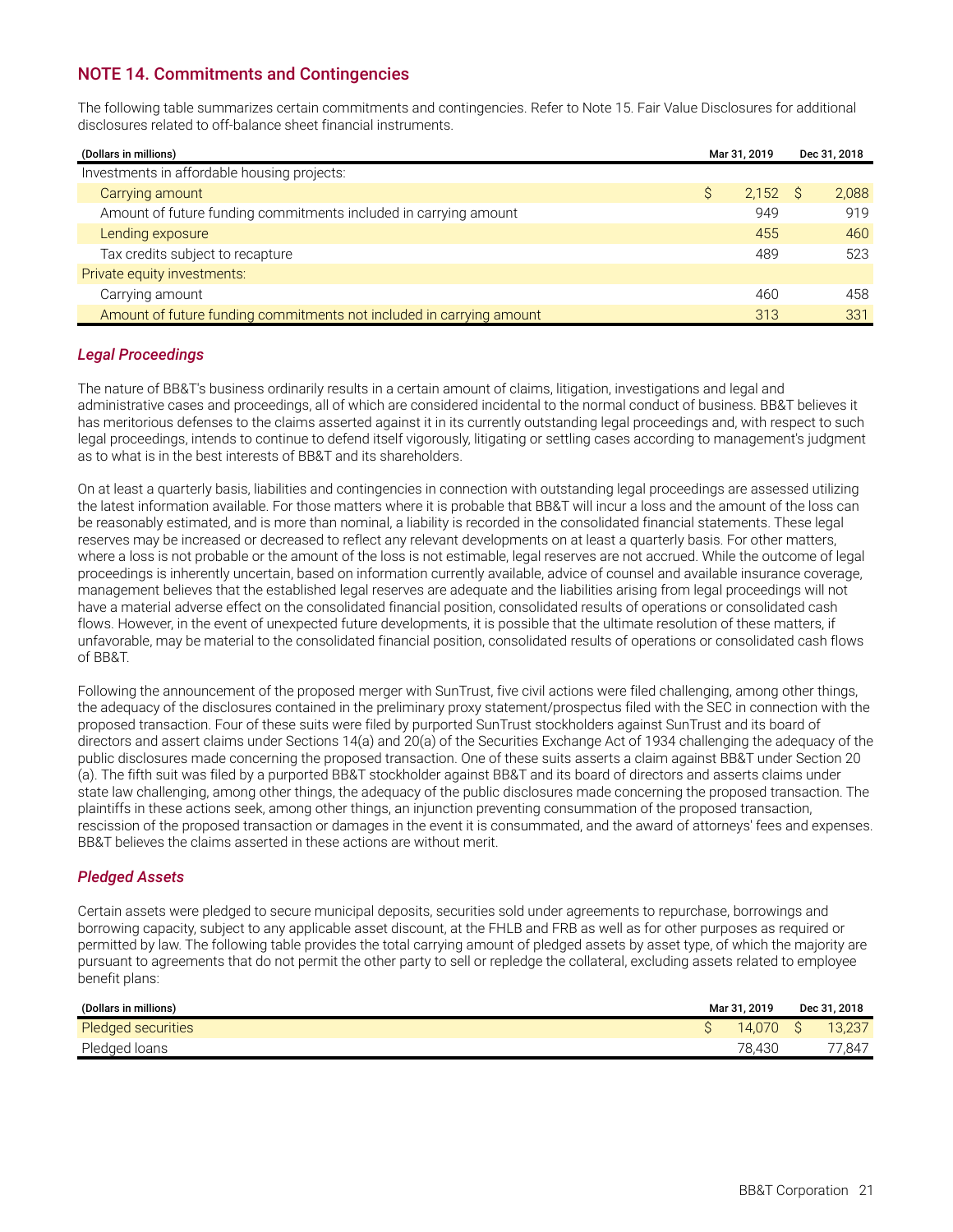## <span id="page-23-0"></span>**NOTE 15. Fair Value Disclosures**

The following tables present fair value information for assets and liabilities measured at fair value on a recurring basis:

| March 31, 2019<br>(Dollars in millions) |           | Total         |                     | Level 1                  |                     | Level 2                  |                     | Level 3                   |
|-----------------------------------------|-----------|---------------|---------------------|--------------------------|---------------------|--------------------------|---------------------|---------------------------|
| Assets:                                 |           |               |                     |                          |                     |                          |                     |                           |
| AFS securities:                         |           |               |                     |                          |                     |                          |                     |                           |
| U.S. Treasury                           | $\hat{S}$ | 1,878         | $\mathcal{S}$       | $\overline{\phantom{m}}$ | $\hat{S}$           | 1,878                    | $\hat{\mathcal{S}}$ |                           |
| <b>GSE</b>                              |           | 233           |                     |                          |                     | 233                      |                     |                           |
| <b>Agency MBS</b>                       |           | 23,047        |                     |                          |                     | 23,047                   |                     |                           |
| States and political subdivisions       |           | 626           |                     |                          |                     | 626                      |                     |                           |
| Non-agency MBS                          |           | 497           |                     |                          |                     | 111                      |                     | 386                       |
| Other                                   |           | 34            |                     |                          |                     | 34                       |                     |                           |
| <b>Total AFS securities</b>             |           | 26,315        |                     |                          |                     | 25,929                   |                     | 386                       |
| <b>LHFS</b>                             |           | 834           |                     |                          |                     | 834                      |                     |                           |
| <b>MSRs</b>                             |           | 1,036         |                     |                          |                     |                          |                     | 1,036                     |
| Other assets:                           |           |               |                     |                          |                     |                          |                     |                           |
| Trading and equity securities           |           | 1,898         |                     | 371                      |                     | 1,516                    |                     | 11                        |
| Derivative assets                       |           | 338           |                     | 1                        |                     | 327                      |                     | 10                        |
| Private equity investments              |           | 388           |                     |                          |                     |                          |                     | 388                       |
| Total assets                            | \$        | 30,809        | $\hat{\mathcal{S}}$ | 372                      | \$                  | 28,606                   | \$                  | 1,831                     |
| Liabilities:                            |           |               |                     |                          |                     |                          |                     |                           |
| Derivative liabilities                  | \$        | 180           | $\hat{\mathcal{S}}$ | $\qquad \qquad -$        | \$                  | 177                      | \$                  | $\ensuremath{\mathsf{3}}$ |
| Securities sold short                   |           | 250           |                     |                          |                     | 250                      |                     | $\qquad \qquad -$         |
| <b>Total liabilities</b>                | \$        | 430           | $\hat{\mathcal{S}}$ | $\overline{\phantom{0}}$ | \$                  | 427                      | $\hat{\mathcal{S}}$ | $\ensuremath{\mathsf{3}}$ |
|                                         |           |               |                     |                          |                     |                          |                     |                           |
| December 31, 2018                       |           |               |                     |                          |                     |                          |                     |                           |
| (Dollars in millions)                   |           | Total         |                     | Level 1                  |                     | Level 2                  |                     | Level 3                   |
| Assets:                                 |           |               |                     |                          |                     |                          |                     |                           |
| AFS securities:                         |           |               | Ŝ                   | —                        |                     |                          |                     |                           |
| U.S. Treasury<br><b>GSE</b>             | \$        | 3,441<br>200  |                     |                          | $\hat{\mathcal{S}}$ | 3,441                    | $\mathsf{S}$        |                           |
|                                         |           |               |                     |                          |                     | 200                      |                     |                           |
| <b>Agency MBS</b>                       |           | 20,155<br>701 |                     |                          |                     | 20,155<br>701            |                     |                           |
| States and political subdivisions       |           | 505           |                     |                          |                     | 114                      |                     | 391                       |
| Non-agency MBS<br>Other                 |           | 36            |                     |                          |                     | 36                       |                     |                           |
| <b>Total AFS securities</b>             |           | 25,038        |                     |                          |                     | 24,647                   |                     | 391                       |
| <b>LHFS</b>                             |           | 988           |                     | $\overline{\phantom{0}}$ |                     | 988                      |                     |                           |
| <b>MSRs</b>                             |           | 1,108         |                     |                          |                     | -                        |                     | 1,108                     |
| Other assets:                           |           |               |                     |                          |                     |                          |                     |                           |
| Trading and equity securities           |           | 767           |                     | 374                      |                     | 390                      |                     | $\mathbf{3}$              |
| Derivative assets                       |           | 246           |                     |                          |                     | 234                      |                     | 12                        |
| Private equity investments              |           | 393           |                     |                          |                     | $\overline{\phantom{0}}$ |                     | 393                       |
| Total assets                            | \$        | 28,540        | $\zeta$             | 374                      | \$                  | 26,259                   | \$                  | 1,907                     |
| Liabilities:                            |           |               |                     |                          |                     |                          |                     |                           |
| Derivative liabilities                  | \$        | 247           | $\hat{\mathcal{S}}$ | 1                        | \$                  | 246                      | \$                  |                           |
| Securities sold short                   |           | 145           |                     |                          |                     | 145                      |                     |                           |

Accounting standards define fair value as the exchange price that would be received on the measurement date to sell an asset or the price paid to transfer a liability in the principal or most advantageous market available to the entity in an orderly transaction between market participants, with a three level valuation input hierarchy. The following discussion focuses on the valuation techniques and significant inputs for Level 2 and Level 3 assets and liabilities.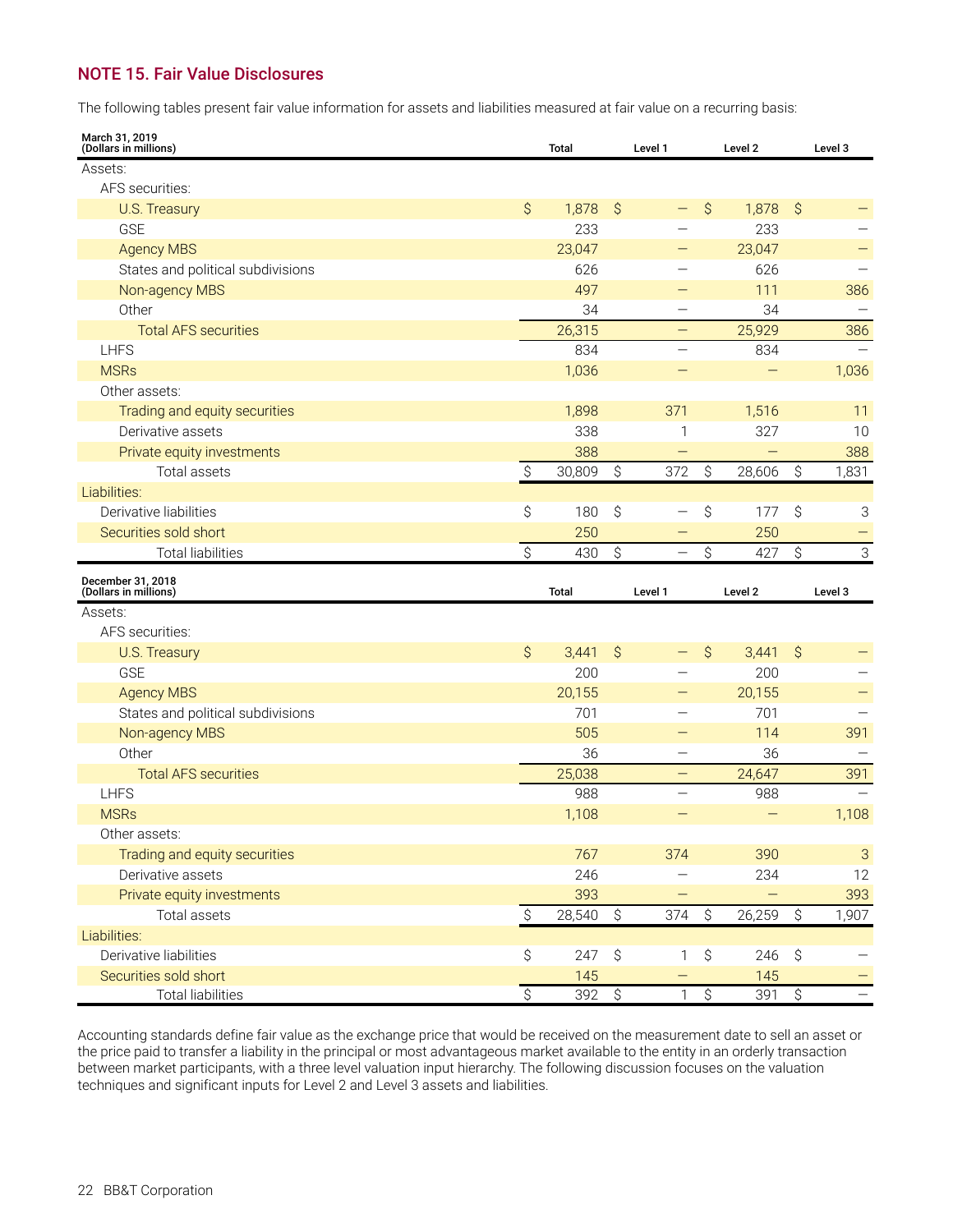A third-party pricing service is generally utilized in determining the fair value of the securities portfolio. Management independently evaluates the fair values provided by the pricing service through comparisons to other external pricing sources, review of additional information provided by the pricing service and other third party sources for selected securities and back-testing to compare the price realized on any security sales to the daily pricing information received from the pricing service. Fair value measurements are derived from market-based pricing matrices that were developed using observable inputs that include benchmark yields, benchmark securities, reported trades, offers, bids, issuer spreads and broker quotes. As described by security type below, additional inputs may be used, or some inputs may not be applicable. In the event that market observable data was not available, which would generally occur due to the lack of an active market for a given security, the valuation of the security would be subjective and may involve substantial judgment by management.

*U.S. Treasury securities:* Treasury securities are valued using quoted prices in active over-the-counter markets.

*GSE securities and agency MBS:* GSE pass-through securities are valued using market-based pricing matrices that reference observable inputs including benchmark TBA security pricing and yield curves that were estimated based on U.S. Treasury yields and certain floating rate indices. The pricing matrices for these securities may also give consideration to pool-specific data supplied directly by the GSE. GSE CMOs are valued using market-based pricing matrices that are based on observable inputs including offers, bids, reported trades, dealer quotes and market research reports, the characteristics of a specific tranche, market convention prepayment speeds and benchmark yield curves as described above.

*States and political subdivisions:* These securities are valued using market-based pricing matrices that reference observable inputs including MSRB reported trades, issuer spreads, material event notices and benchmark yield curves.

*Non-agency MBS:* Pricing matrices for these securities are based on observable inputs including offers, bids, reported trades, dealer quotes and market research reports, the characteristics of a specific tranche, market convention prepayment speeds and benchmark yield curves as described above. Non-agency MBS also include investments in Re-REMIC trusts that primarily hold non-agency MBS, which are valued based on broker pricing models that use baseline securities yields and tranche-level yield adjustments to discount cash flows modeled using market convention prepayment speed and default assumptions.

*Other securities:* These securities consist primarily of corporate bonds. These securities are valued based on a review of quoted market prices for assets as well as through the various other inputs discussed previously.

*LHFS:* Certain mortgage loans are originated to be sold to investors, which are carried at fair value. The fair value is primarily based on quoted market prices for securities backed by similar types of loans. The changes in fair value of these assets are largely driven by changes in interest rates subsequent to loan funding and changes in the fair value of servicing associated with the mortgage LHFS.

*MSRs:* Residential MSRs are valued using an OAS valuation model to project cash flows over multiple interest rate scenarios, which are discounted at risk-adjusted rates. The model considers portfolio characteristics, contractually specified servicing fees, prepayment assumptions, delinquency rates, late charges, other ancillary revenue, costs to service and other economic factors. Fair value estimates and assumptions are compared to industry surveys, recent market activity, actual portfolio experience and, when available, other observable market data. Commercial MSRs are valued using a cash flow valuation model that calculates the present value of estimated future net servicing cash flows. BB&T considers actual and expected loan prepayment rates, discount rates, servicing costs and other economic factors that are determined based on current market conditions.

*Trading and equity securities:* Trading and equity securities primarily consist of exchange traded equity securities, and debt securities issued by the U.S. Treasury, GSEs, or states and political subdivisions. The valuation techniques for debt securities are more fully discussed above.

*Derivative assets and liabilities:* The fair values of derivatives are determined based on quoted market prices and internal pricing models that use market observable data. The fair values of interest rate lock commitments, which are related to mortgage loan commitments and are categorized as Level 3, are based on quoted market prices adjusted for commitments that are not expected to fund and include the value attributable to the net servicing fees.

*Private equity investments:* In many cases there are no observable market values for these investments and therefore management must estimate the fair value based on a comparison of the operating performance of the company to multiples in the marketplace for similar entities. This analysis requires significant judgment, and actual values in a sale could differ materially from those estimated.

*Securities sold short:* Securities sold short represent debt securities sold short that are entered into as a hedging strategy for the purposes of supporting institutional and retail client trading activities.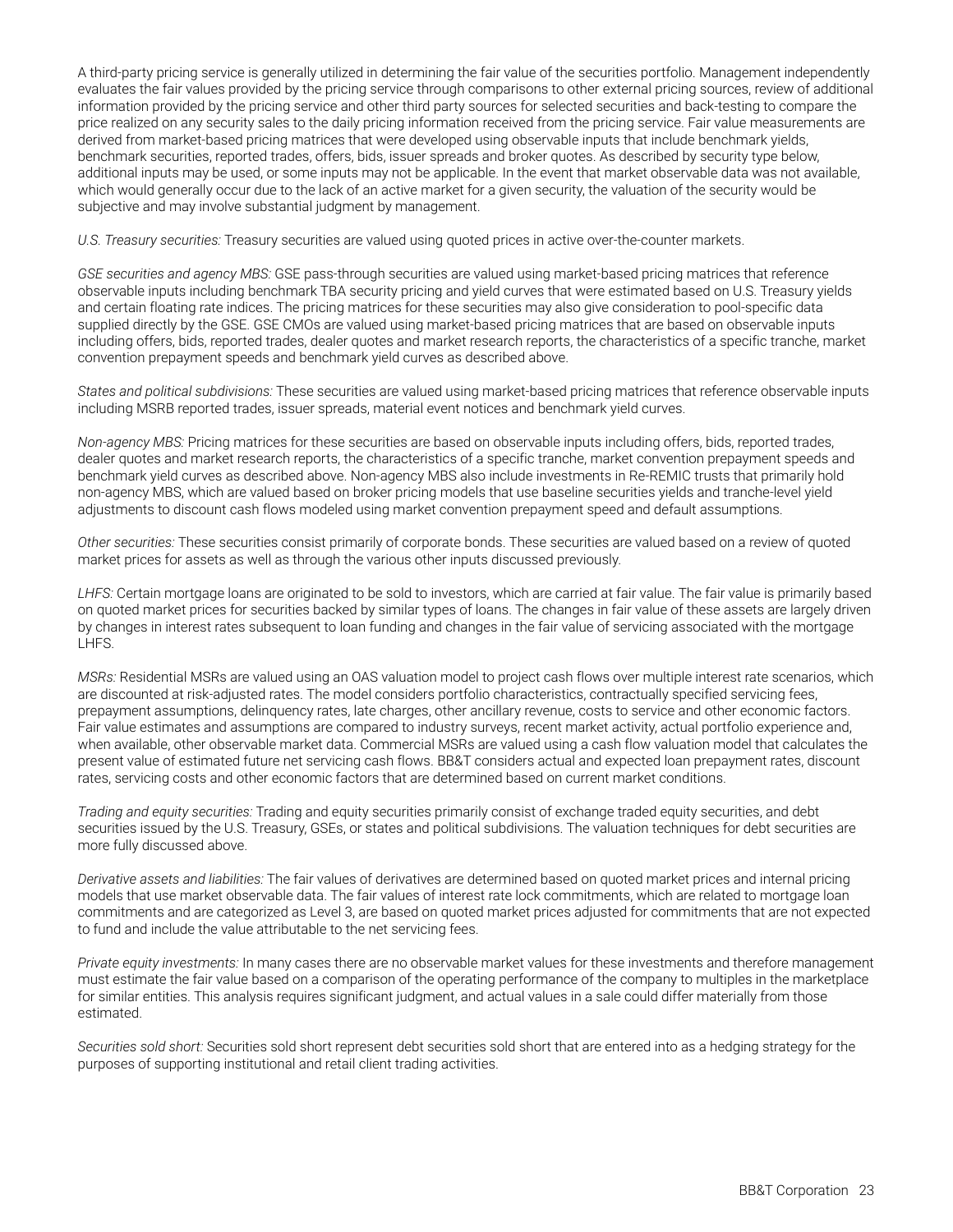Activity for Level 3 assets and liabilities is summarized below:

| <b>Three Months Ended</b><br>(Dollars in millions)                                                                                                 |           | <b>Trading and</b><br>Equity<br><b>Securities</b> |               | Non-agency<br><b>MBS</b> |               | <b>MSRs</b>                   | <b>Net</b><br><b>Derivatives</b> |                |    | Private<br>Equity<br><b>Investments</b> |
|----------------------------------------------------------------------------------------------------------------------------------------------------|-----------|---------------------------------------------------|---------------|--------------------------|---------------|-------------------------------|----------------------------------|----------------|----|-----------------------------------------|
| Balance at January 1, 2018                                                                                                                         | Ŝ         |                                                   | Ś             | 432                      | Ŝ.            | 1,056                         | Ŝ.                               | 3              | Ś. | 404                                     |
| Total realized and unrealized gains (losses):                                                                                                      |           |                                                   |               |                          |               |                               |                                  |                |    |                                         |
| Included in earnings                                                                                                                               |           |                                                   |               | (1)                      |               | 68                            |                                  |                |    | 6                                       |
| Included in unrealized net holding gains (losses) in OCI                                                                                           |           |                                                   |               | 23                       |               |                               |                                  |                |    |                                         |
| Purchases                                                                                                                                          |           |                                                   |               |                          |               |                               |                                  |                |    | 24                                      |
| Issuances                                                                                                                                          |           |                                                   |               |                          |               | 37                            |                                  | (5)            |    |                                         |
| <b>Sales</b>                                                                                                                                       |           |                                                   |               |                          |               |                               |                                  |                |    | (24)                                    |
| Settlements                                                                                                                                        |           |                                                   |               | (13)                     |               | (42)                          |                                  | 9              |    | (10)                                    |
| Balance at March 31, 2018                                                                                                                          | \$        |                                                   | Ŝ             | 441                      | \$            | 1,119                         | \$                               | $\overline{7}$ | \$ | 400                                     |
| Balance at January 1, 2019                                                                                                                         | Ś         | 3                                                 | $\mathcal{S}$ | 391                      | Ś             | 1,108                         | $\mathsf S$                      | 12             | Ś  | 393                                     |
| Total realized and unrealized gains (losses):                                                                                                      |           |                                                   |               |                          |               |                               |                                  |                |    |                                         |
| Included in earnings                                                                                                                               |           |                                                   |               | $\overline{2}$           |               | (54)                          |                                  | 8              |    | 23                                      |
| Included in unrealized net holding gains (losses) in OCI                                                                                           |           | $\qquad \qquad -$                                 |               | $\mathbf{1}$             |               |                               |                                  | -              |    |                                         |
| Purchases                                                                                                                                          |           | 15                                                |               |                          |               |                               |                                  |                |    | 7                                       |
| <b>Issuances</b>                                                                                                                                   |           | $\qquad \qquad -$                                 |               |                          |               | 22                            |                                  | 17             |    |                                         |
| Sales                                                                                                                                              |           | (7)                                               |               |                          |               |                               |                                  |                |    | (33)                                    |
| <b>Settlements</b>                                                                                                                                 |           |                                                   |               | (8)                      |               | (40)                          |                                  | (30)           |    | (2)                                     |
| Balance at March 31, 2019                                                                                                                          | $\hat{S}$ | 11                                                | Ŝ.            | 386                      | Ŝ             | 1,036                         | Ŝ.                               | 7              | Ŝ  | 388                                     |
| Change in unrealized gains (losses) included in earnings for the<br>period, attributable to assets and liabilities still held at<br>March 31, 2019 | \$        |                                                   | Ŝ             | $\overline{2}$           | $\mathcal{S}$ | (54)                          | $\mathcal{S}$                    | $\overline{7}$ | Ŝ  | $\overline{4}$                          |
| Primary income statement location of realized gains (losses)<br>included in earnings                                                               |           | Interest<br>income                                |               | Interest<br>income       |               | Mortgage<br>banking<br>income | Mortgage<br>banking<br>income    |                |    | Other<br>income                         |

The non-agency MBS categorized as Level 3 represent ownership interests in various tranches of Re-REMIC trusts. These securities are valued at a discount, which is unobservable in the market, to the fair value of the underlying securities owned by the trusts. The Re-REMIC tranches do not have an active market and therefore are categorized as Level 3. At March 31, 2019, the fair value of Re-REMIC non-agency MBS represented a discount of 20.3% to the fair value of the underlying securities owned by the Re-REMIC trusts.

The majority of private equity investments are in SBIC qualified funds, which primarily focus on equity and subordinated debt investments in privately-held middle market companies. The majority of these VIE investments are not redeemable and distributions are received as the underlying assets of the funds liquidate. The timing of distributions, which are expected to occur on various dates on an approximately ratable basis through 2029, is uncertain and dependent on various events such as recapitalizations, refinance transactions and ownership changes among others. As of March 31, 2019, restrictions on the ability to sell the investments include, but are not limited to, consent of a majority member or general partner approval for transfer of ownership. These investments are spread over numerous privately-held middle market companies, and thus the sensitivity to a change in fair value for any single investment is limited. The significant unobservable inputs for these investments are EBITDA multiples that ranged from 5x to 14x, with a weighted average of 9x, at March 31, 2019.

The following table details the fair value and UPB of LHFS that were elected to be carried at fair value:

|                            | March 31.<br>2019 |                   |  |                       |  | December 31<br>. 2018 |  |                   |  |                      |  |                        |
|----------------------------|-------------------|-------------------|--|-----------------------|--|-----------------------|--|-------------------|--|----------------------|--|------------------------|
| (Dollars in millions)      |                   | <b>Fair Value</b> |  | UPB                   |  | <b>Difference</b>     |  | <b>Fair Value</b> |  | UPF                  |  | <b>Difference</b>      |
| HFF<br>at<br>value<br>fair |                   | nn<br>υυ          |  | O <sub>O</sub><br>J24 |  | 10                    |  | 988               |  | $\sim$ $\sim$ $\sim$ |  | $\overline{10}$<br>. U |

Excluding government guaranteed, LHFS that were nonperforming or 90 days or more past due and still accruing interest were not material at March 31, 2019.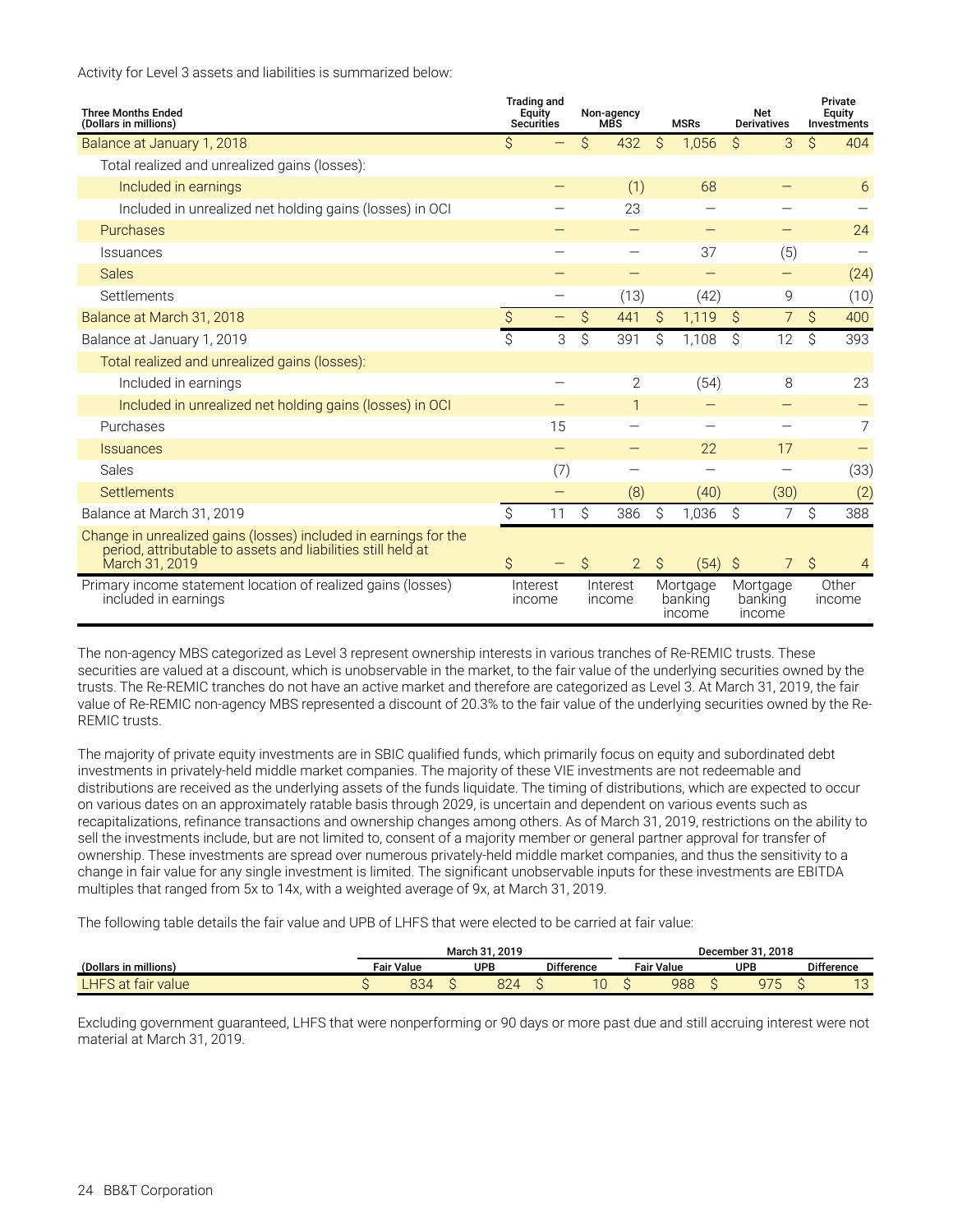The following table provides information about certain assets measured at fair value on a nonrecurring basis, which are primarily collateral dependent and may be subject to liquidity adjustments. The carrying values represent end of period values, which approximate the fair value measurements that occurred on the various measurement dates throughout the period. The valuation adjustments represent the amounts recorded during the period regardless of whether the asset is still held at period end. These assets are considered to be Level 3 assets (excludes PCI).

|                                                                       | 2019 |                       |  |                                 |  |                       | 2018                            |      |
|-----------------------------------------------------------------------|------|-----------------------|--|---------------------------------|--|-----------------------|---------------------------------|------|
| As of / For The Three Months Ended March 31,<br>(Dollars in millions) |      | <b>Carrying Value</b> |  | Valuation<br><b>Adiustments</b> |  | <b>Carrying Value</b> | Valuation<br><b>Adiustments</b> |      |
| Impaired loans                                                        |      | 154                   |  | (18)                            |  | 185                   |                                 | (12) |
| Foreclosed real estate                                                |      | 33                    |  | 63                              |  | 40                    |                                 | (66) |

For financial instruments not recorded at fair value, estimates of fair value are based on relevant market data and information about the instrument. Values obtained relate to one trading unit without regard to any premium or discount that may result from concentrations of ownership, possible tax ramifications, estimated transaction costs that may result from bulk sales or the relationship between various instruments.

An active market does not exist for certain financial instruments. Fair value estimates for these instruments are based on current economic conditions, currency and interest rate risk characteristics, loss experience and other factors. Many of these estimates involve uncertainties and matters of significant judgment and cannot be determined with precision. Therefore, the fair value estimates in many instances cannot be substantiated by comparison to independent markets and, in many cases, may not be realizable in a current sale of the instrument. In addition, changes in assumptions could significantly affect these fair value estimates. The following assumptions were used to estimate the fair value of these financial instruments.

*Cash and cash equivalents and restricted cash*: For these short-term instruments, the carrying amounts are a reasonable estimate of fair values.

*HTM securities:* The fair values of HTM securities are based on a market approach using observable inputs such as benchmark yields and securities, TBA prices, reported trades, issuer spreads, current bids and offers, monthly payment information and collateral performance.

*Loans receivable*: The fair values for loans are estimated using discounted cash flow analyses, applying interest rates currently being offered for loans with similar terms and credit quality, which are deemed to be indicative of orderly transactions in the current market. For commercial loans and leases, discount rates may be adjusted to address additional credit risk on lower risk grade instruments. For residential mortgage and other consumer loans, internal prepayment risk models are used to adjust contractual cash flows. Loans are aggregated into pools of similar terms and credit quality and discounted using a LIBOR based rate. The carrying amounts of accrued interest approximate fair values.

*Deposit liabilities*: The fair values for demand deposits are equal to the amount payable on demand. Fair values for CDs are estimated using a discounted cash flow calculation that applies current interest rates to aggregate expected maturities. BB&T has developed long-term relationships with its deposit customers, commonly referred to as CDIs, that have not been considered in the determination of the deposit liabilities' fair value.

*Short-term borrowings*: The carrying amounts of short-term borrowings, excluding securities sold short, approximate their fair values.

*Long-term debt*: The fair values of long-term debt instruments are estimated based on quoted market prices for the instrument if available, or for similar instruments if not available, or by using discounted cash flow analyses, based on current incremental borrowing rates for similar types of instruments.

*Contractual commitments*: The fair values of commitments are estimated using the fees charged to enter into similar agreements, taking into account the remaining terms of the agreements and the present creditworthiness of the counterparties. The fair values of guarantees and letters of credit are estimated based on the counterparties' creditworthiness and average default rates for loan products with similar risks. These respective fair value measurements are categorized within Level 3 of the fair value hierarchy. Retail lending and revolving credit commitments have an immaterial fair value as BB&T typically has the ability to cancel such commitments.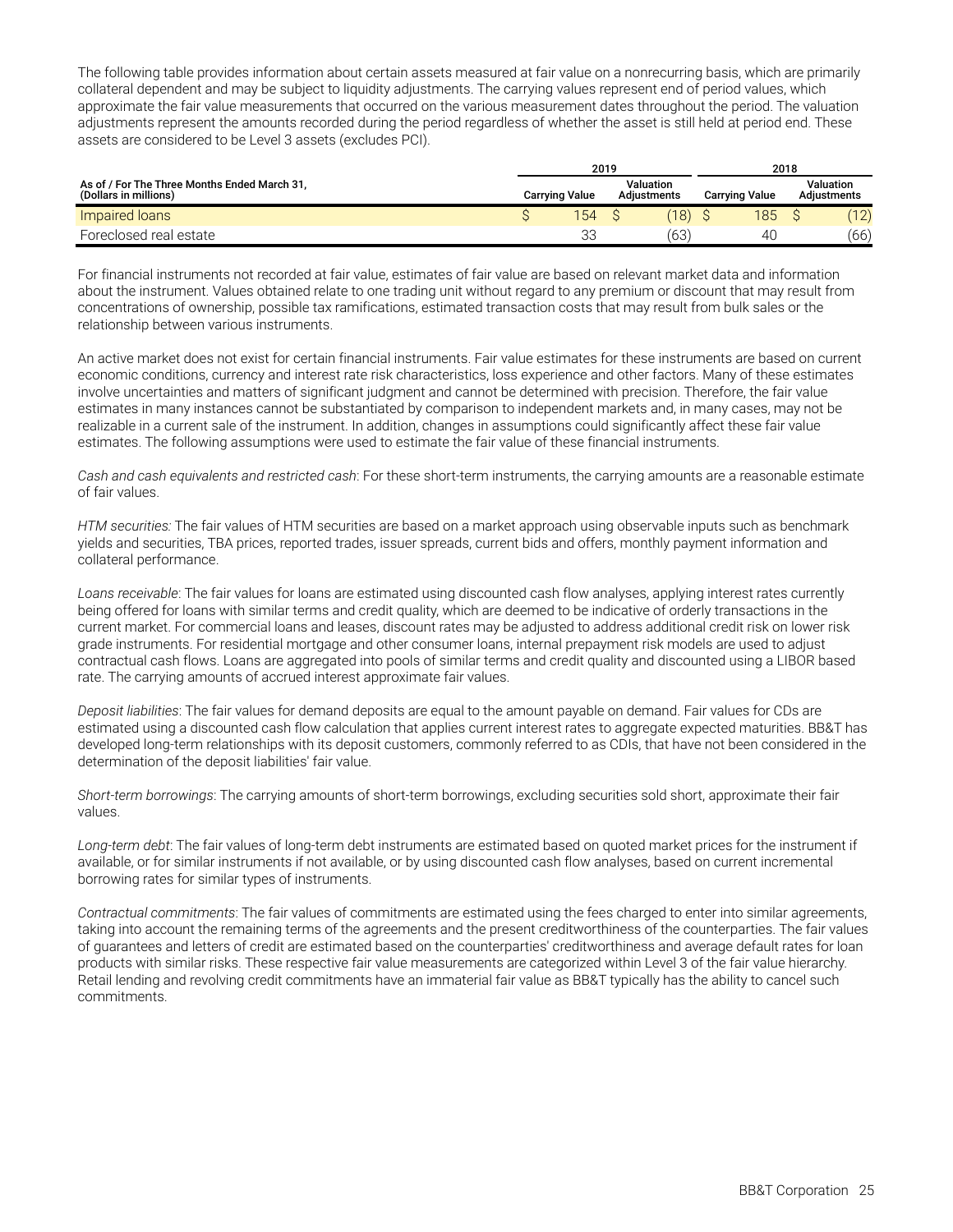Financial assets and liabilities not recorded at fair value are summarized below:

|                                   |                      | March 31, 2019                              |  |         |  | December 31, 2018 |  |                        |  |  |  |  |  |                   |
|-----------------------------------|----------------------|---------------------------------------------|--|---------|--|-------------------|--|------------------------|--|--|--|--|--|-------------------|
| (Dollars in millions)             | Fair Value Hierarchy | <b>Fair Value</b><br><b>Carrying Amount</b> |  |         |  |                   |  | <b>Carrying Amount</b> |  |  |  |  |  | <b>Fair Value</b> |
| Financial assets:                 |                      |                                             |  |         |  |                   |  |                        |  |  |  |  |  |                   |
| <b>HTM</b> securities             | Level 2              | 20.095                                      |  | 19.886  |  | 20.552            |  | 20,047                 |  |  |  |  |  |                   |
| Loans and leases HFI, net of ALLL | Level 3              | 147.496                                     |  | 146.077 |  | 147.455           |  | 145,591                |  |  |  |  |  |                   |
| <b>Financial liabilities:</b>     |                      |                                             |  |         |  |                   |  |                        |  |  |  |  |  |                   |
| Time deposits                     | Level 2              | 14.978                                      |  | 15.026  |  | 16.577            |  | 16,617                 |  |  |  |  |  |                   |
| Long-term debt                    | Level 2              | 24.729                                      |  | 24.977  |  | 23.709            |  | 23,723                 |  |  |  |  |  |                   |

The following is a summary of selected information pertaining to off-balance sheet financial instruments:

|                                                                     | March 31, 2019                                           |  |     |                                     | December 31, 2018 |                   |     |
|---------------------------------------------------------------------|----------------------------------------------------------|--|-----|-------------------------------------|-------------------|-------------------|-----|
| (Dollars in millions)                                               | Notional/<br><b>Fair Value</b><br><b>Contract Amount</b> |  |     | Notional/<br><b>Contract Amount</b> |                   | <b>Fair Value</b> |     |
| Commitments to extend, originate or purchase credit                 | 73.918                                                   |  | 302 |                                     | 72.435 S          |                   | 280 |
| Residential mortgage loans sold with recourse                       | 404                                                      |  |     |                                     | 419               |                   | 3   |
| CRE mortgages serviced for others covered by recourse<br>provisions | 4.685                                                    |  | 6   |                                     | 4.699             |                   | 6   |
| Letters of credit                                                   | 2.267                                                    |  |     |                                     | 2.389             |                   | 18  |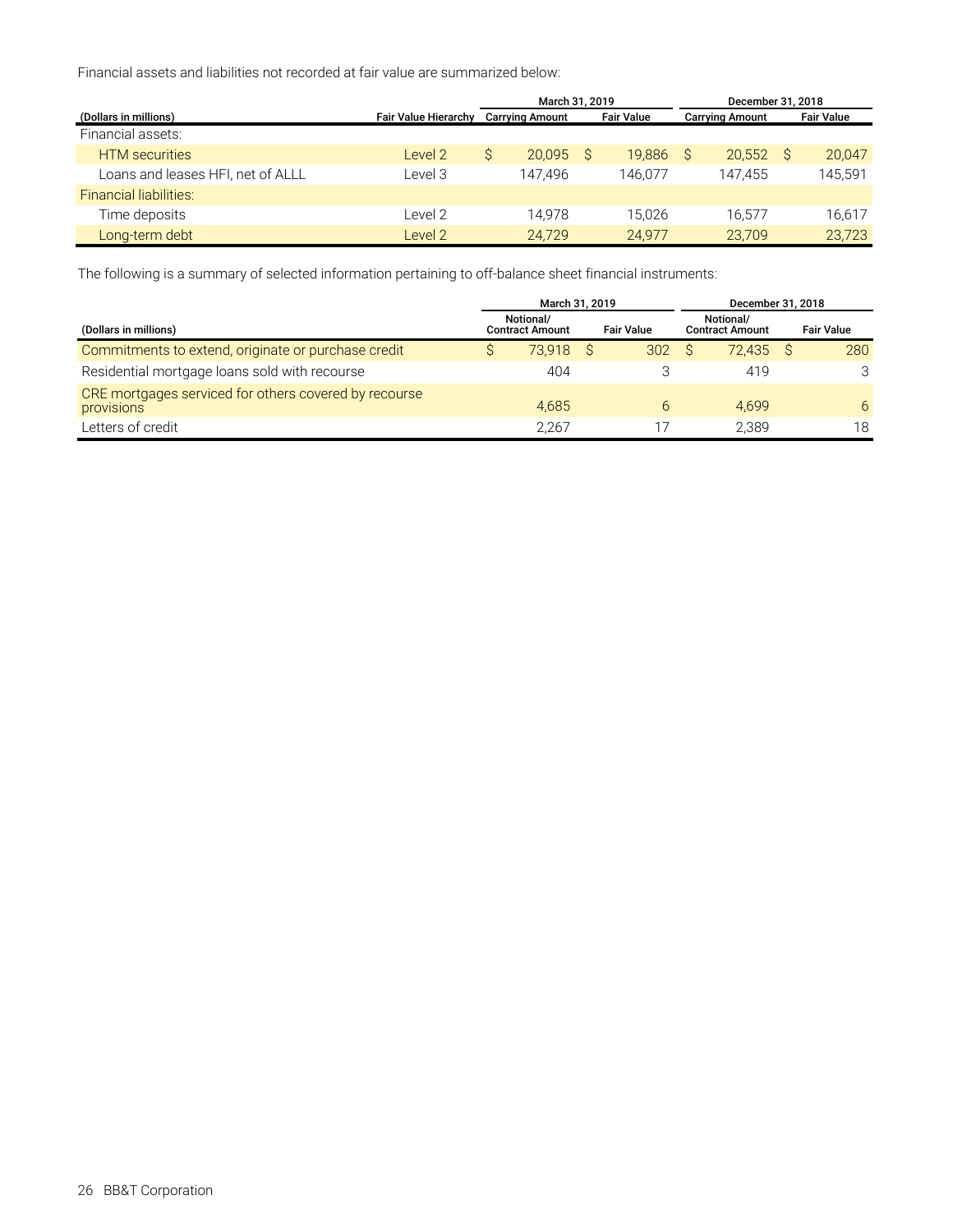## <span id="page-28-0"></span>**NOTE 16. Derivative Financial Instruments**

The following table provides a summary of derivative strategies and the related accounting treatment:

|                                                                                                                                              | <b>Cash Flow Hedges</b>                                                                                                                                                                                  | <b>Fair Value Hedges</b>                                                                                                                                                                                                                                                                                                                     | Derivatives Not Designated as Hedges                                                                                                                                                                                                                                                                                                                                   |
|----------------------------------------------------------------------------------------------------------------------------------------------|----------------------------------------------------------------------------------------------------------------------------------------------------------------------------------------------------------|----------------------------------------------------------------------------------------------------------------------------------------------------------------------------------------------------------------------------------------------------------------------------------------------------------------------------------------------|------------------------------------------------------------------------------------------------------------------------------------------------------------------------------------------------------------------------------------------------------------------------------------------------------------------------------------------------------------------------|
| Risk exposure                                                                                                                                | Variability in cash flows of<br>interest payments on floating<br>rate business loans, overnight<br>funding and various LIBOR<br>funding instruments.                                                     | Changes in value on fixed rate<br>long-term debt, CDs, FHLB<br>advances, loans and state and<br>political subdivision securities due<br>to changes in interest rates.                                                                                                                                                                        | Risk associated with an asset or<br>liability, including mortgage<br>banking operations and MSRs, or<br>for client needs. Includes<br>exposure to changes in market<br>rates and conditions subsequent<br>to the interest rate lock and<br>funding date for mortgage loans<br>originated for sale.                                                                     |
| Risk management<br>objective                                                                                                                 | Hedge the variability in the<br>interest payments and receipts<br>on future cash flows for<br>forecasted transactions related<br>to the first unhedged payments<br>and receipts of variable<br>interest. | Convert the fixed rate paid or<br>received to a floating rate,<br>primarily through the use of<br>swaps.                                                                                                                                                                                                                                     | For interest rate lock commitment<br>derivatives and LHFS, use<br>mortgage-based derivatives such<br>as forward commitments and<br>options to mitigate market risk.<br>For MSRs, mitigate the income<br>statement effect of changes in the<br>fair value of the MSRs. For client<br>swaps, hedges are executed with<br>dealer counterparties to offset<br>market risk. |
| Treatment during the<br>hedge period                                                                                                         | Changes in value of the<br>hedging instruments are<br>recognized in AOCI until the<br>related cash flows from the<br>hedged item are recognized in<br>earnings.                                          | Changes in value of both the<br>hedging instruments and the<br>assets or liabilities being hedged<br>are recognized in the income<br>statement line item associated<br>with the instrument being hedged.                                                                                                                                     | Entire change in fair value<br>recognized in current period<br>income.                                                                                                                                                                                                                                                                                                 |
| Treatment if hedge<br>ceases to be highly<br>effective or is<br>terminated                                                                   | Hedge is dedesignated.<br>Changes in value recorded in<br>AOCI before dedesignation are<br>amortized to yield over the<br>period the forecasted hedged<br>transactions impact earnings.                  | If hedged item remains<br>outstanding, the basis adjustment<br>that resulted from hedging is<br>amortized into earnings over the<br>lesser of the designated hedged<br>period or the maturity date of the<br>instrument, and cash flows from<br>terminations are reported in the<br>same category as the cash flows<br>from the hedged item. | Not applicable                                                                                                                                                                                                                                                                                                                                                         |
| <b>Treatment if</b><br>transaction is no longer<br>probable of occurring<br>during forecast period<br>or within a short period<br>thereafter | Hedge accounting ceases and<br>any gain or loss in AOCI is<br>reported in earnings<br>immediately.                                                                                                       | Not applicable                                                                                                                                                                                                                                                                                                                               | Not applicable                                                                                                                                                                                                                                                                                                                                                         |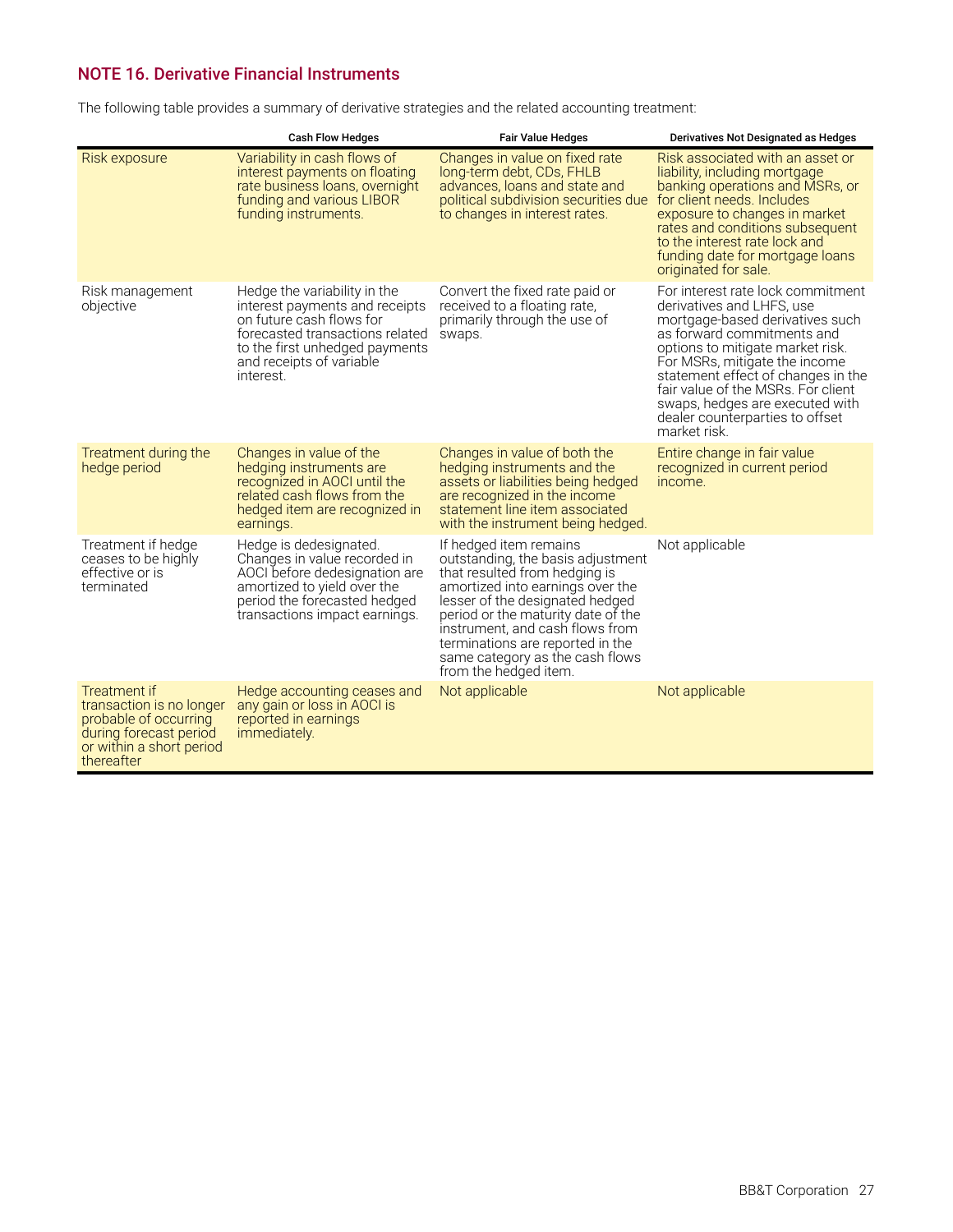## *Impact of Derivatives on the Consolidated Balance Sheets*

The following table presents the notional amount and estimated fair value of derivative instruments:

|                                                                                     |                                                 |               |          |               | March 31, 2019    |                     |                          | December 31, 2018 |          |              |                   |              |       |
|-------------------------------------------------------------------------------------|-------------------------------------------------|---------------|----------|---------------|-------------------|---------------------|--------------------------|-------------------|----------|--------------|-------------------|--------------|-------|
|                                                                                     |                                                 |               | Notional |               | <b>Fair Value</b> |                     |                          |                   | Notional |              | <b>Fair Value</b> |              |       |
| (Dollars in millions)                                                               | <b>Hedged Item or Transaction</b>               |               | Amount   |               | Gain              |                     | Loss                     |                   | Amount   |              | Gain              |              | Loss  |
| Cash flow hedges:                                                                   |                                                 |               |          |               |                   |                     |                          |                   |          |              |                   |              |       |
| Interest rate contracts:                                                            |                                                 |               |          |               |                   |                     |                          |                   |          |              |                   |              |       |
| Pay fixed swaps                                                                     | 3 mo. LIBOR funding                             | \$            | 6,500    | Ŝ             |                   | Ŝ                   |                          | Ŝ                 | 6,500    | Ŝ            |                   | $\varsigma$  |       |
| Fair value hedges:                                                                  |                                                 |               |          |               |                   |                     |                          |                   |          |              |                   |              |       |
| Interest rate contracts:                                                            |                                                 |               |          |               |                   |                     |                          |                   |          |              |                   |              |       |
| Receive fixed swaps                                                                 | Long-term debt                                  |               | 13,029   |               | 40                |                     | (54)                     |                   | 12,908   |              | 5                 |              | (74)  |
| <b>Options</b>                                                                      | Long-term debt                                  |               | 4,785    |               |                   |                     | (2)                      |                   | 4,785    |              |                   |              | (2)   |
| Pay fixed swaps                                                                     | Commercial loans                                |               | 499      |               | $\mathbf{1}$      |                     |                          |                   | 505      |              | $\overline{2}$    |              |       |
| Pay fixed swaps                                                                     | Municipal securities                            |               | 259      |               | -                 |                     | -                        |                   | 259      |              | -                 |              |       |
| Total                                                                               |                                                 |               | 18,572   |               | 41                |                     | (56)                     |                   | 18,457   |              | $\overline{7}$    |              | (76)  |
| Not designated as hedges:                                                           |                                                 |               |          |               |                   |                     |                          |                   |          |              |                   |              |       |
| Client-related and other risk management:                                           |                                                 |               |          |               |                   |                     |                          |                   |          |              |                   |              |       |
| Interest rate contracts:                                                            |                                                 |               |          |               |                   |                     |                          |                   |          |              |                   |              |       |
| Receive fixed swaps                                                                 |                                                 |               | 12,452   |               | 228               |                     | (46)                     |                   | 11,577   |              | 128               |              | (98)  |
| Pay fixed swaps                                                                     |                                                 |               | 11,774   |               | 9                 |                     | (43)                     |                   | 11,523   |              | 19                |              | (32)  |
| Other                                                                               |                                                 |               | 1,384    |               | 1                 |                     | (2)                      |                   | 1,143    |              | 2                 |              | (3)   |
| Forward commitments                                                                 |                                                 |               | 5,042    |               | 12                |                     | (11)                     |                   | 2,883    |              | 11                |              | (13)  |
| Foreign exchange contracts                                                          |                                                 |               | 568      |               | 3                 |                     | (2)                      |                   | 529      |              | 5                 |              | (2)   |
| Total                                                                               |                                                 |               | 31,220   |               | 253               |                     | (104)                    |                   | 27,655   |              | 165               |              | (148) |
| Mortgage banking:                                                                   |                                                 |               |          |               |                   |                     |                          |                   |          |              |                   |              |       |
| Interest rate contracts:                                                            |                                                 |               |          |               |                   |                     |                          |                   |          |              |                   |              |       |
| Interest rate lock commitments                                                      |                                                 |               | 1,092    |               | 10                |                     | (3)                      |                   | 702      |              | 12                |              |       |
|                                                                                     | When issued securities, forward rate agreements |               |          |               |                   |                     |                          |                   |          |              |                   |              |       |
| and forward commitments                                                             |                                                 |               | 2,314    |               | $\mathbf{1}$      |                     | (15)                     |                   | 1,753    |              | $\overline{2}$    |              | (20)  |
| Other                                                                               |                                                 |               | 198      |               | 1                 |                     | $\equiv$                 |                   | 271      |              | 2                 |              | (1)   |
| Total                                                                               |                                                 |               | 3,604    |               | 12                |                     | (18)                     |                   | 2,726    |              | 16                |              | (21)  |
| MSRs:                                                                               |                                                 |               |          |               |                   |                     |                          |                   |          |              |                   |              |       |
| Interest rate contracts:                                                            |                                                 |               |          |               |                   |                     |                          |                   |          |              |                   |              |       |
| Receive fixed swaps                                                                 |                                                 |               | 4,629    |               | 1                 |                     | -                        |                   | 4,328    |              |                   |              |       |
| Pay fixed swaps                                                                     |                                                 |               | 3,822    |               |                   |                     | (1)                      |                   | 3,224    |              |                   |              |       |
| Options                                                                             |                                                 |               | 2,080    |               | 25                |                     |                          |                   | 3,155    |              | 48                |              | (2)   |
| and forward commitments                                                             | When issued securities, forward rate agreements |               | 2,517    |               | 6                 |                     | (1)                      |                   | 1,590    |              | 10                |              |       |
| Other                                                                               |                                                 |               | 54       |               |                   |                     | $\overline{\phantom{0}}$ |                   | 103      |              |                   |              |       |
| Total                                                                               |                                                 |               | 13,102   |               | 32                |                     | (2)                      |                   | 12,400   |              | 58                |              | (2)   |
|                                                                                     | Total derivatives not designated as hedges      |               | 47,926   |               | 297               |                     | (124)                    |                   | 42,781   |              | 239               |              | (171) |
| <b>Total derivatives</b>                                                            |                                                 | $\mathcal{S}$ | 72,998   |               | 338               |                     | $(180)$ \$               |                   | 67,738   |              | 246               |              | (247) |
| Gross amounts not offset in the Consolidated Balance Sheets:                        |                                                 |               |          |               |                   |                     |                          |                   |          |              |                   |              |       |
| Amounts subject to master netting arrangements not<br>offset due to policy election |                                                 |               |          |               | (44)              |                     | 44                       |                   |          |              | (47)              |              | 47    |
| Cash collateral (received) posted                                                   |                                                 |               |          |               | (50)              |                     | 64                       |                   |          |              | (53)              |              | 82    |
| Net amount                                                                          |                                                 |               |          | $\mathcal{S}$ | 244               | $\hat{\mathcal{S}}$ | (72)                     |                   |          | $\mathsf{S}$ | 146               | $\mathsf{S}$ | (118) |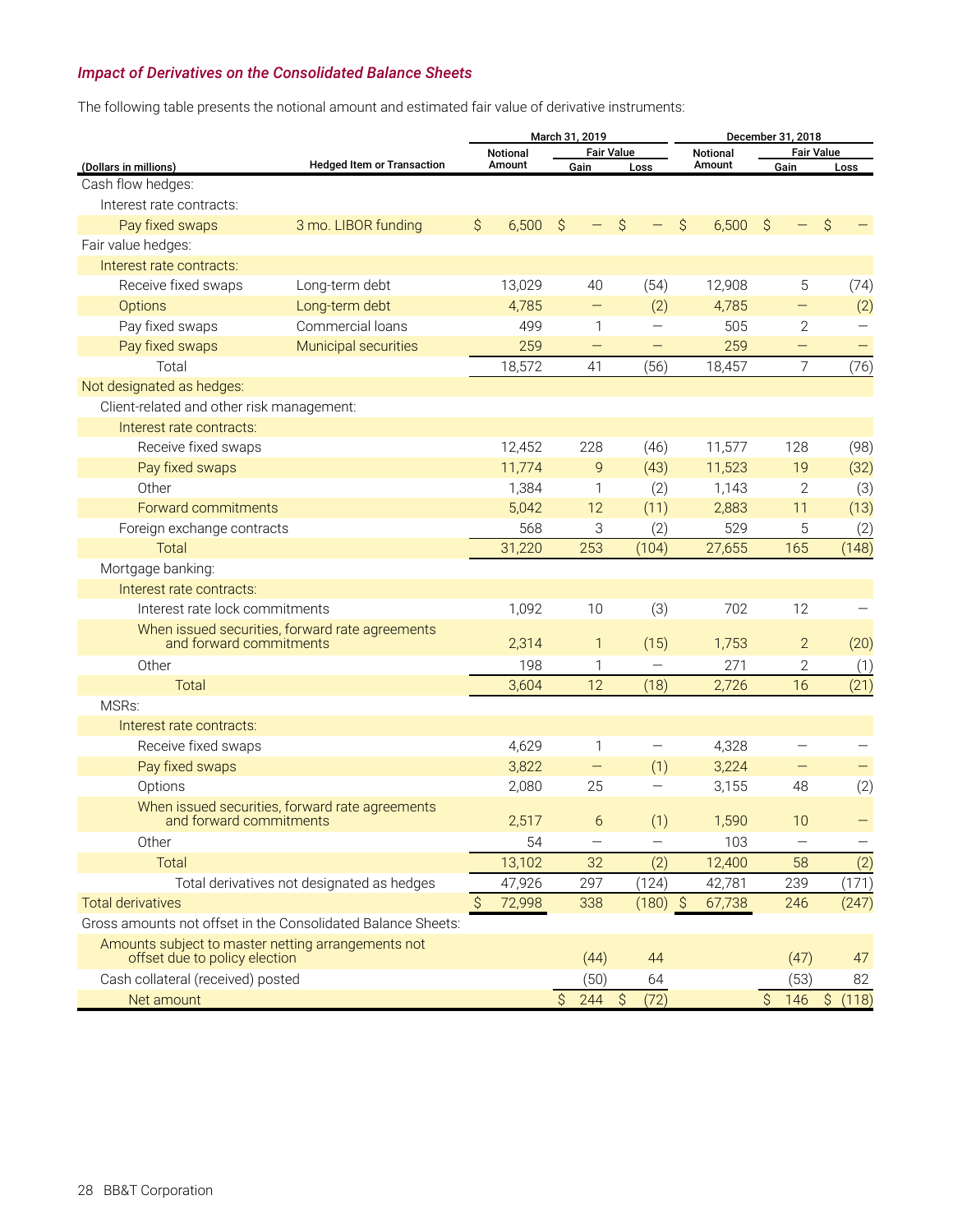The following table presents additional information for fair value hedging relationships:

|                       |                                             | March 31, 2019                   |                                  | December 31, 2018                           |                                  |                                  |  |  |  |  |
|-----------------------|---------------------------------------------|----------------------------------|----------------------------------|---------------------------------------------|----------------------------------|----------------------------------|--|--|--|--|
|                       | <b>Hedge Basis Adjustment</b>               |                                  |                                  |                                             |                                  | <b>Hedge Basis Adjustment</b>    |  |  |  |  |
| (Dollars in millions) | Hedged<br>Asset /<br><b>Liability Basis</b> | Items<br>Currently<br>Designated | Items No<br>Longer<br>Designated | Hedged<br>Asset /<br><b>Liability Basis</b> | Items<br>Currently<br>Designated | Items No<br>Longer<br>Designated |  |  |  |  |
| AFS securities        | 497                                         | 12                               | 53                               | 493                                         | 5                                | 54                               |  |  |  |  |
| Loans and leases      | 563                                         | 8                                | (2)                              | 562                                         |                                  | (3)                              |  |  |  |  |
| Long-term debt        | 15,505                                      | 18                               | 5                                | 15.397                                      | (98)                             | 12                               |  |  |  |  |

#### *Impact of Derivatives on the Consolidated Statements of Income and Comprehensive Income*

No portion of the change in fair value of derivatives designated as hedges has been excluded from effectiveness testing.

The following table summarizes amounts related to cash flow hedges, which consist of interest rate contracts.

| Three Months Ended March 31,<br>(Dollars in millions)             |    | 2019      | 2018 |
|-------------------------------------------------------------------|----|-----------|------|
| Pre-tax gain (loss) recognized in OCI:                            |    |           |      |
| <b>Deposits</b>                                                   | Ŝ. | $(10)$ \$ | 21   |
| Short-term borrowings                                             |    | (10)      |      |
| Long-term debt                                                    |    | (20)      | 72   |
| Total                                                             |    | (40)      | 93   |
| Pre-tax gain (loss) reclassified from AOCI into interest expense: |    |           |      |
| Deposits                                                          | S  | 2         | (2)  |
| Short-term borrowings                                             |    |           |      |
| Long-term debt                                                    |    | ∩         | (9)  |
| Total                                                             |    | 5         | 11   |

The following table summarizes the impact on net interest income related to fair value hedges, which consist of interest rate contracts.

| Three Months Ended March 31,<br>(Dollars in millions) | 2019                              | 2018      |
|-------------------------------------------------------|-----------------------------------|-----------|
| AFS securities:                                       |                                   |           |
| Amounts related to interest settlements               | $\mathsf{S}$<br>$\qquad \qquad -$ | S.<br>(2) |
| Recognized on derivatives                             | (7                                | 11        |
| Recognized on hedged items                            | 5                                 | (11)      |
| Net income (expense) recognized                       | (2)                               | (2)       |
| Loans and leases:                                     |                                   |           |
| Amounts related to interest settlements               |                                   |           |
| Recognized on derivatives                             | (8)                               | 3         |
| Recognized on hedged items                            | 8                                 | (3)       |
| Net income (expense) recognized                       |                                   |           |
| Long-term debt:                                       |                                   |           |
| Amounts related to interest settlements               | (22)                              | 8         |
| Recognized on derivatives                             | 116                               | (181)     |
| Recognized on hedged items                            | (108)                             | 192       |
| Net income (expense) recognized                       | (14)                              | 19        |
| Net income (expense) recognized, total                | (16)                              | 17<br>-Ŝ  |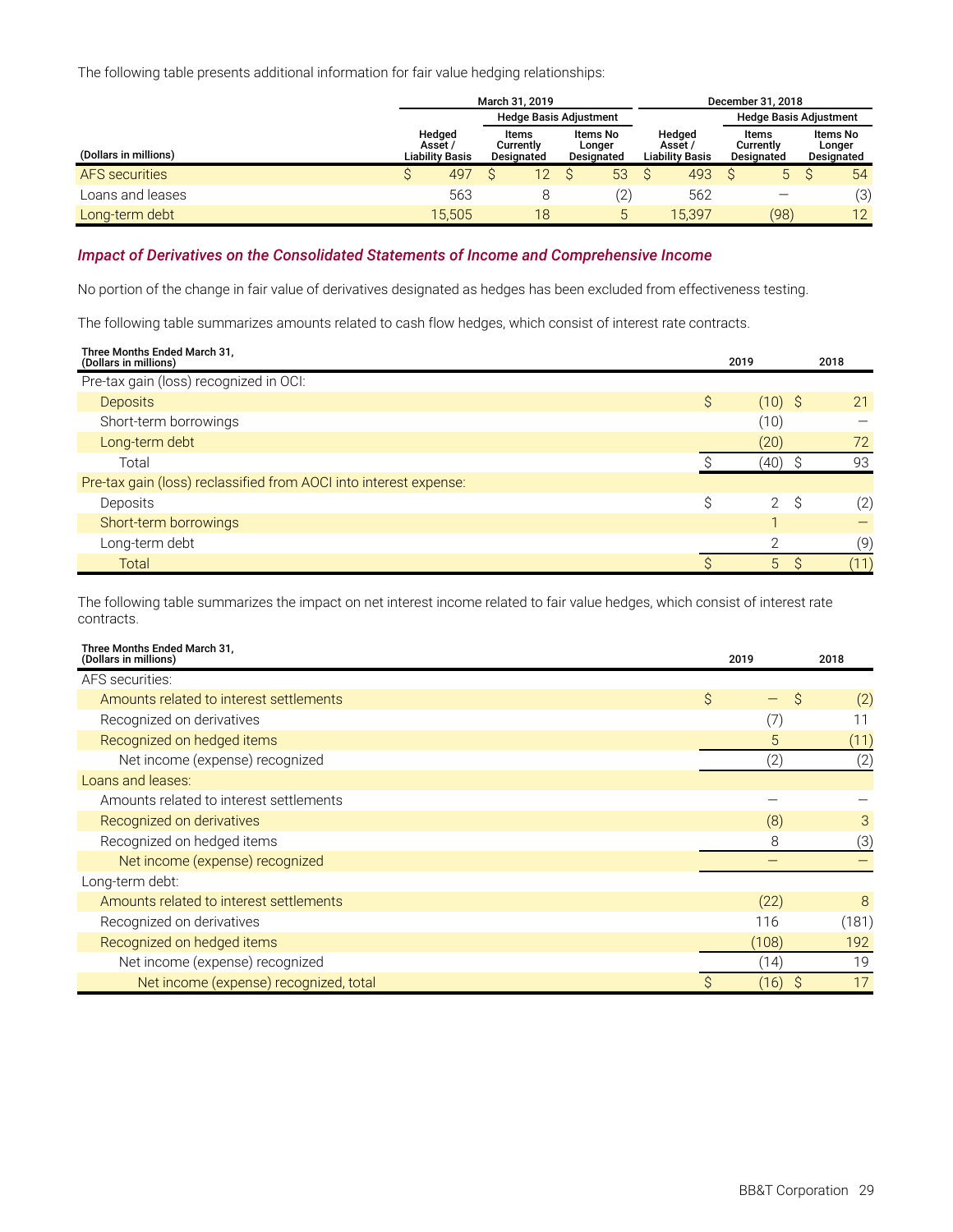The following table presents pre-tax gain (loss) recognized in income for derivative instruments not designated as hedges:

| Three Months Ended March 31,<br>(Dollars in millions) | Location                    |     |    | 2018           |
|-------------------------------------------------------|-----------------------------|-----|----|----------------|
| Client-related and other risk management:             |                             |     |    |                |
| Interest rate contracts                               | Other noninterest income \$ | 10S |    | 15             |
| Foreign exchange contracts                            | Other noninterest income    | ⌒   |    |                |
| Mortgage banking:                                     |                             |     |    |                |
| Interest rate contracts                               | Mortgage banking income     | (3) |    | $\overline{4}$ |
| <b>MSRs:</b>                                          |                             |     |    |                |
| Interest rate contracts                               | Mortgage banking income     | 54  |    | (67)           |
| Total                                                 |                             | 63  | S. | (41)           |
|                                                       |                             |     |    |                |

The following table presents information about BB&T's cash flow and fair value hedges:

| (Dollars in millions)                                                                                                                                                                                                                |   | Mar 31, 2019 | Dec 31, 2018   |
|--------------------------------------------------------------------------------------------------------------------------------------------------------------------------------------------------------------------------------------|---|--------------|----------------|
| Cash flow hedges:                                                                                                                                                                                                                    |   |              |                |
| Net unrecognized after-tax gain (loss) on active hedges recorded in AOCI                                                                                                                                                             | S | $(49)$ \$    | (18)           |
| Net unrecognized after-tax gain (loss) on terminated hedges recorded in AOCI (to be recognized<br>in earnings through 2022)                                                                                                          |   | (16)         | (13)           |
| Estimated portion of net after-tax gain (loss) on active and terminated hedges to be reclassified<br>from AOCI into earnings during the next 12 months                                                                               |   | (10)         | $\overline{4}$ |
| Maximum time period over which BB&T has hedged a portion of the variability in future cash<br>flows for forecasted transactions excluding those transactions relating to the payment of<br>variable interest on existing instruments |   | 3 years      | 4 years        |
| Fair value hedges:                                                                                                                                                                                                                   |   |              |                |
| Unrecognized pre-tax net gain (loss) on terminated hedges (to be recognized as interest<br>primarily through 2029)                                                                                                                   | S | (46)         | (39)           |
| Portion of pre-tax net gain (loss) on terminated hedges to be recognized as a change in interest<br>during the next 12 months                                                                                                        |   |              | 15             |

#### *Derivatives Credit Risk – Dealer Counterparties*

Credit risk related to derivatives arises when amounts receivable from a counterparty exceed those payable to the same counterparty. The risk of loss is addressed by subjecting dealer counterparties to credit reviews and approvals similar to those used in making loans or other extensions of credit and by requiring collateral. Dealer counterparties operate under agreements to provide cash and/or liquid collateral when unsecured loss positions exceed minimal limits.

Derivative contracts with dealer counterparties settle on a monthly, quarterly or semiannual basis, with daily movement of collateral between counterparties required within established netting agreements. BB&T only transacts with dealer counterparties with strong credit standings.

#### *Derivatives Credit Risk – Central Clearing Parties*

With the exception of the central clearing party used for TBA transactions that does not post variation margin to BB&T, central clearing parties exchange cash on a daily basis to settle changes in exposure. Certain derivatives are cleared through central clearing parties that require initial margin collateral. Initial margin collateral requirements are established on varying bases, with such amounts generally designed to offset the risk of non-payment. Initial margin is generally calculated by applying the maximum loss experienced in value over a specified time horizon to the portfolio of existing trades.

#### *Derivatives Credit Risk – Risk Participation Agreements*

BB&T has entered into risk participation agreements to share the credit exposure with other financial institutions on client-related interest rate derivative contracts. The notional amount of interest rate derivative risk participation agreements was \$674 million at March 31, 2019 and \$446 million at December 31, 2018, reported in Other in the table above. Assuming all underlying third party customers referenced in the interest rate contracts defaulted in a zero LIBOR rate environment, the maximum exposure from these agreements would be \$38 million at March 31, 2019 and \$26 million at December 31, 2018.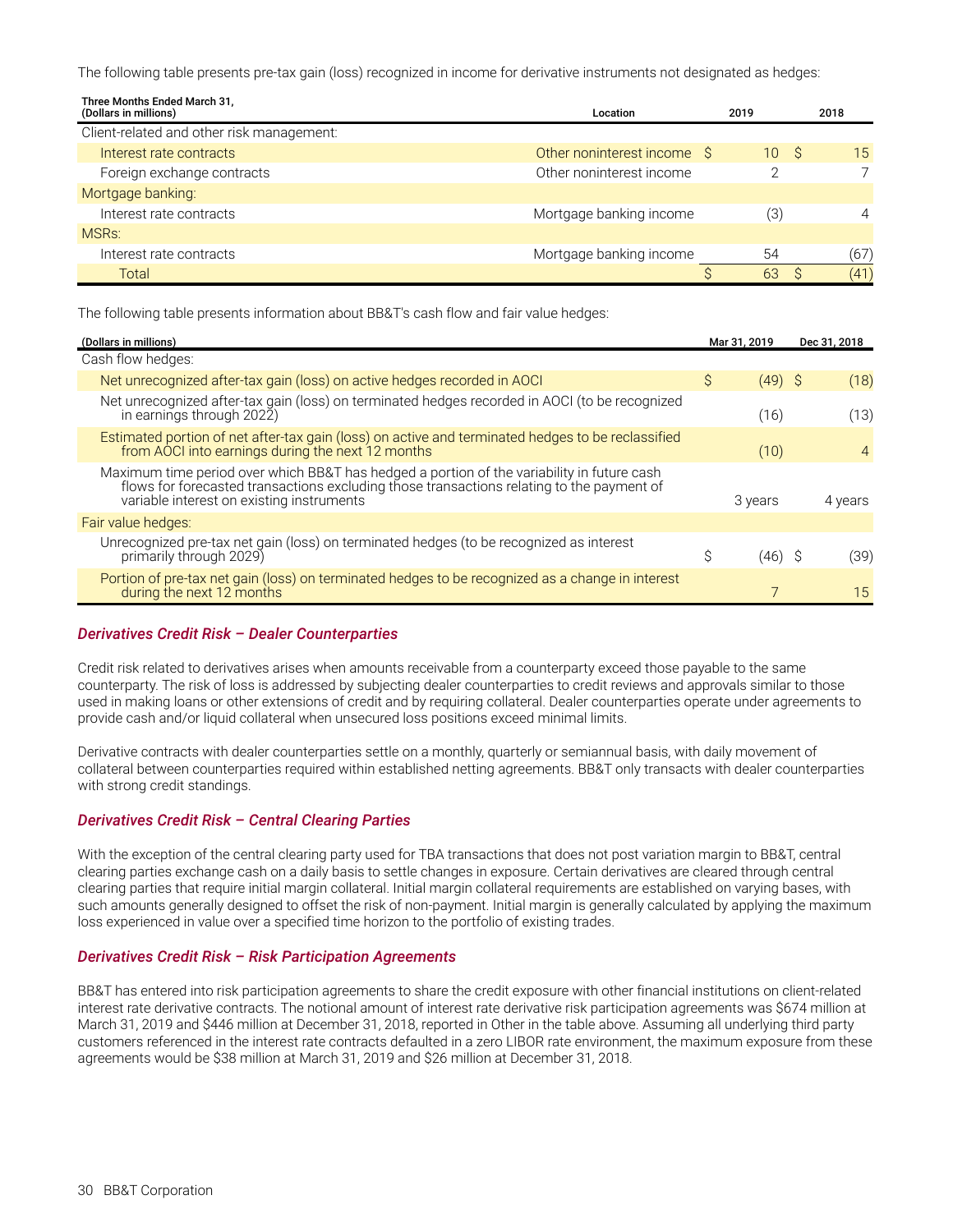<span id="page-32-0"></span>The following table summarizes collateral positions with counterparties:

| (Dollars in millions)                                                                                         | Mar 31, 2019   | Dec 31, 2018          |
|---------------------------------------------------------------------------------------------------------------|----------------|-----------------------|
| Dealer counterparties:                                                                                        |                |                       |
| Cash collateral received from dealer counterparties                                                           | S.             | 53 <sup>°</sup><br>56 |
| Derivatives in a net gain position secured by collateral received                                             | 52             | 55                    |
| Unsecured positions in a net gain with dealer counterparties after collateral postings                        | $\overline{2}$ | $\overline{2}$        |
| Cash collateral posted to dealer counterparties                                                               | 56             | 75                    |
| Derivatives in a net loss position secured by collateral received                                             | 59             | 76                    |
| Additional collateral that would have been posted had BB&T's credit ratings dropped below<br>investment grade | 3              |                       |
| Central clearing parties:                                                                                     |                |                       |
| Cash collateral, including initial margin, posted to central clearing parties                                 | 14             | 17                    |
| Derivatives in a net loss position                                                                            | 22             | 8                     |
| Securities pledged to central clearing parties                                                                | 141            | 124                   |

## **NOTE 17. Computation of EPS**

Basic and diluted EPS calculations are presented in the following table:

| Three Months Ended March 31,<br>(Dollars in millions, except per share data, shares in thousands) | 2019    | 2018    |
|---------------------------------------------------------------------------------------------------|---------|---------|
| Net income available to common shareholders                                                       | 749     | 745     |
| Weighted average number of common shares                                                          | 764,135 | 779.617 |
| Effect of dilutive outstanding equity-based awards                                                | 9.936   | 11,388  |
| Weighted average number of diluted common shares                                                  | 774.071 | 791,005 |
| <b>Basic EPS</b>                                                                                  | 0.98    | 0.96    |
| Diluted EPS                                                                                       | 0.97    | 0.94    |
| Anti-dilutive awards                                                                              |         | 90      |

## **NOTE 18. Operating Segments**

BB&T's business segment structure aligns with how management reviews performance and makes decisions by client, segment and business unit. There are four major reportable business segments: CB-Retail, CB-Commercial, FS&CF and IH. In addition, there is an OT&C segment. For additional information, see Note 19. Operating Segments of the Annual Report on Form 10-K for the year ended December 31, 2018.

The following table presents results by segment:

| Three Months Ended March 31,                | <b>CB-Retail</b> |              |   | <b>CB-Commercial</b> |   |          |   | <b>FS&amp;CF</b> |   |          |   |          |
|---------------------------------------------|------------------|--------------|---|----------------------|---|----------|---|------------------|---|----------|---|----------|
| (Dollars in millions)                       |                  | 2018<br>2019 |   | 2019                 |   | 2018     |   | 2019             |   | 2018     |   |          |
| Net interest income (expense)               | Ŝ                | 843          | S | 837                  | S | 536      | Ŝ | 464              | S | 189      | S | 159      |
| Net intersegment interest income (expense)  |                  | 109          |   | 48                   |   | 44       |   | 70               |   | 21       |   | 18       |
| Segment net interest income                 |                  | 952          |   | 885                  |   | 580      |   | 534              |   | 210      |   | 177      |
| Allocated provision for credit losses       |                  | 130          |   | 122                  |   | 19       |   | 37               |   |          |   | (5)      |
| Segment net interest income after provision |                  | 822          |   | 763                  |   | 561      |   | 497              |   | 209      |   | 182      |
| Noninterest income                          |                  | 322          |   | 340                  |   | 109      |   | 106              |   | 284      |   | 301      |
| Noninterest expense                         |                  | 645          |   | 660                  |   | 251      |   | 253              |   | 297      |   | 301      |
| Income (loss) before income taxes           |                  | 499          |   | 443                  |   | 419      |   | 350              |   | 196      |   | 182      |
| Provision (benefit) for income taxes        |                  | 120          |   | 109                  |   | 91       |   | 79               |   | 40       |   | 38       |
| Segment net income (loss)                   |                  | 379          | S | 334                  |   | 328      | S | 271              |   | . 56     |   | 144      |
| Identifiable assets (period end)            |                  | S 73.379     |   | \$70.102             |   | \$56.702 |   | \$56,438         |   | \$33.141 |   | \$29.766 |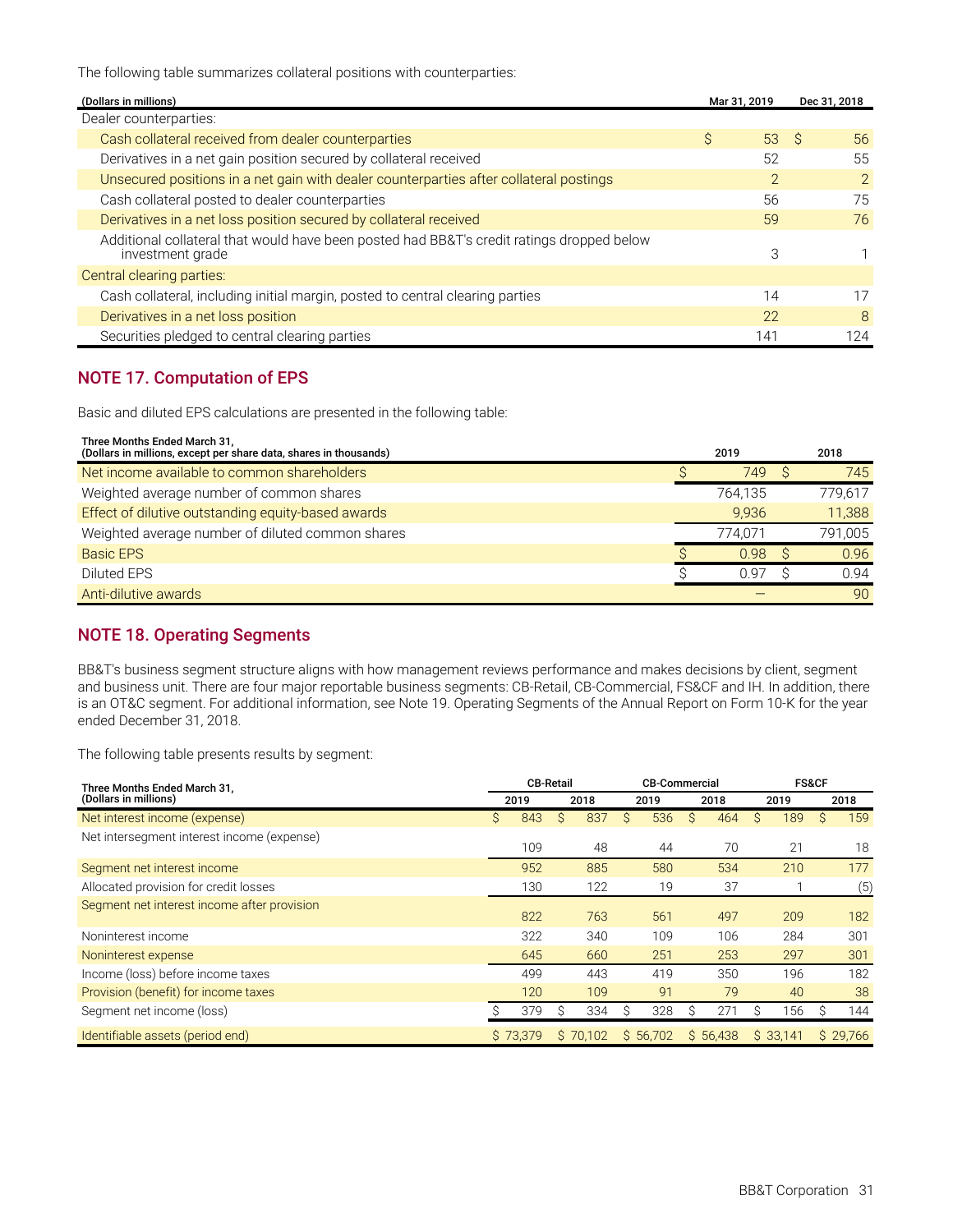|                                             | ΙH |       |      |       | OT&C (1) |          |      |          |      | <b>Total</b> |      |           |
|---------------------------------------------|----|-------|------|-------|----------|----------|------|----------|------|--------------|------|-----------|
|                                             |    | 2019  | 2018 |       | 2019     |          | 2018 |          | 2019 |              | 2018 |           |
| Net interest income (expense)               | Ŝ  | 34    | Ŝ    | 26    | Ŝ        | 94       | S    | 147      | S.   | 1,696        | S    | 1,633     |
| Net intersegment interest income (expense)  |    | (11)  |      | (6)   |          | (163)    |      | (130)    |      |              |      |           |
| Segment net interest income                 |    | 23    |      | 20    |          | (69)     |      | 17       |      | 1,696        |      | 1,633     |
| Allocated provision for credit losses       |    | 3     |      |       |          | 2        |      | (5)      |      | 155          |      | 150       |
| Segment net interest income after provision |    | 20    |      | 19    |          | (71)     |      | 22       |      | 1,541        |      | 1,483     |
| Noninterest income                          |    | 515   |      | 439   |          | (28)     |      | (6)      |      | 1,202        |      | 1,180     |
| Noninterest expense                         |    | 417   |      | 375   |          | 158      |      | 97       |      | 1.768        |      | 1,686     |
| Income (loss) before income taxes           |    | 118   |      | 83    |          | (257)    |      | (81)     |      | 975          |      | 977       |
| Provision (benefit) for income taxes        |    | 30    |      | 21    |          | (104)    |      | (61)     |      | 177          |      | 186       |
| Segment net income (loss)                   |    | 88    |      | 62    | S        | (153)    | -S   | (20)     |      | 798          |      | 791       |
| Identifiable assets (period end)            | Ŝ. | 6,376 | Ś    | 5,789 |          | \$58,085 |      | \$58,634 |      | \$227,683    |      | \$220,729 |

(1) Includes financial data from business units below the quantitative and qualitative thresholds requiring disclosure.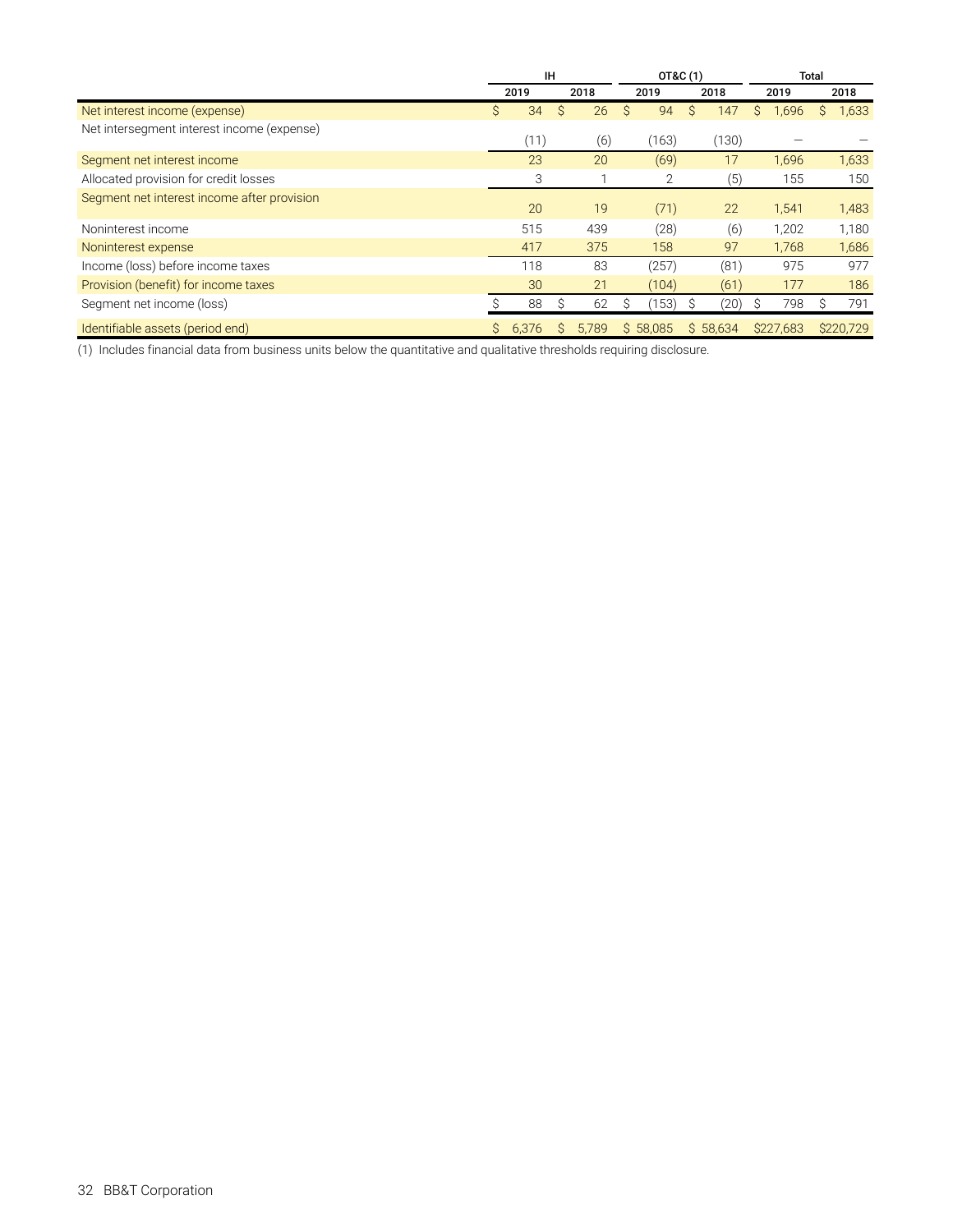## <span id="page-34-0"></span>**ITEM 2. MANAGEMENT'S DISCUSSION AND ANALYSIS OF FINANCIAL CONDITION AND RESULTS OF OPERATIONS**

BB&T is a financial holding company organized under the laws of North Carolina. BB&T conducts operations through its principal bank subsidiary, Branch Bank, and its nonbank subsidiaries.

#### *Regulatory Considerations*

The extensive regulatory framework applicable to financial institutions is intended primarily for the protection of depositors, the DIF and the stability of the financial system, rather than for the protection of shareholders and creditors. In addition to banking laws, regulations and regulatory agencies, BB&T is subject to various other laws, regulations, supervision and examination by other regulatory agencies, all of which affect the operations and management of BB&T and its ability to make distributions to shareholders. Refer to BB&T's Annual Report on Form 10-K for the year ended December 31, 2018 for additional disclosures with respect to significant laws and regulations affecting BB&T.

In April 2019, the FRB terminated its cease and desist order related to BB&T's anti-money laundering program. No money laundering activity was identified and no financial penalty was levied in relation to this order.

#### *Executive Overview*

#### *Overview of Significant Events and Financial Results*

On February 7, 2019, BB&T entered into an agreement and plan of merger, by and between BB&T and SunTrust, pursuant to which SunTrust will merge with and into BB&T, with BB&T as the surviving entity in the merger. Immediately following the merger, SunTrust's wholly owned subsidiary, SunTrust Bank, will merge with and into Branch Bank, with Branch Bank as the surviving entity. Under the terms of the merger agreement, shareholders of SunTrust will receive 1.295 shares of BB&T common stock for each share of SunTrust common stock. The merger agreement was unanimously approved by both companies' Boards of Directors. The merger is expected to close late in the third or fourth quarter of 2019, subject to satisfaction of closing conditions, including receipt of regulatory approvals and approval by the shareholders of each company. The merger is subject to a mutual break-up fee of approximately \$1.1 billion, payable in customary circumstances.

Consolidated net income available to common shareholders for the first quarter of 2019 was \$749 million. On a diluted per common share basis, earnings for the first quarter of 2019 were \$0.97, an increase of \$0.03 compared to the first quarter of 2018.

BB&T's results of operations for the first quarter of 2019 produced an annualized return on average assets of 1.43% and an annualized return on average common shareholders' equity of 11.08%, compared to ratios for the same quarter of the prior year of 1.45% and 11.43%, respectively.

Total revenues on a TE basis were \$2.9 billion for the first quarter of 2019, an increase of \$86 million compared to the same period in 2018, which reflects an increase of \$64 million in TE net interest income and an increase of \$22 million in noninterest income.

The provision for credit losses was \$155 million compared to \$150 million for the first quarter of 2018. Net charge-offs were 0.40% of average loans and leases on an annualized basis for the first quarter of 2019, down one basis point compared to the first quarter of 2018.

Noninterest income for the first quarter of 2019 was up \$22 million compared to the earlier quarter. Noninterest expense for the first quarter of 2019 was up \$82 million compared to the earlier quarter. Merger-related and restructuring charges increased \$52 million, primarily due to the announced merger of equals with SunTrust. Excluding these charges, noninterest expense was up \$30 million.

The provision for income taxes was \$177 million for the first quarter of 2019, compared to \$186 million for the earlier quarter. This produced an effective tax rate for the first quarter of 2019 of 18.2%, compared to 19.0% for the earlier quarter.

BB&T declared common dividends of \$0.405 per share during the first quarter of 2019, which resulted in a dividend payout ratio of 41.3%. As previously communicated, BB&T has suspended its share repurchase program until after the completion of the merger of equals.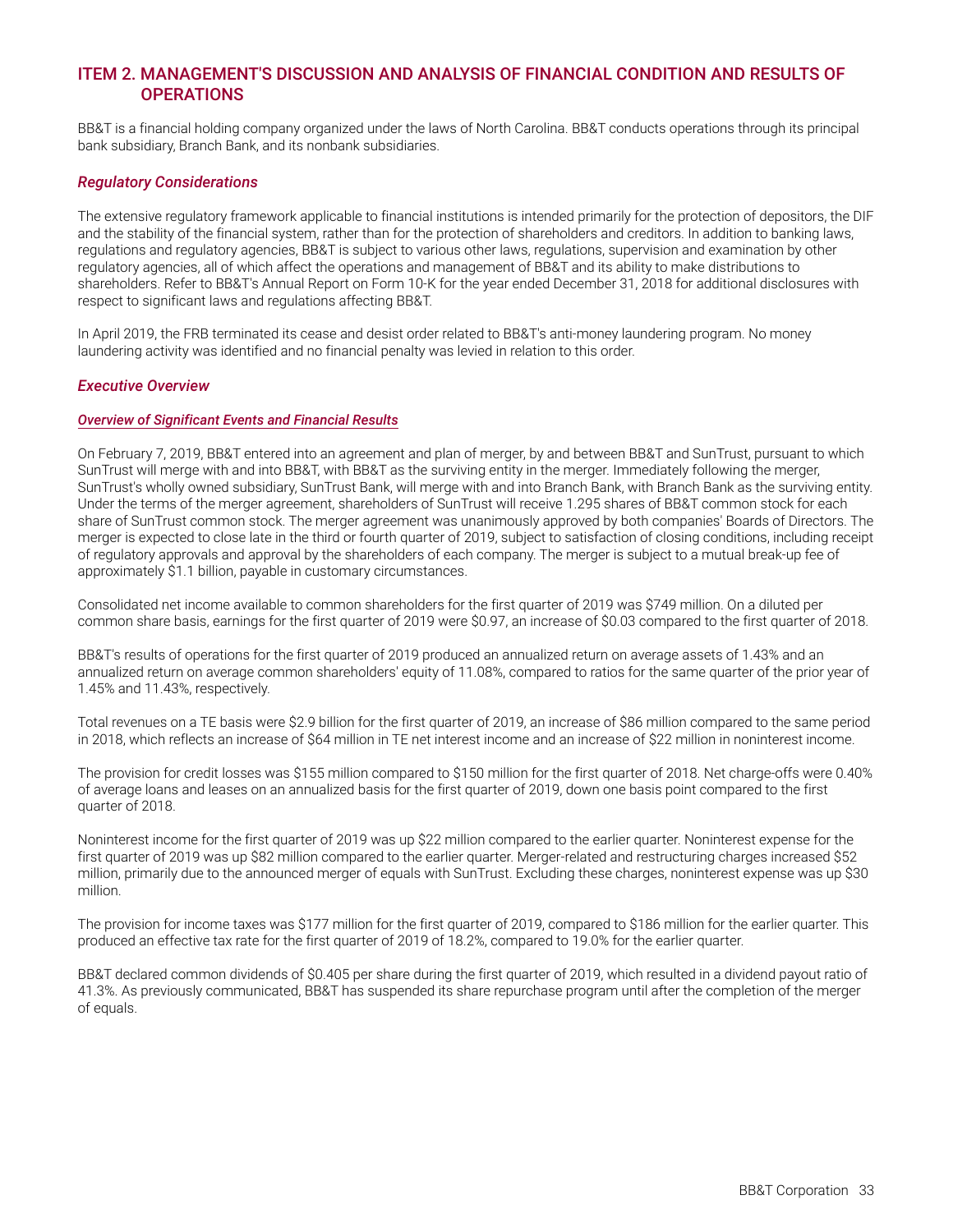#### *Analysis of Results of Operations*

#### *Net Interest Income and NIM*

#### *First Quarter 2019 compared to First Quarter 2018*

Net interest income on a TE basis was \$1.7 billion for the first quarter of 2019, an increase of \$64 million compared to the same period in 2018. Interest income increased \$253 million, which primarily reflects higher rates. Interest expense increased \$189 million primarily due to higher funding costs reflecting the impact of rate increases.

Net interest margin was 3.51%, up seven basis points compared to the earlier quarter. Average earning assets increased \$3.2 billion. The increase in average earning assets reflects a \$4.9 billion increase in average total loans and leases, partially offset by a decrease of \$1.6 billion in average securities. Average interest-bearing liabilities increased \$3.7 billion compared to the earlier quarter. Average interest-bearing deposits increased \$4.0 billion, while average long-term debt decreased \$430 million. The annualized yield on the total loan portfolio for the first quarter of 2019 was 5.06%, up 49 basis points compared to the earlier quarter, reflecting the impact of rate increases. The annualized yield on the average securities portfolio was 2.60%, up 16 basis points compared to the earlier period.

The average annualized cost of total deposits was 0.64%, up 34 basis points compared to the earlier quarter. The average annualized cost of interest-bearing deposits was 0.95%, up 49 basis points compared to the earlier quarter. The average annualized rate on long-term debt was 3.30%, up 76 basis points compared to the earlier quarter. The average annualized rate on short-term borrowings was 2.32%, up 89 basis points compared to the earlier quarter. The higher rates on interest-bearing liabilities reflect the impact of rate increases.

The major components of net interest income and the related annualized yields and rates as well as the variances between the periods caused by changes in interest rates versus changes in volumes are summarized below.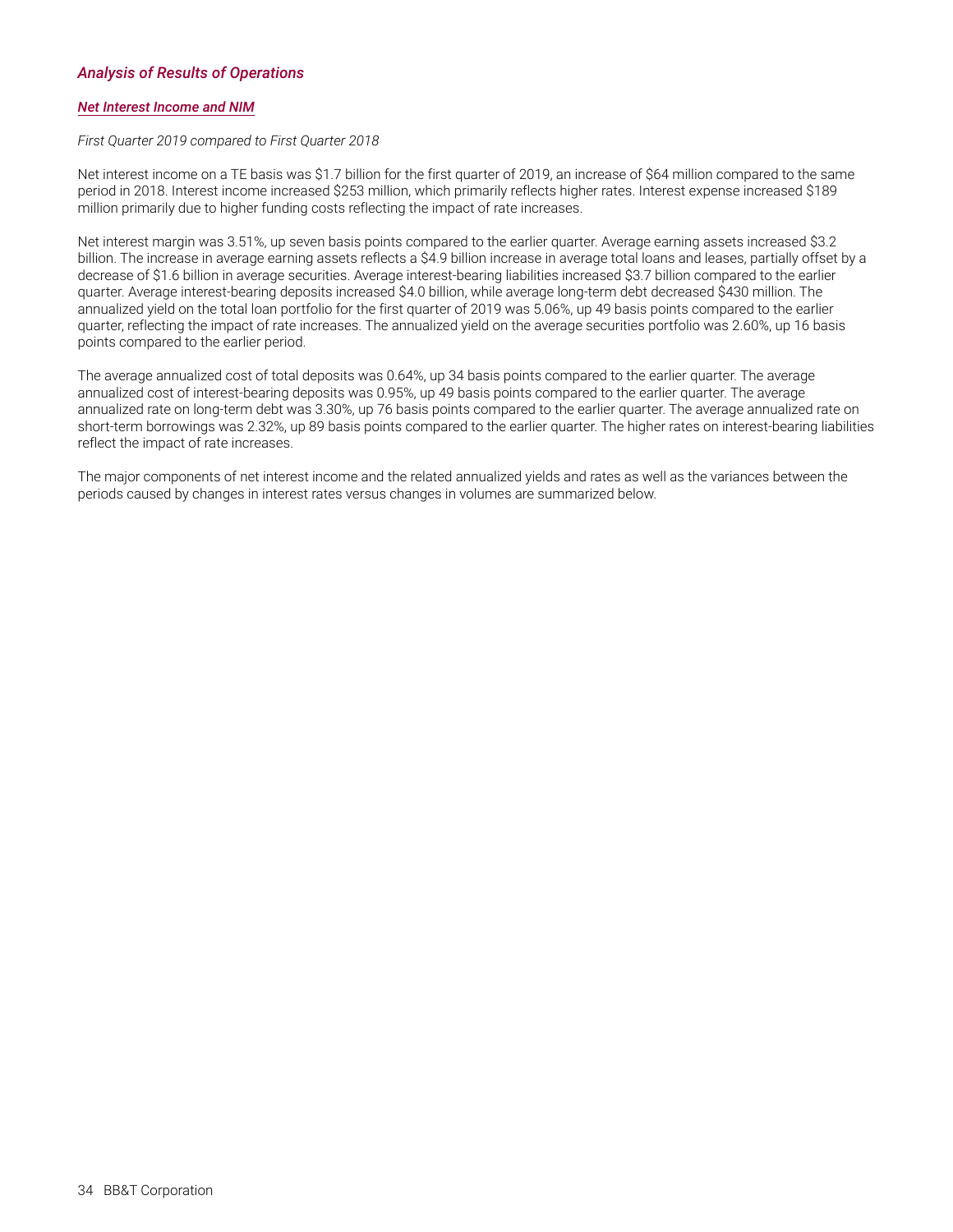#### **Table 1: TE Net Interest Income and Rate / Volume Analysis (1)**

| Three Months Ended March 31,                     |             | Average Balances (6)   |       | Annualized Yield/<br>Rate | Income/Expense           |                          | Incr.             |                          | Change due to                   |
|--------------------------------------------------|-------------|------------------------|-------|---------------------------|--------------------------|--------------------------|-------------------|--------------------------|---------------------------------|
| (Dollars in millions)                            | 2019        | 2018                   | 2019  | 2018                      | 2019                     | 2018                     | (Decr.)           | Rate                     | Volume                          |
| Assets                                           |             |                        |       |                           |                          |                          |                   |                          |                                 |
| Total securities, at amortized cost: (2)         |             |                        |       |                           |                          |                          |                   |                          |                                 |
| U.S. Treasury                                    | S.<br>3,302 | 3,538<br>$\mathcal{S}$ | 2.01% | $1.77%$ \$                | 16                       | S.<br>15                 | Ŝ.                | Ŝ.<br>$\overline{2}$     | Ŝ.<br>(1)                       |
| <b>GSE</b>                                       | 2,418       | 2,385                  | 2.24  | 2.23                      | 14                       | 13                       | $\overline{1}$    | $\overline{\phantom{0}}$ | 1                               |
| <b>Agency MBS</b>                                | 40,044      | 40,813                 | 2.58  | 2.42                      | 258                      | 248                      | 10                | 15                       | (5)                             |
| States and political subdivisions                | 620         | 1,215                  | 3.73  | 3.78                      | 6                        | 11                       | (5)               | $\overline{\phantom{m}}$ | (5)                             |
| Non-agency MBS                                   | 315         | 375                    | 12.51 | 7.73                      | 10                       | $\overline{7}$           | 3                 | $\overline{4}$           | (1)                             |
| Other                                            | 35          | 48                     | 3.96  | 2.28                      | $\overline{\phantom{m}}$ | $\overline{\phantom{0}}$ |                   | $\overline{\phantom{0}}$ | $\overbrace{\phantom{1232211}}$ |
| <b>Total securities</b>                          | 46,734      | 48,374                 | 2.60  | 2.44                      | 304                      | 294                      | 10                | 21                       | (11)                            |
| Other earning assets (3)                         | 2,197       | 2,250                  | 6.01  | 4.54                      | 33                       | 25                       | 8                 | 9                        | (1)                             |
| Loans and leases, net of unearned income: (4)(5) |             |                        |       |                           |                          |                          |                   |                          |                                 |
| Commercial and industrial                        | 61,370      | 58,627                 | 4.33  | 3.72                      | 656                      | 537                      | 119               | 93                       | 26                              |
| CRE                                              | 20,905      | 21,398                 | 5.06  | 4.47                      | 261                      | 234                      | 27                | 33                       | (6)                             |
| Lease financing                                  | 2,021       | 1,872                  | 3.33  | 3.00                      | 17                       | 14                       | 3                 | $\overline{2}$           | $\mathbf{1}$                    |
| Residential mortgage                             | 31,370      | 28,824                 | 4.13  | 4.00                      | 324                      | 289                      | 35                | 9                        | 26                              |
| Direct                                           | 11,493      | 11,791                 | 5.75  | 4.90                      | 163                      | 141                      | 22                | 26                       | (4)                             |
| Indirect                                         | 17,337      | 16,914                 | 7.91  | 7.31                      | 338                      | 304                      | 34                | 26                       | $\,8\,$                         |
| Revolving credit                                 | 3,110       | 2,798                  | 9.49  | 8.94                      | 73                       | 67                       | 6                 | $\overline{2}$           | $\overline{4}$                  |
| PCI                                              | 455         | 631                    | 17.99 | 19.21                     | 20                       | 30                       | (10)              | (2)                      | (8)                             |
| Total loans and leases HFI                       | 148,061     | 142,855                | 5.06  | 4.57                      | 1,852                    | 1,616                    | 236               | 189                      | 47                              |
| <b>LHFS</b>                                      | 729         | 1,051                  | 4.38  | 3.66                      | 8                        | Q                        | (1)               | $\mathcal{P}$            | (3)                             |
| Total loans and leases                           | 148,790     | 143,906                | 5.06  | 4.57                      | 1,860                    | 1,625                    | 235               | 191                      | 44                              |
| Total earning assets                             | 197,721     | 194,530                | 4.49  | 4.04                      | 2,197                    | 1,944                    | 253               | 221                      | 32                              |
| Nonearning assets                                | 27,852      | 26,889                 |       |                           |                          |                          |                   |                          |                                 |
| <b>Total assets</b>                              | \$225,573   | \$221,419              |       |                           |                          |                          |                   |                          |                                 |
| Liabilities and Shareholders' Equity             |             |                        |       |                           |                          |                          |                   |                          |                                 |
| Interest-bearing deposits:                       |             |                        |       |                           |                          |                          |                   |                          |                                 |
| Interest-checking                                | \$27,622    | \$27,270               | 0.59  | 0.37                      | 40                       | 25                       | 15                | 15                       |                                 |
| Money market and savings                         | 63,325      | 61,690                 | 0.96  | 0.44                      | 150                      | 67                       | 83                | 81                       | $\overline{2}$                  |
| Time deposits                                    | 16,393      | 13,847                 | 1.50  | 0.68                      | 60                       | 23                       | 37                | 32                       | 5                               |
| Foreign deposits - interest-bearing              | 422         | 935                    | 2.43  | 1.42                      | 3                        | 3                        | $\qquad \qquad -$ | $\overline{2}$           | (2)                             |
| Total interest-bearing deposits (7)              | 107,762     | 103,742                | 0.95  | 0.46                      | 253                      | 118                      | 135               | 130                      | 5                               |
| Short-term borrowings                            | 5,624       | 5,477                  | 2.32  | 1.43                      | 32                       | 20                       | 12                | 11                       | $\overline{1}$                  |
| Long-term debt                                   | 23,247      | 23,677                 | 3.30  | 2.54                      | 192                      | 150                      | 42                | 45                       | (3)                             |
| Total interest-bearing liabilities               | 136,633     | 132,896                | 1.41  | 0.87                      | 477                      | 288                      | 189               | 186                      | $\sqrt{3}$                      |
| Noninterest-bearing deposits (7)                 | 52,283      | 53,396                 |       |                           |                          |                          |                   |                          |                                 |
| Other liabilities                                | 6,116       | 5,599                  |       |                           |                          |                          |                   |                          |                                 |
| Shareholders' equity                             | 30,541      | 29,528                 |       |                           |                          |                          |                   |                          |                                 |
| Total liabilities and shareholders' equity       | \$225,573   | \$221,419              |       |                           |                          |                          |                   |                          |                                 |
| Average interest-rate spread                     |             |                        | 3.08% | 3.17%                     |                          |                          |                   |                          |                                 |
| NIM/net interest income                          |             |                        | 3.51% | 3.44%                     |                          | $$1,720$ $$1,656$        | S.<br>64S         | 35                       | S.<br>29                        |
| Taxable-equivalent adjustment                    |             |                        |       |                           | 24S<br>Ŝ.                | 23                       |                   |                          |                                 |

(1) Yields are stated on a TE basis utilizing the marginal income tax rates. The change in interest not solely due to changes in rate or volume has been allocated on a pro-rata basis based on the absolute dollar amount of

(2) Total securities include AFS and HTM securities.

(3) Includes cash equivalents, interest-bearing deposits with banks, trading securities, FHLB stock and other earning assets.

(4) Loan fees, which are not material for any of the periods shown, are included for rate calculation purposes.

(5) NPLs are included in the average balances.

(6) Excludes basis adjustments for fair value hedges.

(7) Total deposit costs were 0.64% and 0.30% for the three months ended March 31, 2019 and 2018, respectively.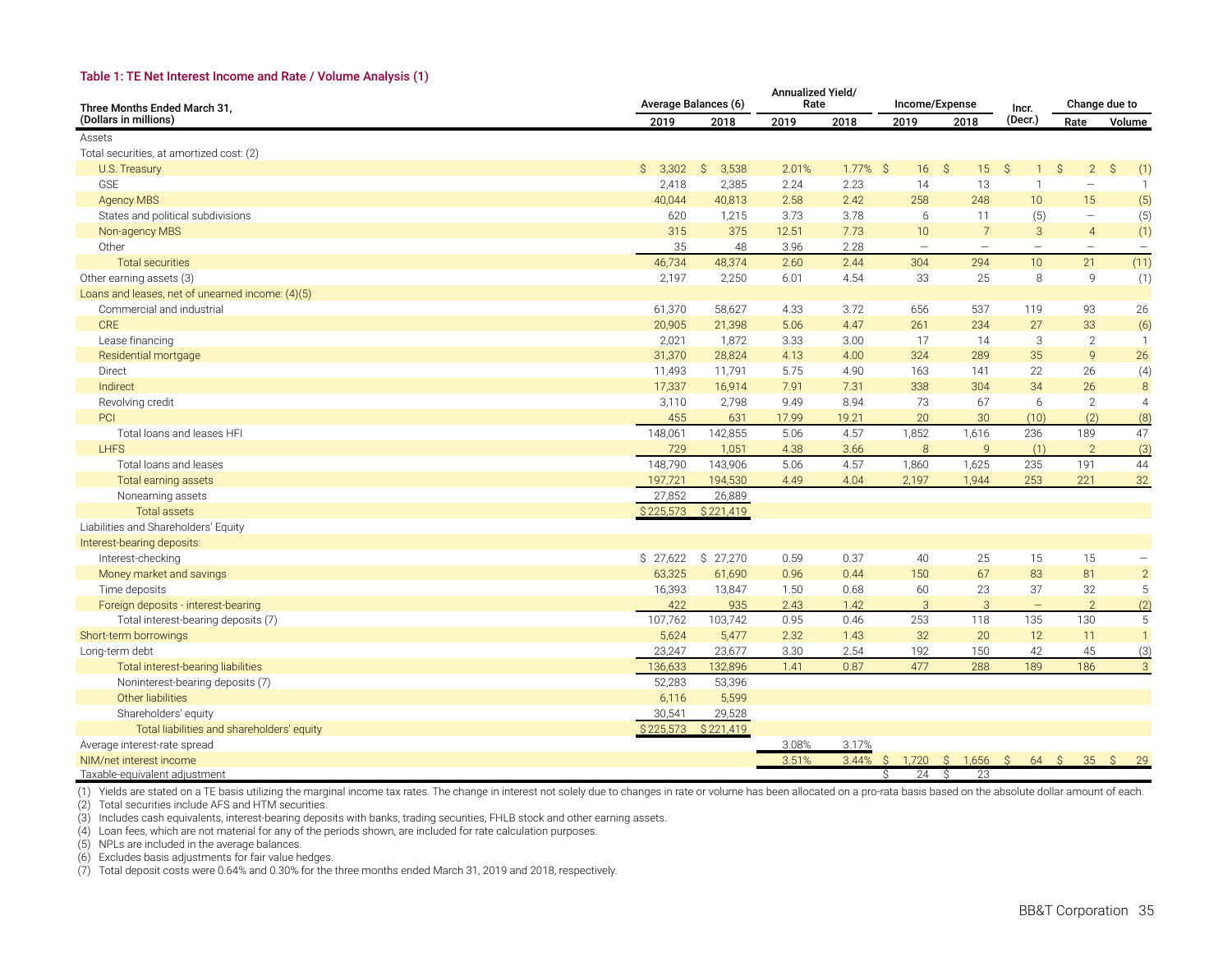#### *Provision for Credit Losses*

#### *First Quarter 2019 compared to First Quarter 2018*

The provision for credit losses was \$155 million, compared to \$150 million for the earlier quarter. Net charge-offs for the first quarter of 2019 totaled \$147 million compared to \$145 million in the earlier period.

Net charge-offs were 0.40% of average loans and leases on an annualized basis for the first quarter of 2019, down one basis point compared to the first quarter of 2018.

#### *Noninterest Income*

Noninterest income is a significant contributor to BB&T's financial results. Management focuses on diversifying its sources of revenue to further reduce BB&T's reliance on traditional spread-based interest income, as certain fee-based activities are a relatively stable revenue source during periods of changing interest rates.

#### **Table 2: Noninterest Income**

| Three Months Ended March 31,<br>(Dollars in millions) | 2019     | 2018     | % Change |
|-------------------------------------------------------|----------|----------|----------|
| Insurance income                                      | S<br>510 | 436<br>S | 17.0%    |
| Service charges on deposits                           | 171      | 165      | 3.6      |
| Investment banking and brokerage fees and commissions | 111      | 113      | (1.8)    |
| Mortgage banking income                               | 63       | 99       | (36.4)   |
| Trust and investment advisory revenues                | 68       | 72       | (5.6)    |
| Bankcard fees and merchant discounts                  | 70       | 69       | 1.4      |
| Checkcard fees                                        | 55       | 52       | 5.8      |
| Operating lease income                                | 35       | 37       | (5.4)    |
| Income from bank-owned life insurance                 | 28       | 31       | (9.7)    |
| Other income                                          | 91       | 106      | (14.2)   |
| Total noninterest income                              | 1,202    | 1.180    | 1.9      |

#### *First Quarter 2019 compared to First Quarter 2018*

Noninterest income for the first quarter of 2019 was up \$22 million compared to the earlier quarter. Insurance income increased \$74 million to record levels due to higher production and the acquisition of Regions Insurance. Mortgage banking income decreased \$36 million primarily due to lower residential mortgage sales, as well as a decrease in commercial mortgage banking revenue. Other income decreased \$15 million due to sundry items.

#### *Noninterest Expense*

**Table 3: Noninterest Expense**

The following table provides a breakdown of BB&T's noninterest expense:

| Table 3: Noninterest Expense                          |   |      |   |       |          |
|-------------------------------------------------------|---|------|---|-------|----------|
| Three Months Ended March 31,<br>(Dollars in millions) |   | 2019 |   | 2018  | % Change |
| Personnel expense                                     | S | .087 | S | 1,039 | 4.6%     |
| Occupancy and equipment expense                       |   | 187  |   | 194   | (3.6)    |
| Software expense                                      |   | 72   |   | 65    | 10.8     |
| Outside IT services                                   |   | 30   |   | 32    | (6.3)    |
| Regulatory charges                                    |   | 18   |   | 40    | (55.0)   |
| Amortization of intangibles                           |   | 32   |   | 33    | (3.0)    |
| Loan-related expense                                  |   | 25   |   | 29    | (13.8)   |
| Professional services                                 |   | 31   |   | 30    | 3.3      |
| Merger-related and restructuring charges, net         |   | 80   |   | 28    | 185.7    |
| Other expense                                         |   | 206  |   | 196   | 5.1      |
| Total noninterest expense                             |   | .768 |   | 1,686 | 4.9      |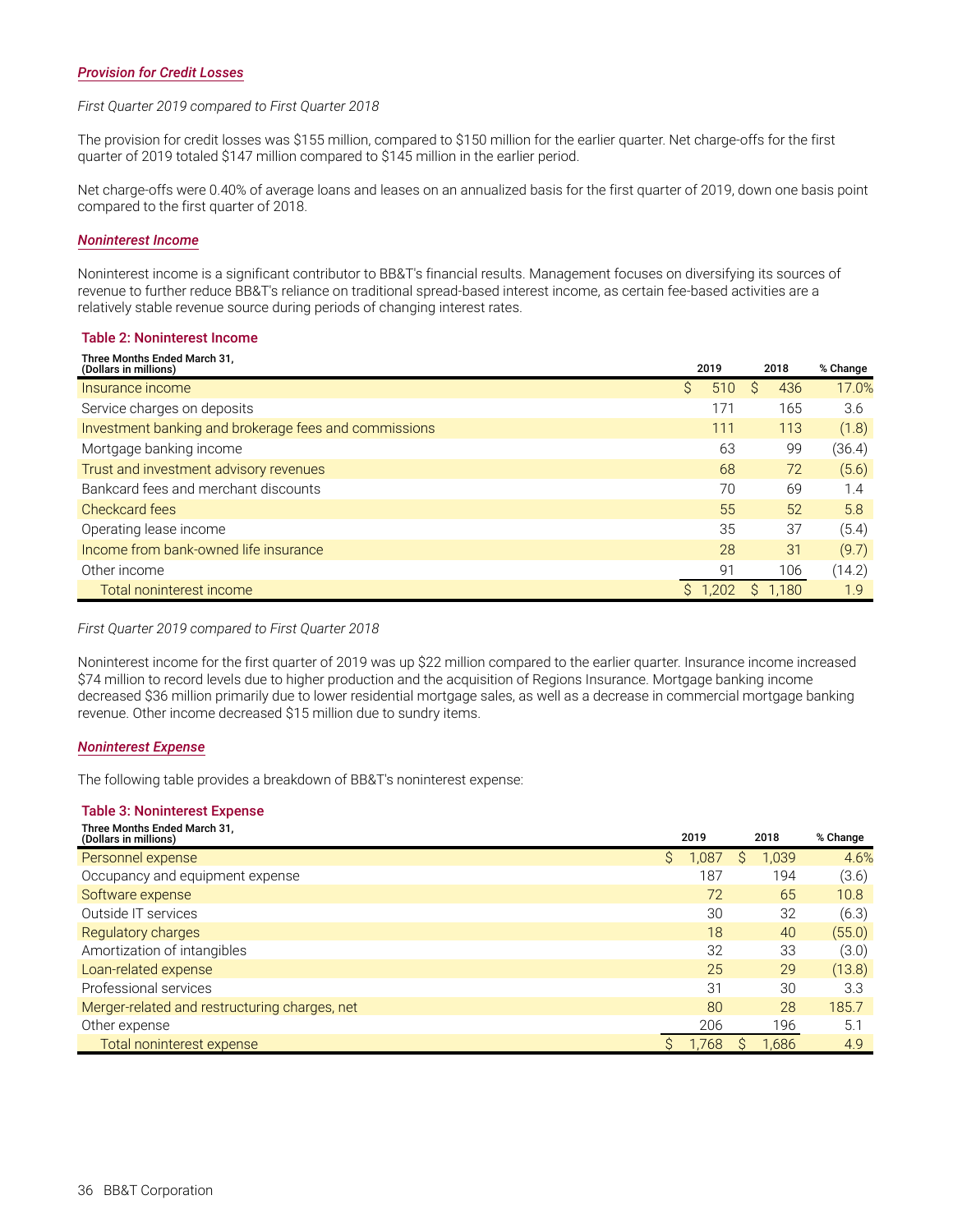#### *First Quarter 2019 compared to First Quarter 2018*

Noninterest expense for the first quarter of 2019 was up \$82 million compared to the earlier quarter. Merger-related and restructuring charges increased \$52 million, primarily due to the announced merger of equals with SunTrust. Excluding these charges, noninterest expense was up \$30 million. Personnel expense increased \$48 million compared to the earlier quarter, primarily due to higher incentives, partially due to the Regions Insurance acquisition, and lower capitalized employee costs. The lower capitalized employee costs reflect efficiencies in the loan closing process. Regulatory charges decreased \$22 million as a result of the DIF reaching the targeted level.

#### *Merger-Related and Restructuring Charges*

The following table presents a summary of merger-related and restructuring charges and the related accruals:

#### **Table 4: Merger-Related and Restructuring Accrual Activity**

| Three Months Ended March 31, 2019<br>(Dollars in millions) | Accrual at<br>Jan 1, 2019 |    |   | Expense |              | Utilized  | Accrual at<br>Mar 31, 2019 |                |  |
|------------------------------------------------------------|---------------------------|----|---|---------|--------------|-----------|----------------------------|----------------|--|
| Severance and personnel-related                            |                           | 43 | Ŝ | 16      | <sub>S</sub> | $(49)$ \$ |                            | 10             |  |
| Occupancy and equipment (1)                                |                           |    |   |         |              | (9)       |                            |                |  |
| <b>Professional services</b>                               |                           |    |   | 51      |              | (8)       |                            | 44             |  |
| Systems conversion and related costs                       |                           |    |   |         |              |           |                            |                |  |
| Other adjustments                                          |                           |    |   | 4       |              | (2)       |                            | $\overline{2}$ |  |
| Total                                                      |                           | 44 |   | 80      |              | (68)      |                            | 56             |  |

(1) Certain lease reserves are no longer required as a result of new lease accounting guidance adopted in the first quarter of 2019. See additional information in Note 1. Basis of Presentation.

#### *Provision for Income Taxes*

#### *Three Months of 2019 compared to Three Months of 2018*

The provision for income taxes was \$177 million for the first quarter of 2019, compared to \$186 million for the earlier quarter. This produced an effective tax rate for the first quarter of 2019 of 18.2%, compared to 19.0% for the earlier quarter.

#### *Segment Results*

See Note 18. Operating Segments herein and Note 19. Operating Segments in BB&T's Annual Report on Form 10-K for the year ended December 31, 2018, for additional disclosures related to BB&T's reportable business segments. Fluctuations in noninterest income and noninterest expense incurred directly by the segments are more fully discussed in the Noninterest Income and Noninterest Expense sections above.

#### **Table 5: Net Income by Reportable Segment Three Months Ended March 31,**

| Three Months Ended March 31,<br>(Dollars in millions) | 2019 |       |  | 2018 | % Change  |  |  |
|-------------------------------------------------------|------|-------|--|------|-----------|--|--|
| Community Banking Retail and Consumer Finance         |      | 379   |  | 334  | 13.5%     |  |  |
| Community Banking Commercial                          |      | 328   |  | 271  | 21.0      |  |  |
| <b>Financial Services and Commercial Finance</b>      |      | 156   |  | 144  | 8.3       |  |  |
| Insurance Holdings                                    |      | 88    |  | 62   | 41.9      |  |  |
| Other, Treasury & Corporate                           |      | (153) |  | (20) | <b>NM</b> |  |  |
| <b>BB&amp;T</b> Corporation                           |      | 798   |  | 791  | 0.9       |  |  |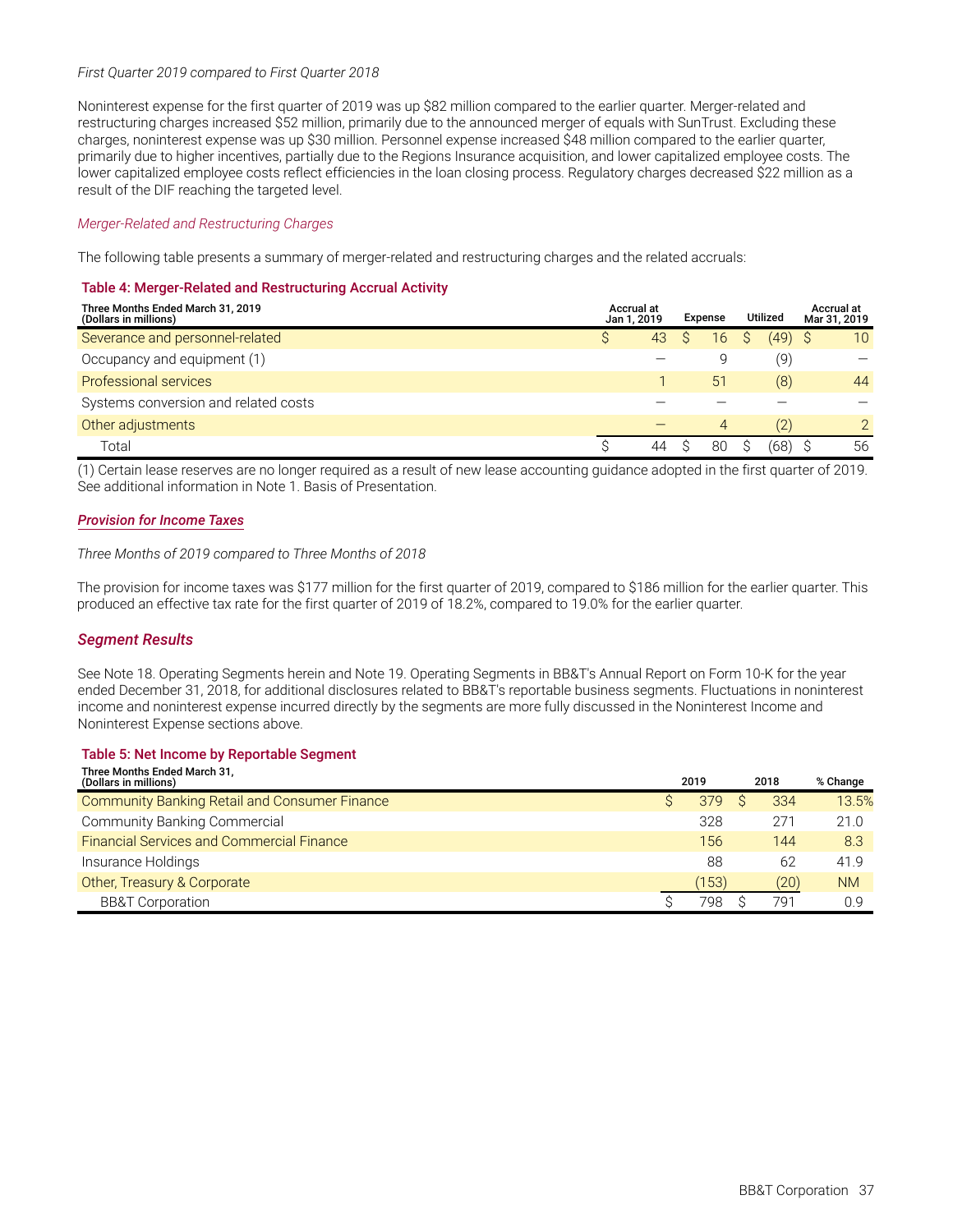#### *Community Banking Retail and Consumer Finance*

CB-Retail serves retail clients by offering a variety of loan and deposit products, payment services, bankcard products and other financial services by connecting clients to a wide range of financial products and services. CB-Retail includes Dealer Retail Services, which originates loans on an indirect basis to consumers for the purchase of automobiles, boats and recreational vehicles. Additionally, CB-Retail includes specialty finance lending, small equipment leasing and other products for consumers. CB-Retail also includes Residential Mortgage Banking, which originates and purchases mortgage loans to either hold for investment or sell to third parties. BB&T generally retains the servicing rights to loans sold. Mortgage products include fixed and adjustable-rate government guaranteed and conventional loans used for the purpose of constructing, purchasing or refinancing residential properties. Substantially all of the properties are owner-occupied. Residential Mortgage Banking also includes Mortgage Warehouse Lending, which provides short-term lending solutions to finance first-lien residential mortgages held-for-sale by independent mortgage companies.

CB-Retail net income was \$379 million for the first quarter of 2019, an increase of \$45 million compared to the earlier quarter. Segment net interest income increased \$67 million primarily due to higher funding spreads on deposits and average loan growth, partially offset by lower credit spreads on loans. Noninterest income decreased primarily due to a decline in mortgage banking income due to a lower volume of loan sales. Noninterest expense decreased primarily due to lower personnel expense.

CB-Retail average loans and leases held for investment increased \$3.1 billion, or 4.9%, compared to the earlier period. The increase was primarily driven by growth in average residential mortgage loans of \$2.5 billion, or 8.8% and growth in indirect loans of \$429 million, or 2.5%.

CB-Retail average total deposits increased \$167 million, or 0.2%, compared to the earlier period. The increase was primarily driven by growth in average money market and savings of \$706 million, or 2.0% and noninterest-bearing deposits of \$460 million, or 2.8%. These increases were mostly offset by a decrease in interest checking of \$1.1 billion, or 6.6%.

#### *Community Banking Commercial*

CB-Commercial serves large, medium and small business clients by offering a variety of loan and deposit products and connecting clients to the combined organization's broad array of financial services. CB-Commercial includes CRE lending, commercial and industrial lending, corporate banking, asset-based lending, dealer inventory financing, tax-exempt financing, cash management and treasury services, and commercial deposit products.

CB-Commercial net income was \$328 million for the first quarter of 2019, an increase of \$57 million compared to the earlier quarter. Segment net interest income increased \$46 million primarily driven by higher funding spreads, partially offset by lower credit spreads on loans. Noninterest income was essentially flat compared to the earlier quarter. The allocated provision for credit losses decreased primarily due to the impact of average loan growth in the earlier quarter and lower net charge offs. Noninterest expense was essentially flat compared to the earlier quarter.

CB-Commercial average loans and leases held for investment increased \$295 million, or 0.6%, compared to the earlier period. Average commercial and industrial loans increased \$984 million, or 3.0%, while average commercial real estate loans declined \$590 million, or 3.0% and average PCI loans declined \$91 million, or 32.7%.

Average total deposits decreased \$660 million, or 1.1%, compared to the earlier period driven by declines in average noninterest bearing deposits of \$1.3 billion, or 3.7%, partially offset by an increase in average money market and savings of \$477 million, or 3.2%, and time deposits of \$147 million, or 17.3%.

#### *Financial Services and Commercial Finance*

FS&CF provides personal trust administration, estate planning, investment counseling, wealth management, asset management, corporate retirement services, capital markets and corporate banking services, specialty finance and corporate trust services to individuals, corporations, institutions, foundations and government entities. In addition, the segment includes BB&T Securities, a full-service brokerage and investment banking firm, which offers clients a variety of investment services, including discount brokerage services, equities, annuities, mutual funds and government bonds. The Corporate Banking Division originates and services large corporate relationships, syndicated lending relationships and client derivatives while the specialty finance products offered by FS&CF include equipment finance, tax-exempt financing for local governments and special-purpose entities, and fullservice commercial mortgage banking lending.

FS&CF net income was \$156 million for the first quarter of 2019, an increase of \$12 million compared to the earlier quarter. Segment net interest income increased \$33 million primarily driven by average loan growth and higher funding spreads, partially offset by lower credit spreads on loans. Noninterest income decreased primarily due to a decline in commercial mortgage banking income.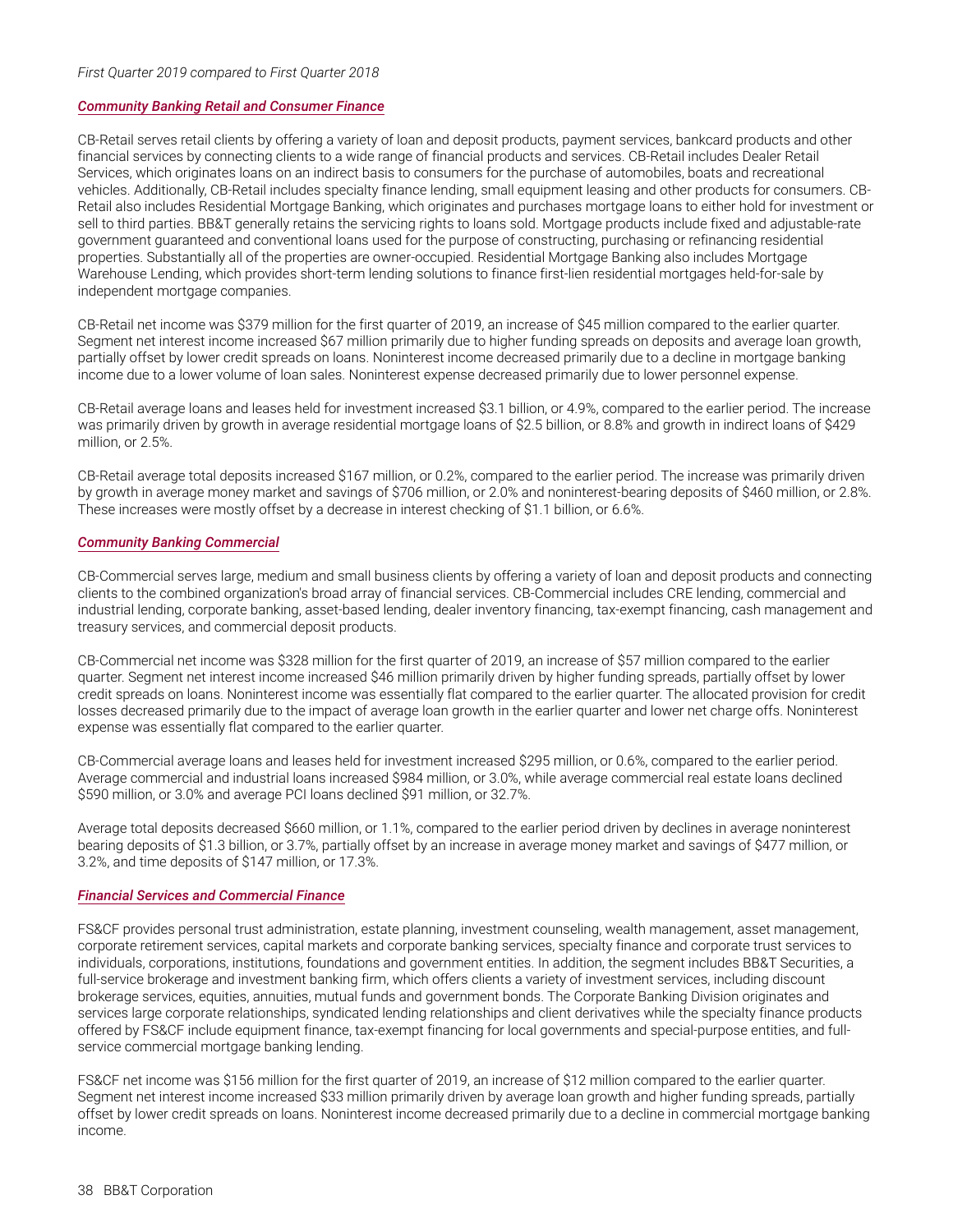FS&CF average loans and leases held for investment increased \$2.1 billion, or 7.8%, compared to the earlier period. The increase was primarily driven by higher loans held for investment for Corporate Banking of \$1.8 billion, or 11.8%, and Wealth and Retirement Services of \$185 million, or 10.0%.

FS&CF average total deposits increased \$676 million, or 2.4%, compared to the earlier period primarily driven by growth in average total deposits for Wealth and Retirement Services of \$459 million, or 2.8%.

#### *Insurance Holdings and Premium Finance*

BB&T's insurance agency / brokerage network is the fifth largest in the world. IH provides property and casualty, employee benefits and life insurance to businesses and individuals. It also provides small business and corporate services, such as workers compensation and professional liability, as well as surety coverage and title insurance. In addition, IH includes commercial and retail insurance premium finance.

IH net income was \$88 million for the first quarter of 2019, an increase of \$26 million compared to the earlier quarter. Noninterest income increased \$76 million, primarily due to higher production and the acquisition of Regions Insurance, which contributed \$46 million. Noninterest expense increased \$42 million primarily due to the acquisition of Regions Insurance.

#### *Other, Treasury & Corporate*

Net income in OT&C can vary due to the changing needs of the Corporation, including the size of the investment portfolio, the need for wholesale funding and income received from derivatives used to hedge the balance sheet.

OT&C generated a net loss of \$153 million in the first quarter of 2019, compared to a net loss of \$20 million in the earlier quarter. Segment net interest income decreased \$86 million primarily due to an increase in the rates on long-term debt, and an increase in the net credit for funds provided to other operating segments. Noninterest income decreased \$22 million primarily due to sundry items. Noninterest expense increased \$61 million primarily due to merger-related charges in the current quarter. The benefit for income taxes increased \$43 million primarily due to a higher pre-tax loss and a higher tax benefit from discrete items compared to the earlier quarter.

#### *Analysis of Financial Condition*

#### *Investment Activities*

The securities portfolio totaled \$46.4 billion at March 31, 2019, compared to \$45.6 billion at December 31, 2018, primarily driven by a \$2.4 billion increase in agency MBS, partially offset by a \$1.6 billion decrease in U.S. Treasury securities.

As of March 31, 2019, approximately 6.4% of the securities portfolio was variable rate, compared to 6.5% as of December 31, 2018. The effective duration of the securities portfolio was 4.2 years at March 31, 2019, compared to 4.8 years at December 31, 2018. The duration of the securities portfolio excludes certain non-agency MBS.

U.S. Treasury, GSE and Agency MBS represented 97.5% of the total securities portfolio as of March 31, 2019, compared to 97.3% as of prior year end.

#### *Lending Activities*

Loans HFI totaled \$149.1 billion at March 31, 2019, compared to \$149.0 billion at December 31, 2018. Management continuously evaluates the composition of the loan portfolio taking into consideration the current and expected market conditions, interest rate environment and risk profiles to optimize profitability. Based upon this evaluation, management may decide to focus efforts on growing or decreasing exposures in certain portfolios through both organic changes and portfolio acquisitions or sales.

Certain residential mortgage loans have an initial period where the borrower is only required to pay the periodic interest. After the interest-only period, the loan will require the payment of both interest and principal over the remaining term. The outstanding balances of variable rate residential mortgage loans in the interest-only phase were approximately \$60 million and \$64 million at March 31, 2019 and December 31, 2018, respectively. At March 31, 2019, approximately 96.6% of the interest-only balances will begin amortizing within the next three years compared to 95.9% at December 31, 2018.

The direct retail portfolio includes variable rate home equity lines and other lines of credit whose rate typically reset on a monthly basis. Home equity lines generally require interest-only payments during the first 15 years after origination. After this initial period, the outstanding balance begins amortizing and requires the payment of both interest and principal. The following table presents additional information over variable rate lines of credit: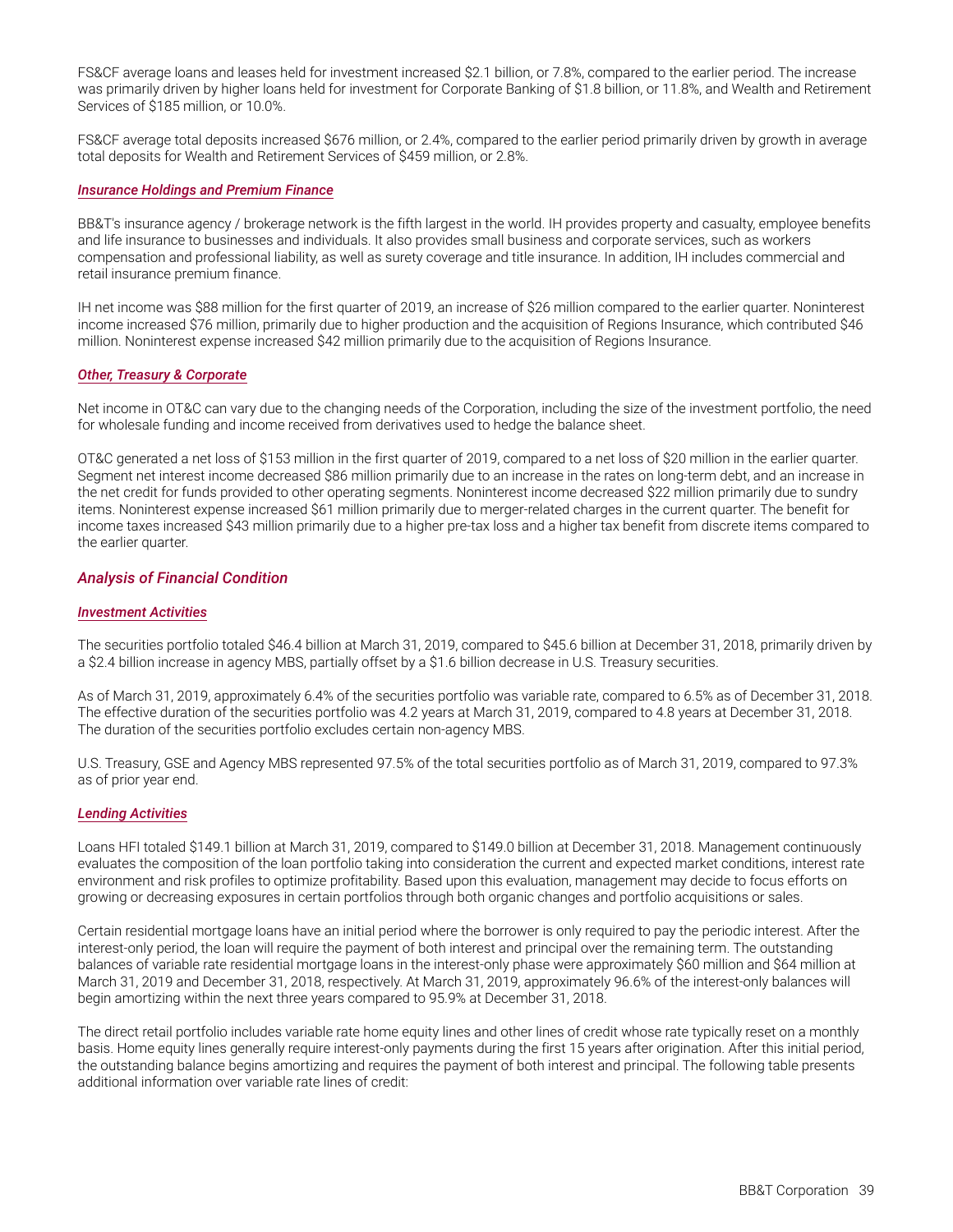#### **Table 6: Variable Rate Lines of Credit**

|                                                                          | <b>Home Equity Lines</b>     |       |  |              | <b>Other Lines of Credit</b> |              |       |
|--------------------------------------------------------------------------|------------------------------|-------|--|--------------|------------------------------|--------------|-------|
| (Dollars in millions)                                                    | Dec 31, 2018<br>Mar 31, 2019 |       |  | Mar 31, 2019 |                              | Dec 31, 2018 |       |
| Total variable rate lines                                                |                              | 6.979 |  | 7.201        | .064                         |              | 1.067 |
| Amount in interest-only phase                                            |                              | 5.580 |  | 5.730        | 952                          |              | 949   |
| Percent in interest-only phase that will begin amortizing within 3 years |                              | 10.5% |  | 10.3%        | 15.0%                        |              | 15.9% |

The following table presents the most recent composition of average loans and leases:

#### **Table 7: Composition of Average Loans and Leases**

| For the Three Months Ended<br>(Dollars in millions) |              | Mar 31, 2019<br>Dec 31, 2018 |   | Sep 30, 2018 |   | Jun 30, 2018 |   |        | Mar 31, 2018 |         |
|-----------------------------------------------------|--------------|------------------------------|---|--------------|---|--------------|---|--------|--------------|---------|
| Commercial:                                         |              |                              |   |              |   |              |   |        |              |         |
| Commercial and industrial                           | $\mathsf{S}$ | 61.370                       | Ŝ | 60,553       | S | 59,900       | Ŝ | 59.548 | <sub>S</sub> | 58,627  |
| CRE                                                 |              | 20.905                       |   | 21.301       |   | 21.496       |   | 21.546 |              | 21,398  |
| Lease financing                                     |              | 2,021                        |   | 1.990        |   | 1.941        |   | 1.862  |              | 1,872   |
| Retail:                                             |              |                              |   |              |   |              |   |        |              |         |
| Residential mortgage                                |              | 31.370                       |   | 31.103       |   | 30.500       |   | 29,272 |              | 28,824  |
| Direct                                              |              | 11.493                       |   | 11.600       |   | 11.613       |   | 11.680 |              | 11,791  |
| Indirect                                            |              | 17,337                       |   | 17.436       |   | 17.282       |   | 16.804 |              | 16,914  |
| Revolving credit                                    |              | 3.110                        |   | 3.070        |   | 2.947        |   | 2.831  |              | 2.798   |
| PCI                                                 |              | 455                          |   | 486          |   | 518          |   | 559    |              | 631     |
| Total average loans and leases HFI                  |              | 148.061                      |   | 147.539      |   | 146.197      |   | 44.102 |              | 142,855 |

Average loans held for investment for the first quarter of 2019 were \$148.1 billion, up \$522 million, or 1.4% annualized compared to the fourth quarter of 2018.

Average commercial and industrial loans increased \$817 million driven by strong growth in corporate banking, as well as growth from the community bank, partially offset by a decline in mortgage warehouse lending. Average CRE loans decreased \$396 million, primarily due to a decrease in construction loans. Average residential mortgage loans increased \$267 million primarily due to the retention of a portion of the conforming mortgage production.

Average direct loans decreased \$107 million. The decrease was primarily due to acquired portfolio run off.

Average indirect retail loans decreased \$99 million. The decrease was primarily due to seasonality for power sports, partially offset by growth in automobile lending.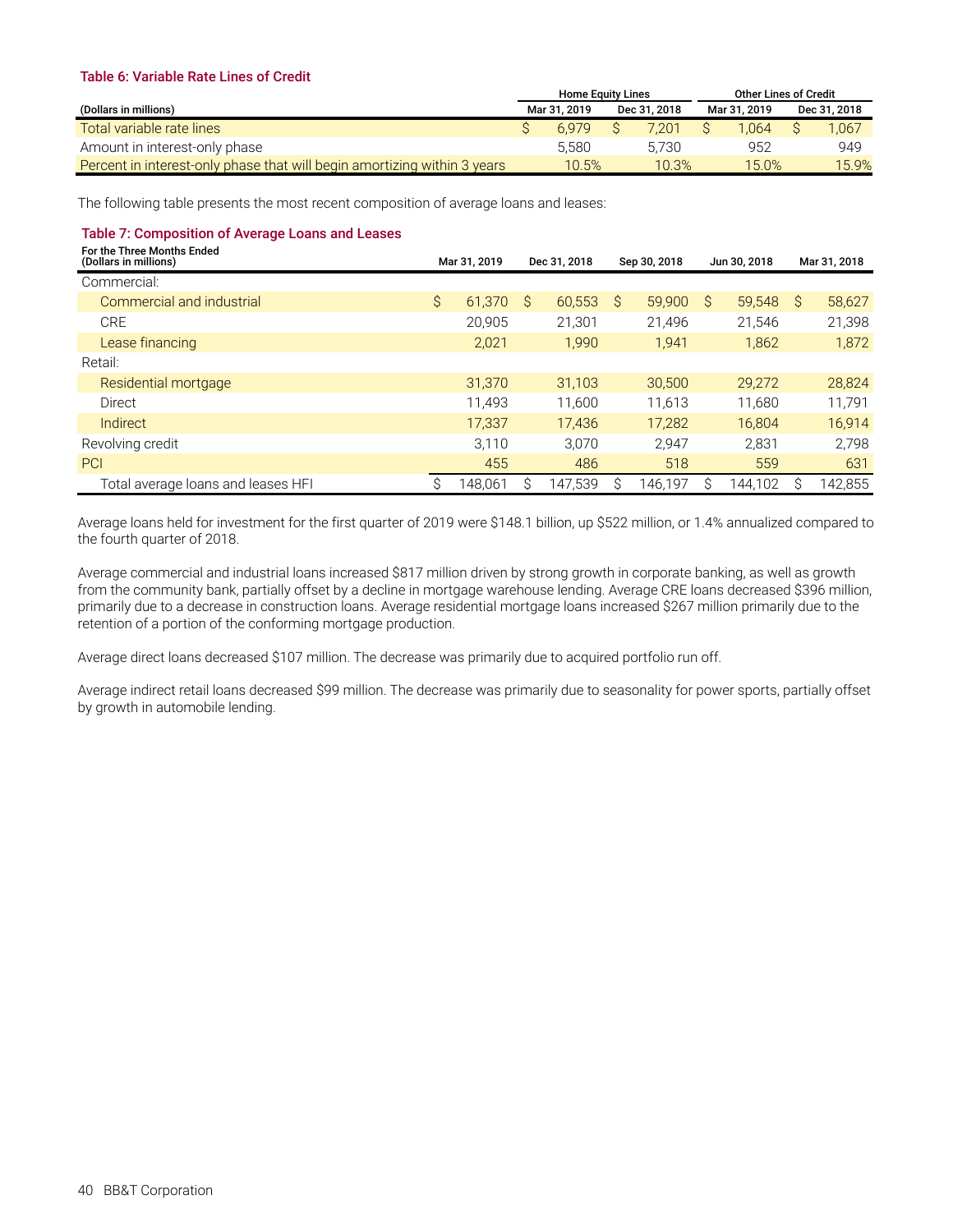#### *Asset Quality*

The following tables summarize asset quality information for the past five quarters:

| <b>Table 8: Asset Quality</b>                           |                          |                |              |                |              |                |               |                |                           |              |
|---------------------------------------------------------|--------------------------|----------------|--------------|----------------|--------------|----------------|---------------|----------------|---------------------------|--------------|
| (Dollars in millions)                                   |                          | Mar 31, 2019   |              | Dec 31, 2018   |              | Sep 30, 2018   |               | Jun 30, 2018   |                           | Mar 31, 2018 |
| NPAs:                                                   |                          |                |              |                |              |                |               |                |                           |              |
| NPLs:                                                   |                          |                |              |                |              |                |               |                |                           |              |
| Commercial and industrial                               | $\mathsf{S}$             | 196            | $\mathsf{S}$ | 200            | $\mathsf{S}$ | 238            | $\mathcal{S}$ | 243            | \$                        | 257          |
| <b>CRE</b>                                              |                          | 75             |              | 65             |              | 46             |               | 61             |                           | 67           |
| Lease financing                                         |                          | $\overline{1}$ |              | 3              |              | 6              |               | 9              |                           | 13           |
| Residential mortgage                                    |                          | 121            |              | 119            |              | 120            |               | 119            |                           | 127          |
| <b>Direct</b>                                           |                          | 53             |              | 53             |              | 55             |               | 58             |                           | 64           |
| Indirect                                                |                          | 80             |              | 82             |              | 72             |               | 68             |                           | 74           |
| <b>Total NPLs HFI</b>                                   |                          | 526            |              | 522            |              | 537            |               | 558            |                           | 602          |
| Foreclosed real estate                                  |                          | 33             |              | 35             |              | 39             |               | 43             |                           | 40           |
| Other foreclosed property                               |                          | 25             |              | 28             |              | 25             |               | 23             |                           | 27           |
| Total nonperforming assets (1)                          | $\overline{\mathcal{S}}$ | 584            | $\hat{S}$    | 585            | \$           | 601            | \$            | 624            | \$                        | 669          |
| Performing TDRs:                                        |                          |                |              |                |              |                |               |                |                           |              |
| Commercial and industrial                               | \$                       | 63             | Ŝ            | 65             | Ŝ            | 56             | Ŝ.            | 44             | $\boldsymbol{\mathsf{S}}$ | 38           |
| <b>CRE</b>                                              |                          | 9              |              | 10             |              | 12             |               | 11             |                           | 12           |
| Residential mortgage                                    |                          | 669            |              | 656            |              | 643            |               | 647            |                           | 627          |
| <b>Direct</b>                                           |                          | 54             |              | 55             |              | 56             |               | 58             |                           | 59           |
| Indirect                                                |                          | 306            |              | 305            |              | 295            |               | 284            |                           | 277          |
| Revolving credit                                        |                          | 29             |              | 28             |              | 28             |               | 29             |                           | 29           |
| Total performing TDRs (2)(3)                            | $\mathsf{S}$             | 1,130          | \$           | 1,119          | \$           | 1,090          | \$            | 1,073          | \$                        | 1,042        |
| Loans 90 days or more past due and still accruing:      |                          |                |              |                |              |                |               |                |                           |              |
| Residential mortgage                                    | \$                       | 377            | Ŝ            | 405            | \$           | 367            | Ŝ             | 374            | Ŝ                         | 420          |
| <b>Direct</b>                                           |                          | $\overline{7}$ |              | $\overline{7}$ |              | 6              |               | $\overline{4}$ |                           | 6            |
| Indirect                                                |                          | 5              |              | 6              |              | 6              |               | $\overline{4}$ |                           | 5            |
| Revolving credit                                        |                          | 14             |              | 14             |              | 12             |               | 10             |                           | 11           |
| PCI                                                     |                          | 28             |              | 30             |              | 40             |               | 43             |                           | 48           |
| Total loans 90 days or more past due and still accruing | $\mathcal{S}$            | 431            | $\hat{S}$    | 462            | $\hat{S}$    | 431            | \$            | 435            | \$                        | 490          |
| Loans 30-89 days past due:                              |                          |                |              |                |              |                |               |                |                           |              |
| Commercial and industrial                               | $\mathsf{S}$             | 36             | $\mathsf{S}$ | 34             | $\mathsf{S}$ | 35             | $\mathsf{S}$  | 26             | $\mathsf{S}$              | 31           |
| CRE                                                     |                          | 3              |              | 5              |              | $\overline{4}$ |               | $\overline{4}$ |                           | 10           |
| Lease financing                                         |                          | 3              |              | $\mathbf{1}$   |              | $\mathbf{1}$   |               | $\overline{2}$ |                           | $\mathbf{1}$ |
| Residential mortgage                                    |                          | 478            |              | 456            |              | 510            |               | 441            |                           | 400          |
| <b>Direct</b>                                           |                          | 67             |              | 61             |              | 59             |               | 52             |                           | 55           |
| Indirect                                                |                          | 316            |              | 436            |              | 418            |               | 337            |                           | 272          |
| Revolving credit                                        |                          | 27             |              | 28             |              | 27             |               | 21             |                           | 21           |
| PCI                                                     |                          | 18             |              | 23             |              | 21             |               | 22             |                           | 24           |
| Total loans 30-89 days past due                         | $\mathsf{S}$             | 948            | $\mathsf{S}$ | 1,044          | $\hat{S}$    | 1,075          | \$            | 905            | \$                        | 814          |

Excludes loans held for sale.

(1) Sales of nonperforming loans totaled \$30 million, \$30 million, \$20 million, \$12 million and \$33 million for the quarter ended March 31, 2019, December 31, 2018, September 30, 2018, June 30, 2018 and March 31, 2018, respectively.

(2) Excludes TDRs that are nonperforming totaling \$178 million, \$176 million, \$176 million, \$191 million and \$196 million at March 31, 2019, December 31, 2018, September 30, 2018, June 30, 2018 and March 31, 2018, respectively. These amounts are included in total nonperforming assets.

(3) Sales of performing TDRs, which were primarily residential mortgage loans, totaled \$33 million, \$15 million, \$34 million, \$17 million and \$29 million for the quarter ended March 31, 2019, December 31, 2018, September 30, 2018, June 30, 2018 and March 31, 2018, respectively.

Nonperforming assets totaled \$584 million at March 31, 2019, essentially flat compared to December 31, 2018. Nonperforming loans and leases represented 0.35% of loans and leases held for investment, unchanged compared to December 31, 2018.

Performing TDRs were up \$11 million during the first quarter primarily in residential mortgage loans.

Loans 90 days or more past due and still accruing totaled \$431 million at March 31, 2019, down \$31 million compared to the prior quarter. The ratio of loans 90 days or more past due and still accruing as a percentage of loans and leases was 0.29% at March 31, 2019, compared to 0.31% for the prior quarter. Excluding government guaranteed and PCI loans, the ratio of loans 90 days or more past due and still accruing as a percentage of loans and leases was 0.04% at March 31, 2019, unchanged from the prior quarter.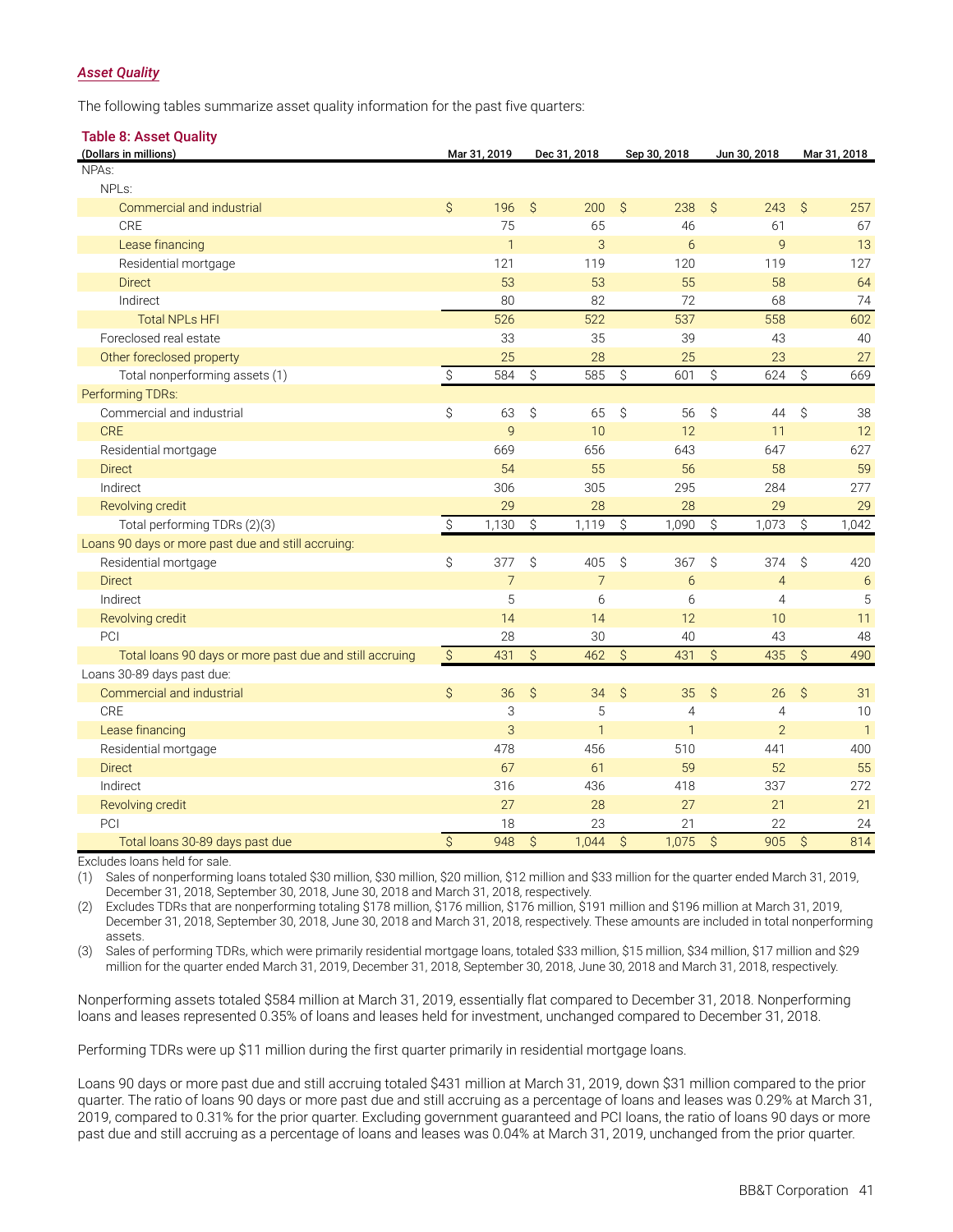Loans 30-89 days past due and still accruing totaled \$948 million at March 31, 2019, down \$96 million compared to the prior quarter, primarily due to an expected seasonal decline in indirect automobile lending.

Problem loans include NPLs and loans that are 90 days or more past due and still accruing as disclosed in Table 8. In addition, for the commercial portfolio segment, loans that are rated special mention or substandard performing are closely monitored by management as potential problem loans. Refer to Note 4. Loans and ACL herein for additional disclosures related to these potential problem loans.

| <b>Table 9: Asset Quality Ratios</b>                                                             |              |              |              |              |              |
|--------------------------------------------------------------------------------------------------|--------------|--------------|--------------|--------------|--------------|
| As of / For the Three Months Ended                                                               | Mar 31, 2019 | Dec 31, 2018 | Sep 30, 2018 | Jun 30, 2018 | Mar 31, 2018 |
| Loans 30-89 days past due and still accruing as a percentage of<br>loans and leases HFI          | 0.64%        | 0.70%        | 0.73%        | 0.62%        | 0.57%        |
| Loans 90 days or more past due and still accruing as a<br>percentage of loans and leases HFI     | 0.29         | 0.31         | 0.29         | 0.30         | 0.34         |
| NPLs as a percentage of loans and leases HFI                                                     | 0.35         | 0.35         | 0.37         | 0.38         | 0.42         |
| NPAs as a percentage of:                                                                         |              |              |              |              |              |
| <b>Total assets</b>                                                                              | 0.26         | 0.26         | 0.27         | 0.28         | 0.30         |
| Loans and leases HFI plus foreclosed property                                                    | 0.39         | 0.39         | 0.41         | 0.43         | 0.47         |
| Net charge-offs as a percentage of average loans and leases<br>HEI                               | 0.40         | 0.38         | 0.35         | 0.30         | 0.41         |
| ALLL as a percentage of loans and leases HFI                                                     | 1.05         | 1.05         | 1.05         | 1.05         | 1.05         |
| Ratio of ALLL to:                                                                                |              |              |              |              |              |
| Net charge-offs                                                                                  | 2.62x        | 2.76x        | 3.05x        | 3.49x        | 2.55x        |
| <b>NPL<sub>s</sub></b>                                                                           | 2.97x        | 2.99x        | 2.86x        | 2.74x        | 2.49x        |
| Loans 90 days or more past due and still accruing as a<br>percentage of loans and leases HFI (1) | 0.04%        | 0.04%        | 0.04%        | 0.04%        | 0.04%        |

Applicable ratios are annualized.

(1) This asset quality ratio has been adjusted to remove the impact of government guaranteed mortgage loans and PCI. Management believes the inclusion of such assets in this asset quality ratio results in distortion of this ratio such that it might not be reflective of asset collectability or might not be comparable to other periods presented or to other portfolios that do not have government guarantees or were not impacted by PCI accounting requirements.

The following table presents activity related to NPAs:

## **Table 10: Rollforward of NPAs**

| (Dollars in millions)              | 2019     | 2018       |
|------------------------------------|----------|------------|
| Balance, January 1                 | 585<br>S | 627<br>- S |
| New NPAs                           | 294      | 363        |
| Advances and principal increases   | 64       | 89         |
| Disposals of foreclosed assets (1) | (122)    | (119)      |
| Disposals of NPLs (2)              | (30)     | (33)       |
| Charge-offs and losses             | (71)     | (64)       |
| Payments                           | (106)    | (152)      |
| Transfers to performing status     | (30)     | (41)       |
| Other, net                         |          | (1)        |
| Ending balance, March 31           | 584      | 669        |

(1) Includes charge-offs and losses recorded upon sale of \$58 million and \$23 million for the three months ended March 31, 2019 and 2018, respectively.

(2) Includes charge-offs and losses recorded upon sale of \$6 million and \$10 million for the three months ended March 31, 2019 and 2018, respectively.

TDRs occur when a borrower is experiencing, or is expected to experience, financial difficulties in the near-term and a concession has been granted to the borrower. As a result, BB&T will work with the borrower to prevent further difficulties and ultimately improve the likelihood of recovery on the loan. To facilitate this process, a concessionary modification that would not otherwise be considered may be granted, resulting in classification of the loan as a TDR.

The following table provides a summary of performing TDR activity: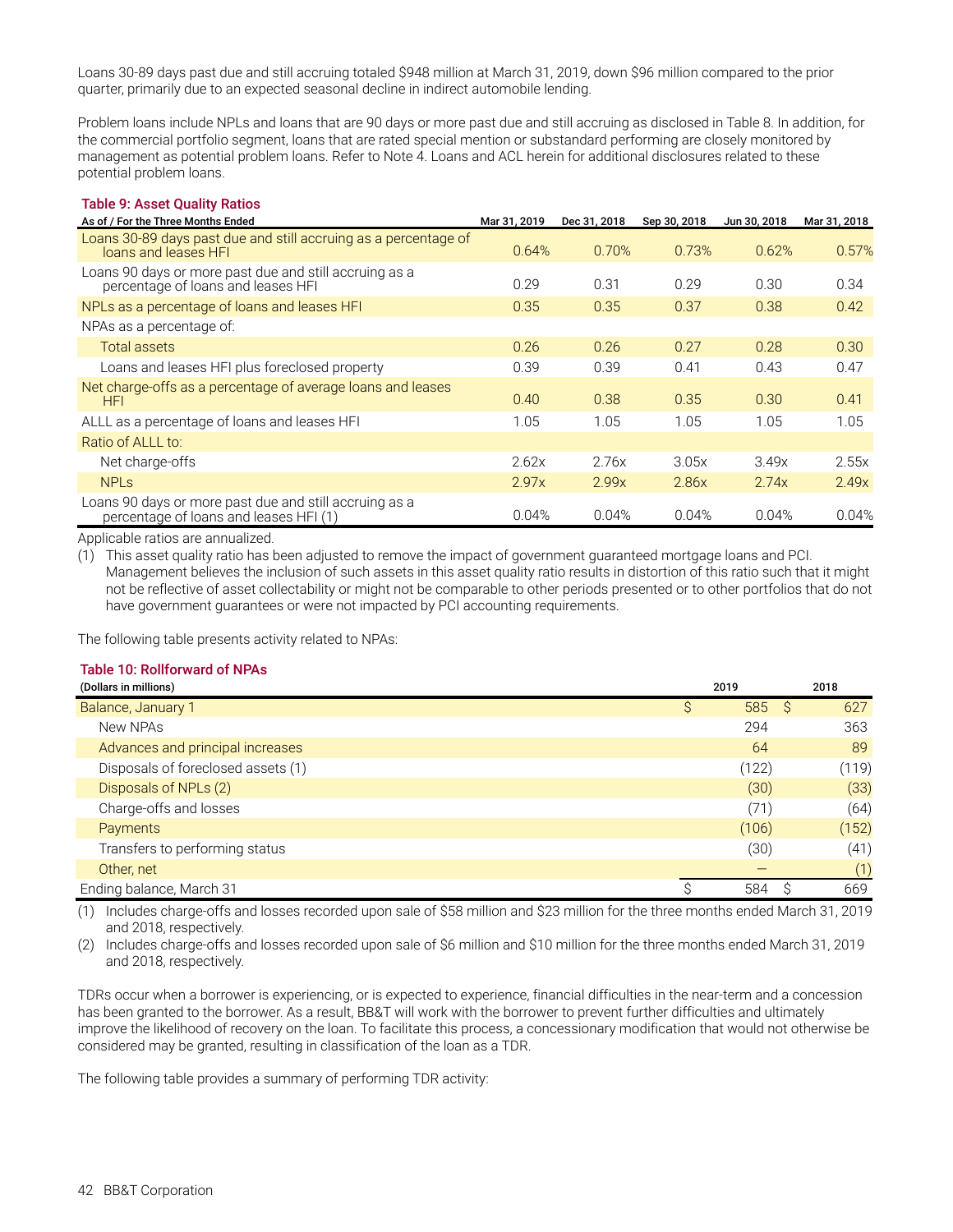#### **Table 11: Rollforward of Performing TDRs**

| (Dollars in millions) |  |  |
|-----------------------|--|--|

| (Dollars in millions)                | 2019  | 2018  |
|--------------------------------------|-------|-------|
| Balance, January 1                   | 1,119 | 1,043 |
| <b>Inflows</b>                       | 152   | 133   |
| Payments and payoffs                 | (55)  | (42)  |
| Charge-offs                          | (16)  | (17)  |
| Transfers to nonperforming TDRs, net | (19)  | (27)  |
| Removal due to the passage of time   | (14)  | (14)  |
| Non-concessionary re-modifications   | (4)   | (5)   |
| Transferred to LHFS and/or sold      | (33)  | (29)  |
| Balance, March 31                    | 1.130 | 1.042 |

The following table provides further details regarding the payment status of TDRs outstanding at March 31, 2019:

## **Table 12: Payment Status of TDRs (1)**

| March 31, 2019<br>(Dollars in millions) |    | Current |          |  | Past Due 30-89 Days |            |  | Past Due 90 Days Or More | <b>Total</b> |  |       |
|-----------------------------------------|----|---------|----------|--|---------------------|------------|--|--------------------------|--------------|--|-------|
| Performing TDRs:                        |    |         |          |  |                     |            |  |                          |              |  |       |
| Commercial:                             |    |         |          |  |                     |            |  |                          |              |  |       |
| Commercial and industrial               | \$ | 62      | 98.4% \$ |  |                     | $1.6\%$ \$ |  |                          | $-$ % \$     |  | 63    |
| <b>CRE</b>                              |    | 9       | 100.0    |  |                     |            |  |                          |              |  | 9     |
| Retail:                                 |    |         |          |  |                     |            |  |                          |              |  |       |
| Residential mortgage                    |    | 384     | 57.4     |  | 121                 | 18.1       |  | 164                      | 24.5         |  | 669   |
| <b>Direct</b>                           |    | 52      | 96.3     |  | $\overline{2}$      | 3.7        |  | —                        | _            |  | 54    |
| Indirect                                |    | 261     | 85.3     |  | 45                  | 14.7       |  |                          |              |  | 306   |
| Revolving credit                        |    | 25      | 86.3     |  | 3                   | 10.3       |  |                          | 3.4          |  | 29    |
| Total performing TDRs                   |    | 793     | 70.2     |  | 172                 | 15.2       |  | 165                      | 14.6         |  | 1,130 |
| Nonperforming TDRs                      |    | 85      | 47.8     |  | 13                  | 7.3        |  | 80                       | 44.9         |  | 178   |
| <b>Total TDRs</b>                       | ς  | 878     | 67.2     |  | 185                 | 14.1       |  | 245                      | 18.7         |  | ,308  |

(1) Past due performing TDRs are included in past due disclosures and nonperforming TDRs are included in NPL disclosures.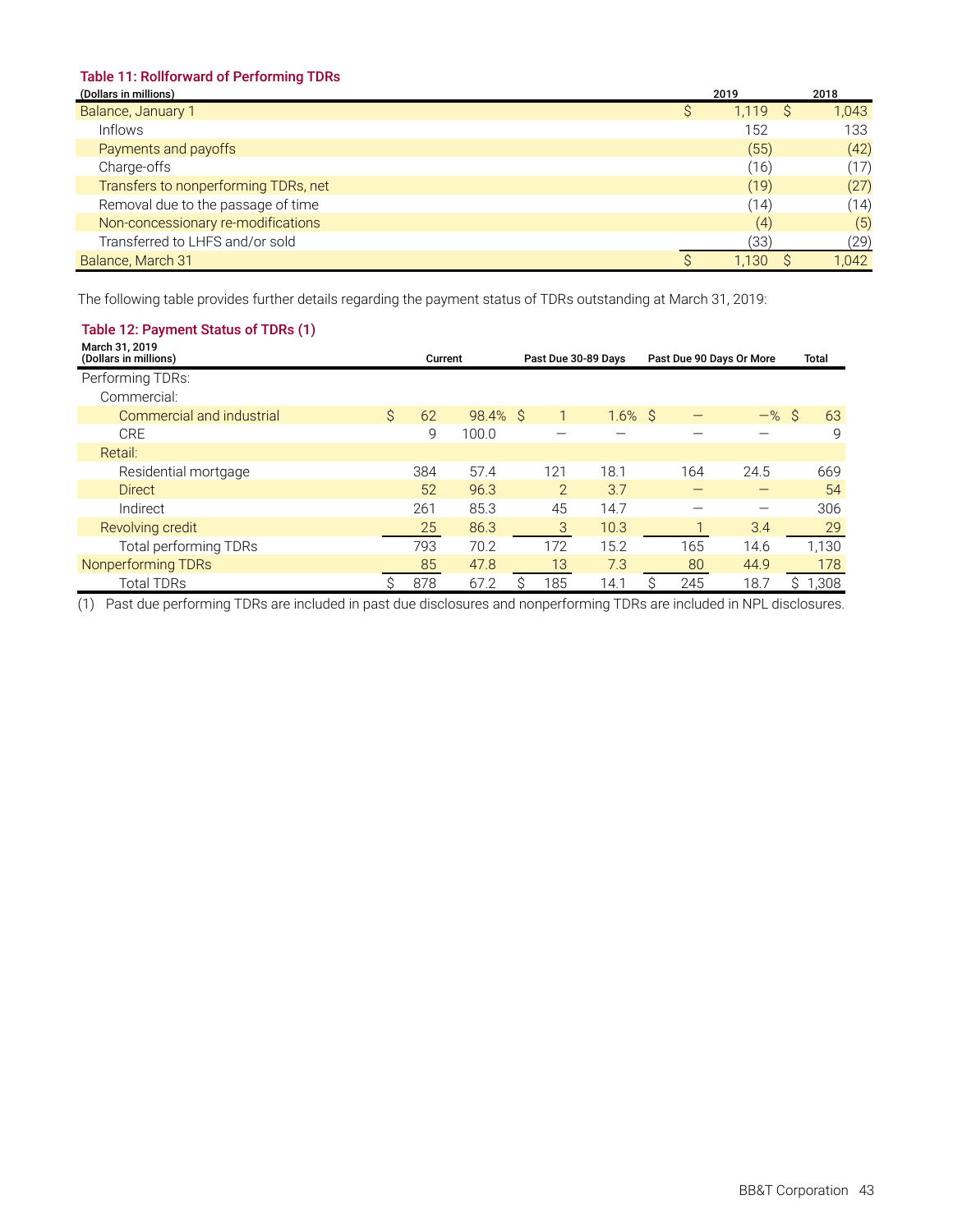#### *ACL*

Activity related to the ACL is presented in the following tables:

#### **Table 13: Activity in ACL**

|                                                   | As of / For The Three Months Ended |                 |                       |                |                       |                |  |  |  |
|---------------------------------------------------|------------------------------------|-----------------|-----------------------|----------------|-----------------------|----------------|--|--|--|
| (Dollars in millions)                             |                                    | Mar 31, 2019    | Dec 31, 2018          | Sep 30, 2018   | Jun 30, 2018          | Mar 31, 2018   |  |  |  |
| Balance, beginning of period                      | Ś.                                 | 1,651           | Ŝ.<br>1,648           | 1,640<br>Ŝ.    | \$<br>1,614           | \$<br>1,609    |  |  |  |
| Provision for credit losses (excluding PCI loans) |                                    | 156             | 147                   | 141            | 142                   | 153            |  |  |  |
| Provision (benefit) for PCI loans                 |                                    | (1)             | (1)                   | (6)            | (7)                   | (3)            |  |  |  |
| Charge-offs:                                      |                                    |                 |                       |                |                       |                |  |  |  |
| Commercial and industrial                         |                                    | (17)            | (18)                  | (28)           | (23)                  | (23)           |  |  |  |
| <b>CRE</b>                                        |                                    | (8)             | (5)                   |                | (2)                   | (6)            |  |  |  |
| Lease financing                                   |                                    | (1)             | (1)                   | (1)            | (1)                   | (1)            |  |  |  |
| Residential mortgage                              |                                    | (5)             | (8)                   | (4)            | (5)                   | (4)            |  |  |  |
| <b>Direct</b>                                     |                                    | (18)            | (18)                  | (17)           | (17)                  | (19)           |  |  |  |
| Indirect                                          |                                    | (109)           | (108)                 | (94)           | (82)                  | (107)          |  |  |  |
| Revolving credit                                  |                                    | (26)            | (22)                  | (20)           | (21)                  | (21)           |  |  |  |
| PCI                                               |                                    |                 |                       | (2)            |                       |                |  |  |  |
| Total charge-offs                                 |                                    | (184)           | (180)                 | (166)          | (151)                 | (181)          |  |  |  |
| Recoveries:                                       |                                    |                 |                       |                |                       |                |  |  |  |
| Commercial and industrial                         |                                    | $6\phantom{1}6$ | $\overline{7}$        | 13             | 11                    | $\mathbf{8}$   |  |  |  |
| CRE                                               |                                    | 1               | 4                     | 1              | 1                     | $\overline{2}$ |  |  |  |
| Lease financing                                   |                                    |                 | —                     | -              | $\mathbf{1}$          |                |  |  |  |
| Residential mortgage                              |                                    | 1               | 1                     |                | 1                     |                |  |  |  |
| <b>Direct</b>                                     |                                    | 6               | 5                     | 6              | 6                     | 6              |  |  |  |
| Indirect                                          |                                    | 17              | 15                    | 15             | 17                    | 15             |  |  |  |
| Revolving credit                                  |                                    | 6               | 5                     | $\overline{4}$ | 5                     | 5              |  |  |  |
| Total recoveries                                  |                                    | 37              | 37                    | 39             | 42                    | 36             |  |  |  |
| Net charge-offs                                   |                                    | (147)           | (143)                 | (127)          | (109)                 | (145)          |  |  |  |
| Balance, end of period                            | \$                                 | 1,659           | \$<br>1,651           | \$<br>1,648    | \$<br>1,640           | \$<br>1,614    |  |  |  |
| ALLL (excluding PCI loans)                        | $\overline{\mathsf{S}}$            | 1,553           | $\mathsf{S}$<br>1,549 | \$<br>1,528    | $\mathsf{S}$<br>1,512 | \$<br>1,473    |  |  |  |
| ALLL for PCI loans                                |                                    | 8               | 9                     | 10             | 18                    | 25             |  |  |  |
| <b>RUFC</b>                                       |                                    | 98              | 93                    | 110            | 110                   | 116            |  |  |  |
| <b>Total ACL</b>                                  | $\hat{\mathcal{S}}$                | 1,659           | 1,651<br>\$           | \$<br>1,648    | \$<br>1,640           | \$<br>1,614    |  |  |  |

The ACL consists of the ALLL, which is presented separately on the Consolidated Balance Sheets, and the RUFC, which is included in other liabilities on the Consolidated Balance Sheets. The ACL totaled \$1.7 billion at March 31, 2019, up \$8 million compared to December 31, 2018.

The ALLL, excluding PCI, was \$1.6 billion, up \$4 million compared to December 31, 2018. The allowance for PCI loans was \$8 million, down \$1 million compared to December 31, 2018. As of March 31, 2019, the total allowance for loan and lease losses was 1.05% of loans and leases held for investment, unchanged compared to December 31, 2018. These amounts include acquired loans, which were marked to fair value and did not receive an ALLL at the acquisition date.

The ALLL was 2.97 times NPLs held for investment, compared to 2.99 times at December 31, 2018. At March 31, 2019, the ALLL was 2.62 times annualized quarterly net charge-offs, compared to 2.98 times annual net-charge-offs at December 31, 2018.

Net charge-offs during the first quarter of 2019 totaled \$147 million, or 0.40% of average loans and leases, down one basis point compared to the first quarter of 2018.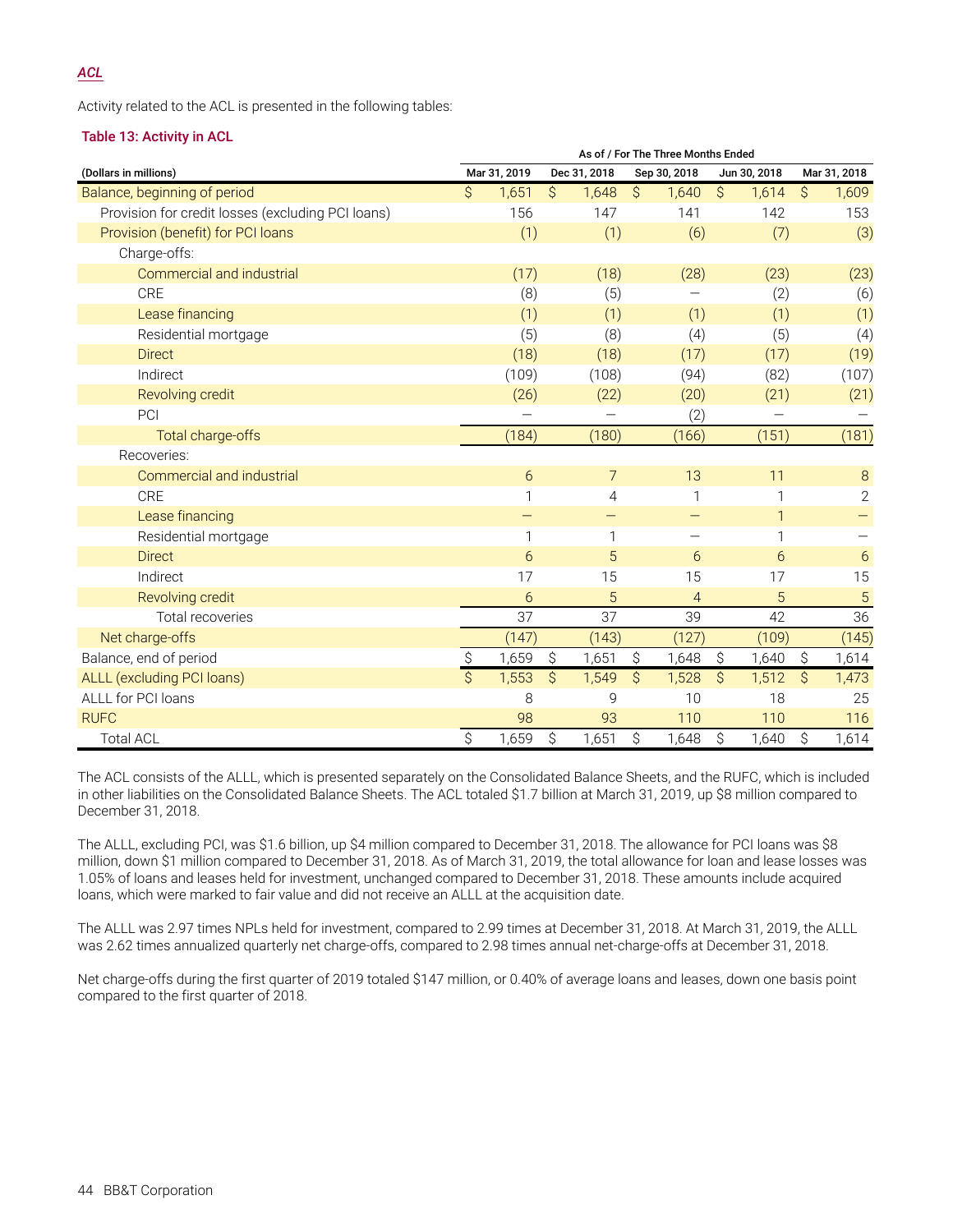The following table presents an allocation of the ALLL at the periods shown. This allocation of the ALLL is calculated on an approximate basis and is not necessarily indicative of future losses or allocations. The entire amount of the allowance is available to absorb losses occurring in any category of loans and leases.

#### **Table 14: Allocation of ALLL by Category**

|                           | March 31, 2019 |       |                                |          | December 31, 2018              |
|---------------------------|----------------|-------|--------------------------------|----------|--------------------------------|
| (Dollars in millions)     | Amount         |       | % Loans<br>in each<br>category | Amount   | % Loans<br>in each<br>category |
| Commercial and industrial | \$             | 548   | 41.5%                          | 546<br>S | 41.5%                          |
| <b>CRE</b>                |                | 196   | 14.0                           | 190      | 14.1                           |
| Lease financing           |                | 11    | 1.4                            | 11       | 1.4                            |
| Residential mortgage      |                | 225   | 21.2                           | 232      | 21.1                           |
| <b>Direct</b>             |                | 96    | 7.7                            | 97       | 7.8                            |
| Indirect                  |                | 358   | 11.8                           | 356      | 11.7                           |
| Revolving credit          |                | 119   | 2.1                            | 117      | 2.1                            |
| PCI                       |                | 8     | 0.3                            | 9        | 0.3                            |
| <b>Total ALLL</b>         |                | 1,561 | 100.0%                         | 1,558    | 100.0%                         |
| <b>RUFC</b>               |                | 98    |                                | 93       |                                |
| <b>Total ACL</b>          | \$1,659        |       |                                | \$1,651  |                                |

BB&T monitors the performance of its home equity loans and lines secured by second liens similarly to other consumer loans and utilizes assumptions specific to these loans in determining the necessary ALLL. BB&T also receives notification when the first lien holder, whether BB&T or another financial institution, has initiated foreclosure proceedings against the borrower. When notified that the first lien is in the process of foreclosure, BB&T obtains valuations to determine if any additional charge-offs or reserves are warranted. These valuations are updated at least annually thereafter.

BB&T has limited ability to monitor the delinquency status of the first lien, unless the first lien is held or serviced by BB&T. As a result, using migration assumptions that are based on historical experience and adjusted for current trends, BB&T estimates the volume of second lien positions where the first lien is delinquent and adjusts the ALLL to reflect the increased risk of loss on these credits. Finally, BB&T also provides additional reserves for second lien positions when the estimated combined current loan to value ratio for the credit exceeds 100%. As of March 31, 2019, BB&T held or serviced the first lien on 29.7% of its second lien positions.

#### *Funding Activities*

#### *Deposits*

Deposits totaled \$159.8 billion at March 31, 2019, a decrease of \$1.4 billion from December 31, 2018, primarily due to a decline in commercial time deposits.

The following table presents the most recent composition of average deposits:

#### **Table 15: Composition of Average Deposits**

| Three Months Ended<br>(Dollars in millions) | Mar 31, 2019 | Dec 31, 2018 |         |  |         | Sep 30, 2018 |         | Jun 30, 2018 |  | Mar 31, 2018 |  |
|---------------------------------------------|--------------|--------------|---------|--|---------|--------------|---------|--------------|--|--------------|--|
| Noninterest-bearing deposits                | 52,283       |              | 53.732  |  | 54.174  |              | 53.963  | 53,396       |  |              |  |
| Interest checking                           | 27,622       |              | 26.921  |  | 26.655  |              | 26.969  | 27,270       |  |              |  |
| Money market and savings                    | 63.325       |              | 62.261  |  | 62.957  |              | 62.105  | 61,690       |  |              |  |
| Time deposits                               | 16.393       |              | 14.682  |  | 13.353  |              | 13.966  | 13,847       |  |              |  |
| Foreign office deposits - interest-bearing  | 422          |              | 246     |  | 132     |              | 673     | 935          |  |              |  |
| Total average deposits                      | 160.045      |              | 157.842 |  | 157.271 |              | 157.676 | 57.138       |  |              |  |

Average deposits for the first quarter of 2019 were \$160.0 billion, up \$2.2 billion compared to the prior quarter. Average noninterest-bearing deposits decreased \$1.4 billion, reflecting seasonality and decreases in commercial balances.

Average interest checking increased \$701 million primarily due to increases in commercial and public fund balances. Average money market and savings deposits increased \$1.1 billion primarily due to increases in personal and commercial balances. Average time deposits increased \$1.7 billion primarily due to an increase in commercial balances. Average foreign office deposits increased \$176 million due to changes in the overall funding mix.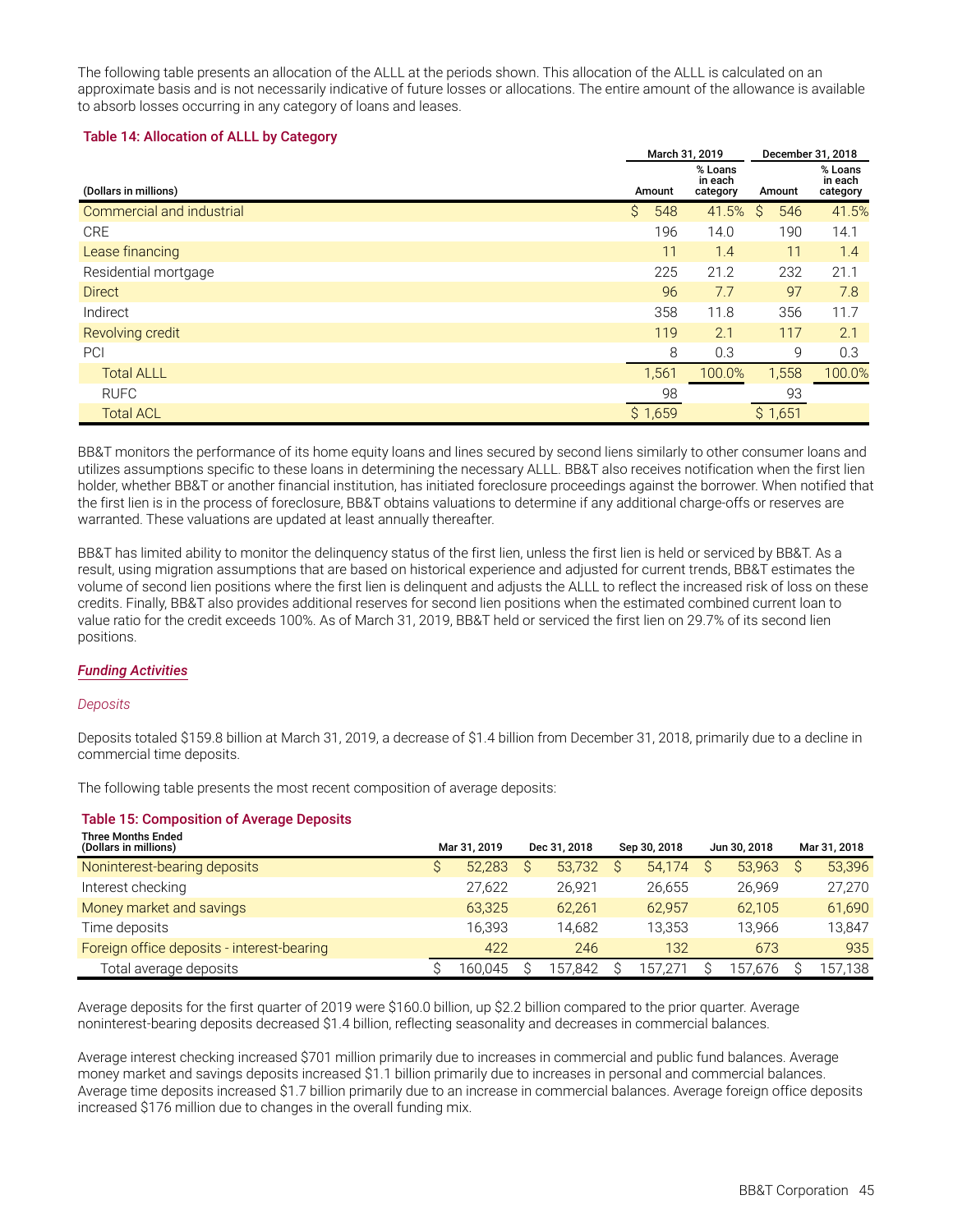<span id="page-47-0"></span>Noninterest-bearing deposits represented 32.7% of total average deposits for the first quarter, compared to 34.0% for the prior quarter and the same quarter a year ago. The cost of total deposits was 0.64% for the first quarter, up 12 basis points compared to the prior quarter. The cost of interest-bearing deposits was 0.95% for the first quarter, up 17 basis points compared to the prior quarter.

#### *Borrowings*

At March 31, 2019, short-term borrowings totaled \$6.3 billion, an increase of \$1.1 billion compared to December 31, 2018. Shortterm borrowings fluctuate based on the Company's funding needs. Average short-term borrowings were \$5.6 billion or 2.5% of total funding on average in the first quarter of 2019 as compared to \$5.5 billion or 2.5% in the same period of 2018.

Long-term debt provides funding and, to a lesser extent, regulatory capital, and primarily consists of senior and subordinated notes issued by BB&T and Branch Bank. Long-term debt totaled \$24.7 billion at March 31, 2019, an increase of \$1.0 billion compared to December 31, 2018. The corporation issued \$1.4 billion of senior notes and \$650 million of subordinated notes, which was partially offset by the maturity of \$1.1 billion of senior notes. The average cost of long-term debt was 3.30% in the first quarter of 2019, up 11 basis points compared to the fourth quarter of 2018.

FHLB advances represented 7.1% of total outstanding long-term debt at March 31, 2019, compared to 7.4% at December 31, 2018. See Note 9. Long-Term Debt for additional disclosures.

#### *Shareholders' Equity*

Total shareholders' equity was \$30.9 billion at March 31, 2019, an increase of \$705 million from December 31, 2018. Significant additions include net income of \$798 million and an increase in AOCI of \$294 million, which was partially offset by a decrease of \$352 million for common and preferred dividends. BB&T's book value per common share at March 31, 2019 was \$36.26, compared to \$35.46 at December 31, 2018.

#### *Risk Management*

BB&T has a strong and consistent risk culture, based on established risk values, which promotes predictable and consistent performance within an environment of open communication and effective challenge. The strong culture influences all associates in the organization daily and helps them evaluate whether risks are acceptable or unacceptable while making decisions that balance quality, profitability and growth appropriately. BB&T's effective risk management framework establishes an environment which enables it to achieve superior performance relative to peers, ensures that BB&T is viewed among the safest of banks and assures the operational freedom to act on opportunities.

BB&T ensures that there is an appropriate return for the amount of risk taken, and that the expected return is in line with its strategic objectives and business plan. Risk-taking activities are evaluated and prioritized to identify those that present attractive risk-adjusted returns while preserving asset value. BB&T only undertakes risks that are understood and can be managed effectively. By managing risk well, BB&T ensures sufficient capital is available to maintain and grow core business operations in a safe and sound manner.

Regardless of financial gain or loss to the Company, associates are held accountable if they do not follow the established risk management policies and procedures. Compensation decisions take into account an associate's adherence to, and successful implementation of, BB&T's risk values. The compensation structure supports the Company's core values and sound risk management practices in an effort to promote judicious risk-taking behavior.

BB&T's risk culture encourages transparency and open dialogue between all levels in the performance of organizational functions, such as the development, marketing and implementation of a product or service.

The principal types of inherent risk include compliance, credit, liquidity, market, operational, cyber security, model, reputation and strategic risks. Refer to BB&T's Annual Report on Form 10-K for the year ended December 31, 2018 for disclosures related to each of these risks under the section titled "Risk Management."

#### *Market Risk Management*

The effective management of market risk is essential to achieving BB&T's strategic financial objectives. As a financial institution, BB&T's most significant market risk exposure is interest rate risk in its balance sheet; however, market risk also includes product liquidity risk, price risk and volatility risk in BB&T's BUs. The primary objectives of market risk management are to minimize any adverse effect that changes in market risk factors may have on net interest income, net income and capital and to offset the risk of price changes for certain assets recorded at fair value. At BB&T, market risk management also includes the enterprise-wide IPV function.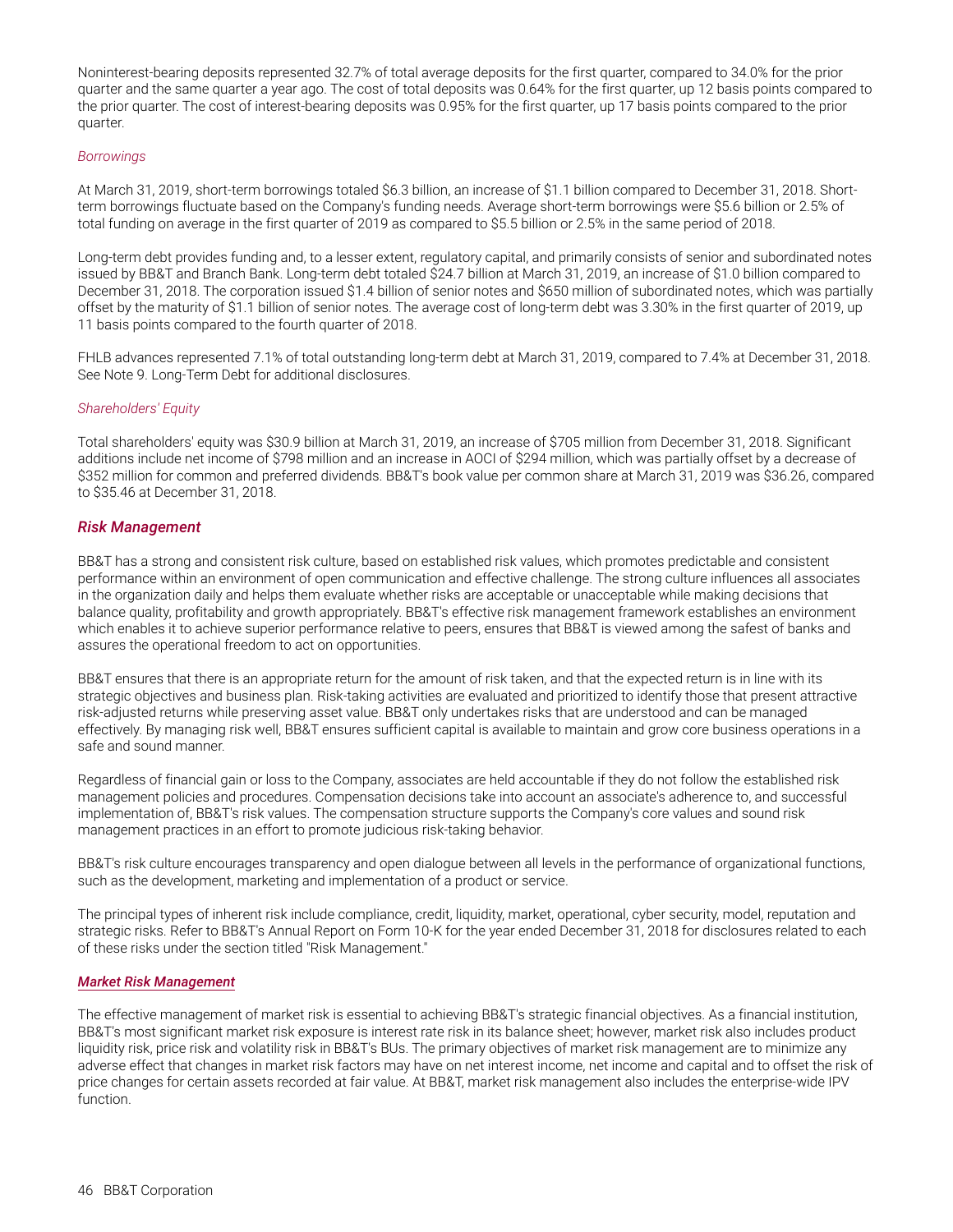#### *Interest Rate Market Risk (Other than Trading)*

BB&T actively manages market risk associated with asset and liability portfolios with a focus on the strategic pricing of asset and liability accounts and management of appropriate maturity mixes of assets and liabilities. The goal of these activities is the development of appropriate maturity and repricing opportunities in BB&T's portfolios of assets and liabilities that will produce reasonably consistent net interest income during periods of changing interest rates. These portfolios are analyzed for proper fixedrate and variable-rate mixes under various interest rate scenarios.

The asset/liability management process is designed to achieve relatively stable NIM and assure liquidity by coordinating the volumes, maturities or repricing opportunities of earning assets, deposits and borrowed funds. Among other things, this process gives consideration to prepayment trends related to securities, loans and leases and certain deposits that have no stated maturity. Prepayment assumptions are developed using a combination of market data and internal historical prepayment experience for residential mortgage-related loans and securities, and internal historical prepayment experience for client deposits with no stated maturity and loans that are not residential mortgage related. These assumptions are subject to monthly review and adjustment, and are modified as deemed necessary to reflect changes in interest rates relative to the reference rate of the underlying assets or liabilities. On a monthly basis, BB&T evaluates the accuracy of its Simulation model, which includes an evaluation of its prepayment assumptions, to ensure that all significant assumptions inherent in the model appropriately reflect changes in the interest rate environment and related trends in prepayment activity. It is the responsibility of the MRLCC to determine and achieve the most appropriate volume and mix of earning assets and interest-bearing liabilities, as well as to ensure an adequate level of liquidity and capital, within the context of corporate performance goals. The MRLCC also sets policy guidelines and establishes long-term strategies with respect to interest rate risk exposure and liquidity. The MRLCC meets regularly to review BB&T's interest rate risk and liquidity positions in relation to present and prospective market and business conditions, and adopts funding and balance sheet management strategies that are intended to ensure that the potential impacts on earnings and liquidity as a result of fluctuations in interest rates are within acceptable tolerance guidelines.

BB&T uses derivatives primarily to manage economic risk related to securities, commercial loans, MSRs and mortgage banking operations, long-term debt and other funding sources. BB&T also uses derivatives to facilitate transactions on behalf of its clients. As of March 31, 2019, BB&T had derivative financial instruments outstanding with notional amounts totaling \$73.0 billion, with a net fair value of \$158 million. See Note 16. Derivative Financial Instruments for additional disclosures.

The majority of BB&T's assets and liabilities are monetary in nature and, therefore, differ from most commercial and industrial companies that have significant investments in fixed assets or inventories. Fluctuations in interest rates and actions of the FRB to regulate the availability and cost of credit have a greater effect on a financial institution's profitability than do the effects of higher costs for goods and services. Through its balance sheet management function, which is monitored by the MRLCC, management believes that BB&T is positioned to respond to changing needs for liquidity, changes in interest rates and inflationary trends.

Management uses the Simulation to measure the sensitivity of projected earnings to changes in interest rates. The Simulation projects net interest income and interest rate risk for a rolling two-year period of time. The Simulation takes into account the current contractual agreements that BB&T has made with its customers on deposits, borrowings, loans, investments and commitments to enter into those transactions. Furthermore, the Simulation considers the impact of expected customer behavior. Management monitors BB&T's interest sensitivity by means of a model that incorporates the current volumes, average rates earned and paid, and scheduled maturities and payments of asset and liability portfolios, together with multiple scenarios that include projected prepayments, repricing opportunities and anticipated volume growth. Using this information, the model projects earnings based on projected portfolio balances under multiple interest rate scenarios. This level of detail is needed to simulate the effect that changes in interest rates and portfolio balances may have on the earnings of BB&T. This method is subject to the accuracy of the assumptions that underlie the process, but management believes that it provides a better illustration of the sensitivity of earnings to changes in interest rates than other analyses such as static or dynamic gap. In addition to the Simulation, BB&T uses EVE analysis to focus on projected changes in asset and liability values given potential changes in interest rates. This measure also allows BB&T to analyze interest rate risk that falls outside the analysis window contained in the Simulation. The EVE model is a discounted cash flow of the portfolio of assets, liabilities, and derivative instruments. The difference in the present value of assets minus the present value of liabilities is defined as the economic value of equity.

The asset/liability management process requires a number of key assumptions. Management determines the most likely outlook for the economy and interest rates by analyzing external factors, including published economic projections and data, the effects of likely monetary and fiscal policies, as well as any enacted or prospective regulatory changes. BB&T's current and prospective liquidity position, current balance sheet volumes and projected growth, accessibility of funds for short-term needs and capital maintenance are also considered. This data is combined with various interest rate scenarios to provide management with the information necessary to analyze interest sensitivity and to aid in the development of strategies to reach performance goals.

The following table shows the effect that the indicated changes in interest rates would have on net interest income as projected for the next twelve months assuming a gradual change in interest rates as described below. Key assumptions in the preparation of the table include prepayment speeds of mortgage-related and other assets, cash flows and maturities of derivative financial instruments, loan volumes and pricing, deposit beta, customer preferences and capital plans. The resulting change in net interest income reflects the level of interest rate sensitivity that income has in relation to the investment, loan and deposit portfolios.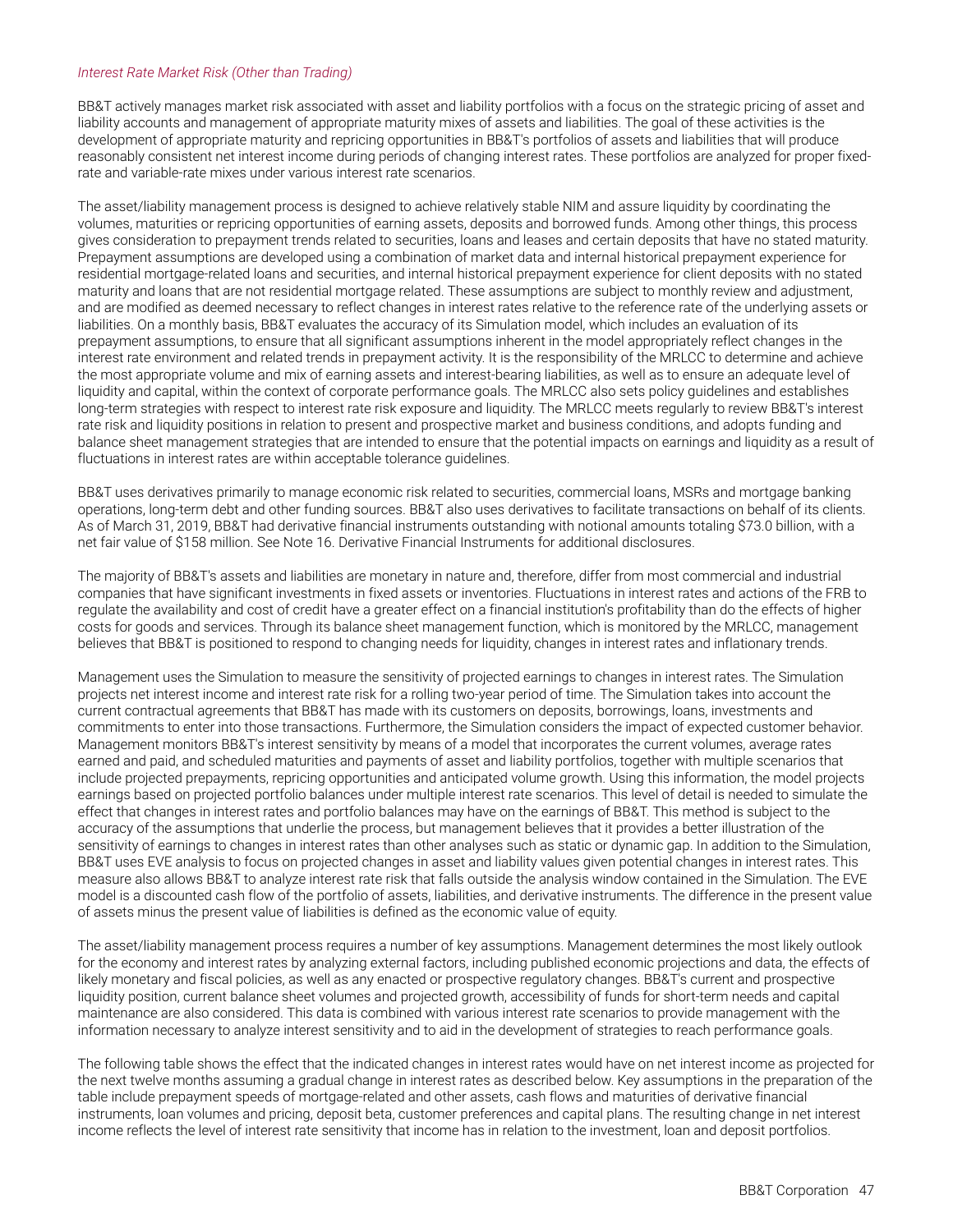#### **Table 16: Interest Sensitivity Simulation Analysis**

| <b>Interest Rate Scenario</b> |                                                   |       | Annualized Hypothetical Percentage Change |                        |  |  |  |
|-------------------------------|---------------------------------------------------|-------|-------------------------------------------|------------------------|--|--|--|
| Linear Change in              | <b>Prime Rate</b><br>Mar 31, 2019<br>Mar 31, 2018 |       |                                           | in Net Interest Income |  |  |  |
| <b>Prime Rate</b>             |                                                   |       | Mar 31, 2019                              | Mar 31, 2018           |  |  |  |
| <b>Up 200</b>                 | 7.50%                                             | 6.75% | 1.33%                                     | 3.76%                  |  |  |  |
| Up 100                        | 6.50                                              | 5.75  | 1.04                                      | 2.40                   |  |  |  |
| No Change                     | 5.50                                              | 4.75  |                                           |                        |  |  |  |
| Down 100                      | 4.50                                              | 3.75  | (3.89)                                    | (5.64)                 |  |  |  |
| <b>Down 200</b>               | 3.50                                              | N/A   | (7.25)                                    | N/A                    |  |  |  |

Rate sensitivity decreased from March 31, 2018, primarily driven by loan and deposit mix changes partially offset by higher balances of fixed rate long-term debt.

Management considers how the balance sheet and interest rate risk position could be impacted by changes in balance sheet mix. Liquidity in the banking industry has been very strong during the current economic cycle. Much of this liquidity increase has been due to a significant increase in noninterest-bearing demand deposits. Consistent with the industry, Branch Bank has seen a significant increase in this funding source. The behavior of these deposits is one of the most important assumptions used in determining the interest rate risk position of BB&T. A loss of these deposits in the future would reduce the asset sensitivity of BB&T's balance sheet as the Company increases interest-bearing funds to offset the loss of this advantageous funding source.

Beta represents the correlation between overall market interest rates and the rates paid by BB&T on interest-bearing deposits. BB&T applies an average deposit beta of approximately 55% to its non-maturity interest-bearing deposit accounts for determining its interest rate sensitivity. Non-maturity interest-bearing deposit accounts include interest checking accounts, savings accounts and money market accounts that do not have a contractual maturity. The actual deposit beta on non-maturity interest-bearing deposits has been less than 40% since rates began to rise in December 2015. BB&T regularly conducts sensitivity on other key variables to determine the impact they could have on the interest rate risk position. This allows BB&T to evaluate the likely impact on its balance sheet management strategies due to a more extreme variation in a key assumption than expected.

The following table shows the results of BB&T's interest-rate sensitivity position assuming the loss of demand deposits and an associated increase in managed rate deposits under various scenarios. For purposes of this analysis, BB&T modeled the incremental beta for the replacement of the lost demand deposits at 100%.

#### **Table 17: Deposit Mix Sensitivity Analysis**

| Linear Change in | <b>Base Scenario at</b> |             | Results Assuming a Decrease in<br><b>Noninterest-Bearing Demand Deposits</b> |  |  |  |
|------------------|-------------------------|-------------|------------------------------------------------------------------------------|--|--|--|
| Rates            | March 31, 2019 (1)      | \$1 Billion | \$5 Billion                                                                  |  |  |  |
| Up 200 bps       | $1.33\%$                | 1.13%       | 0.31%                                                                        |  |  |  |
| Up 100           | 0.04                    | 91 (،       | 0.40                                                                         |  |  |  |

(1) The base scenario is equal to the annualized hypothetical percentage change in net interest income at March 31, 2019 as presented in the preceding table.

If rates increased 200 basis points, BB&T could absorb the loss of \$6.5 billion, or 12.3%, of noninterest-bearing deposits and replace them with managed rate deposits with a beta of 100% before becoming neutral to interest rate changes.

The following table shows the effect that the indicated changes in interest rates would have on EVE. Key assumptions in the preparation of the table include prepayment speeds of mortgage-related and other assets, cash flows and maturities of derivative financial instruments, loan volumes and pricing and deposit sensitivity.

#### **Table 18: EVE Simulation Analysis**

| Change in Interest | <b>EVE/Assets</b> |              |              | Hypothetical Percentage Change in EVE |  |  |
|--------------------|-------------------|--------------|--------------|---------------------------------------|--|--|
| Rates              | Mar 31, 2019      | Mar 31, 2018 | Mar 31, 2019 | Mar 31, 2018                          |  |  |
| <b>Up 100</b>      | 11.9              | 12.4         |              | (2.2)                                 |  |  |
| No Change          | 11.8              | 1つ フ         |              |                                       |  |  |
| Down 100           | 10.5              | 12.3         | (1.0)        | (3.5                                  |  |  |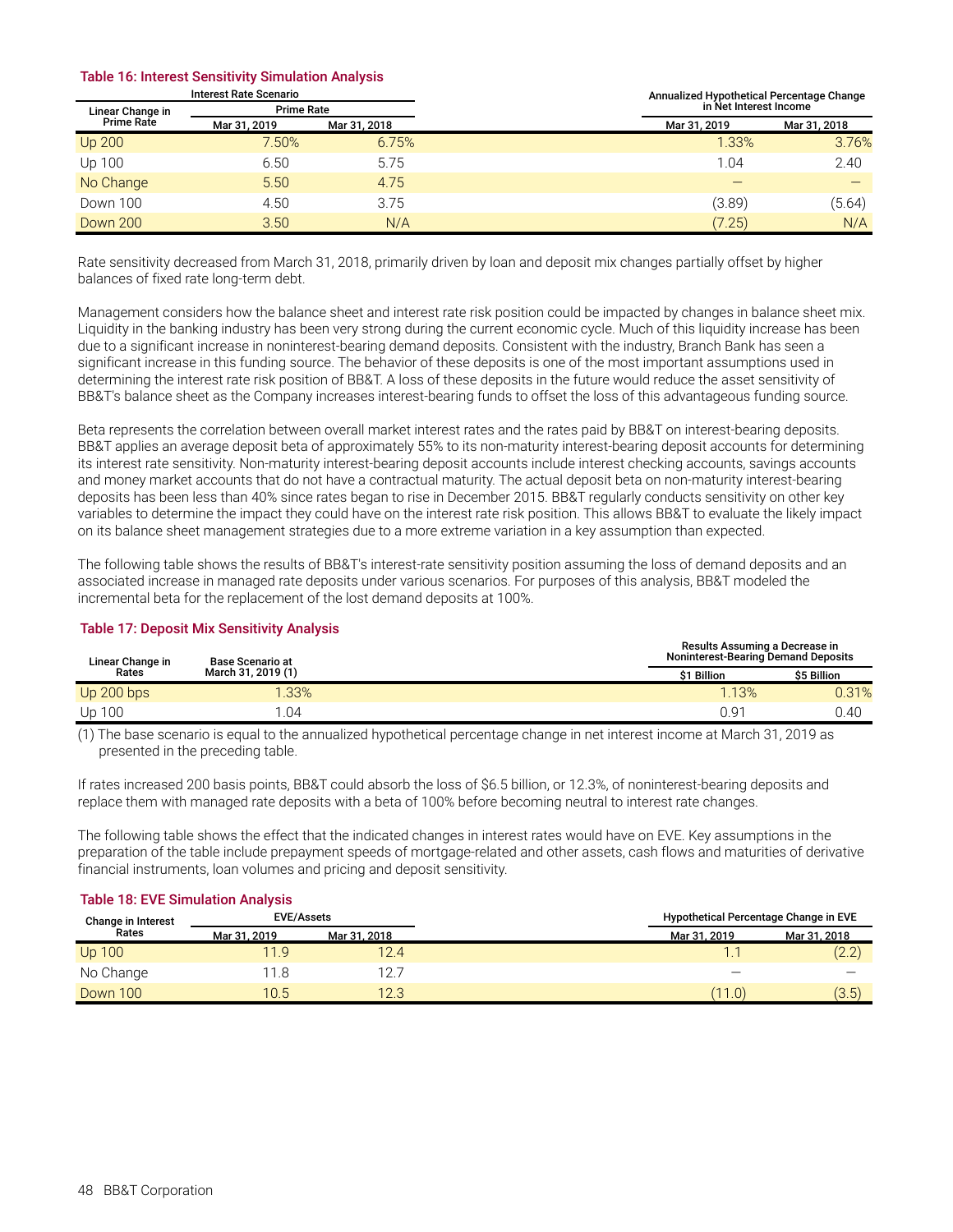#### *Market Risk from Trading Activities*

BB&T also manages market risk from trading activities which consists of acting as a financial intermediary to provide its customers access to derivatives, foreign exchange and securities markets. Trading market risk is managed through the use of statistical and non-statistical risk measures and limits. BB&T utilizes a historical VaR methodology to measure and aggregate risks across its covered trading BUs. This methodology uses two years of historical data to estimate economic outcomes for a one-day time horizon at a 99% confidence level. The average 99% one-day VaR and the maximum daily VaR for the three months ended March 31, 2019 and 2018, respectively, were each less than \$1 million. Market risk disclosures under Basel II.5 are available in the Additional Disclosures section of the Investor Relations site on BBT.com.

#### *Liquidity*

Liquidity represents the continuing ability to meet funding needs, including deposit withdrawals, timely repayment of borrowings and other liabilities, and funding of loan commitments. In addition to the level of liquid assets, such as cash, cash equivalents and AFS securities, many other factors affect the ability to meet liquidity needs, including access to a variety of funding sources, maintaining borrowing capacity in national money markets, growing core deposits, the repayment of loans and the ability to securitize or package loans for sale. BB&T has the ability to utilize sources such as FHLB letters of credit to reduce the securities we have pledged.

BB&T monitors the ability to meet customer demand for funds under both normal and stressed market conditions. In considering its liquidity position, management evaluates BB&T's funding mix based on client core funding, client rate-sensitive funding and national markets funding. In addition, management also evaluates exposure to rate-sensitive funding sources that mature in one year or less. Management also measures liquidity needs against 30 days of stressed cash outflows for Branch Bank and BB&T. To ensure a strong liquidity position, management maintains a liquid asset buffer of cash on hand and highly liquid unpledged securities. BB&T follows the FRB's enhanced prudential standards for purposes of determining the liquid asset buffer. BB&T's policy is to use the greater of either 5% of total assets or a range of projected net cash outflows over a 30 day period. As of March 31, 2019 and December 31, 2018, BB&T's liquid asset buffer was 14.8% and 14.7%, respectively, of total assets.

BB&T is considered to be a "modified LCR" holding company. BB&T would be subject to full LCR requirements if its assets were to increase above \$250 billion or if it were to be considered internationally active. In October 2018, the federal banking agencies proposed changes to applicability thresholds for liquidity requirements that would amend the full LCR such that BHC's with assets between \$250 billion and \$700 billion, and less than \$75 billion in certain other risk related exposures, would be subject to a reduced full LCR. See additional disclosures in the "Regulatory Considerations" section.

BB&T produces LCR calculations to effectively manage the position of high-quality liquid assets and the balance sheet deposit mix to optimize BB&T's liquidity position. BB&T's preliminary modified average LCR was approximately 130% for the three months ended March 31, 2019, compared to the regulatory minimum for such entities of 100%, which puts BB&T in full compliance with the rule. The LCR can experience volatility due to issues like maturing debt rolling into the 30 day measurement period, or client inflows and outflows. The daily change in BB&T's modified LCR averaged less than 2% for the three months ended March 31, 2019 with a maximum daily change of approximately 7%.

BB&T routinely evaluates the impact of becoming subject to the full LCR requirement. This includes an evaluation of the changes to the balance sheet and investment strategy that would be necessary to comply with the requirement. Management does not currently expect the required changes to have a material impact on BB&T's financial condition or results of operations.

#### *Parent Company*

The purpose of the Parent Company is to serve as the primary source of capital for the operating subsidiaries. The Parent Company's assets primarily consist of cash on deposit with Branch Bank, equity investments in subsidiaries, advances to subsidiaries, accounts receivable from subsidiaries, and other miscellaneous assets. The principal obligations of the Parent Company are payments on long-term debt. The main sources of funds for the Parent Company are dividends and management fees from subsidiary, repayments of advances to subsidiaries, and proceeds from the issuance of equity and long-term debt. The primary uses of funds by the Parent Company are for investments in subsidiaries, advances to subsidiaries, dividend payments to common and preferred shareholders, retirement of common stock and payments on long-term debt.

The primary source of funds used for Parent Company cash requirements was dividends received from subsidiaries. See Note 15. Parent Company Financial Information of the Annual Report on Form 10-K for the year ended December 31, 2018 for additional information regarding dividends from subsidiaries and debt transactions.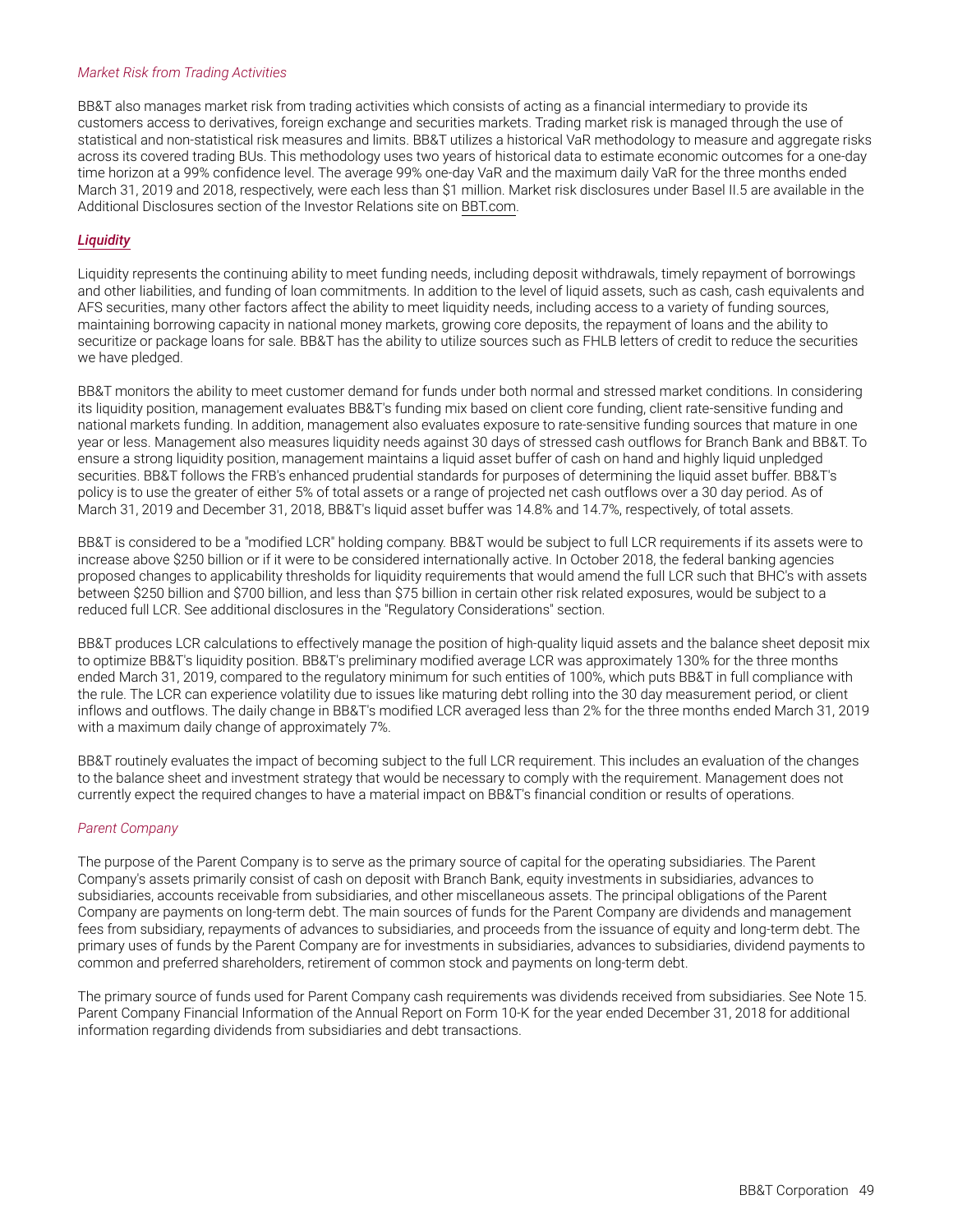Liquidity at the Parent Company is more susceptible to market disruptions. BB&T prudently manages cash levels at the Parent Company to cover a minimum of one year of projected cash outflows which includes unfunded external commitments, debt service, common and preferred dividends and scheduled debt maturities without the benefit of any new cash infusions. Generally, BB&T maintains a significant buffer above the projected one year of cash outflows. In determining the buffer, BB&T considers cash requirements for common and preferred dividends, unfunded commitments to affiliates, being a source of strength to its banking subsidiary and being able to withstand sustained market disruptions that could limit access to the capital markets. At March 31, 2019 and December 31, 2018, the Parent Company had 36 months and 28 months, respectively, of cash on hand to satisfy projected contractual cash outflows, and 25 months and 19 months, respectively, taking into account common stock dividends.

#### *Branch Bank*

BB&T carefully manages liquidity risk at Branch Bank. Branch Bank's primary source of funding is customer deposits. Continued access to customer deposits is highly dependent on the confidence the public has in the stability of Branch Bank and its ability to return funds to the client when requested. BB&T maintains a strong focus on its reputation in the market to ensure continued access to client deposits. BB&T integrates its risk appetite into its overall risk management framework to ensure Branch Bank does not exceed its risk tolerance through its lending and other risk taking functions and thus risk becoming undercapitalized. BB&T believes that sufficient capital is paramount to maintaining the confidence of its depositors and other funds providers. BB&T has extensive capital management processes in place to ensure it maintains sufficient capital to absorb losses and maintain a highly capitalized position that will instill confidence in Branch Bank and allow continued access to deposits and other funding sources. Branch Bank monitors many liquidity metrics including funding concentrations, diversification, maturity distribution, contingent funding needs and ability to meet liquidity requirements under times of stress.

Branch Bank has several major sources of funding to meet its liquidity requirements, including access to capital markets through issuance of senior or subordinated bank notes and institutional CDs, access to the FHLB system, dealer repurchase agreements and repurchase agreements with commercial clients, access to the overnight and term Federal funds markets, use of a Cayman branch facility, access to retail brokered CDs and a borrower in custody program with the FRB for the discount window. At March 31, 2019, Branch Bank has approximately \$83.1 billion of secured borrowing capacity, which represents approximately 5.5 times the amount of one year wholesale funding maturities.

#### *Contractual Obligations, Commitments, Contingent Liabilities and Off-Balance Sheet Arrangements*

Refer to BB&T's Annual Report on Form 10-K for the year ended December 31, 2018 for discussion with respect to BB&T's quantitative and qualitative disclosures about its fixed and determinable contractual obligations. Additional disclosures about BB&T's contractual obligations, commitments and derivative financial instruments are included in Note 14. Commitments and Contingencies, Note 15. Fair Value Disclosures and Note 16. Derivative Financial Instruments.

#### *Capital*

The maintenance of appropriate levels of capital is a management priority and is monitored on a regular basis. BB&T's principal goals related to the maintenance of capital are to provide adequate capital to support BB&T's risk profile consistent with the Boardapproved risk appetite, provide financial flexibility to support future growth and client needs, comply with relevant laws, regulations, and supervisory guidance, achieve optimal credit ratings for BB&T and its subsidiaries and provide a competitive return to shareholders. Risk-based capital ratios, which include CET1 capital, Tier 1 capital and Total capital are calculated based on regulatory guidance related to the measurement of capital and risk-weighted assets.

BB&T regularly performs stress testing on its capital levels and is required to periodically submit the company's capital plans to the banking regulators. On February 5, 2019, the FRB notified banks with less than \$250 billion in assets that they will not need to participate in the 2019 supervisory stress test. However, as a result of the pending merger with SunTrust, BB&T is required to submit a joint supervisory stress test and capital plan in May 2019.

Management regularly monitors the capital position of BB&T on both a consolidated and bank-level basis. In this regard, management's overriding policy is to maintain capital at levels that are in excess of internal capital targets, which are above the regulatory "well capitalized" levels. Management has implemented stressed capital ratio minimum targets to evaluate whether capital ratios calculated with planned capital actions are likely to remain above minimums specified by the FRB for the annual CCAR. Breaches of stressed minimum targets prompt a review of the planned capital actions included in BB&T's capital plan.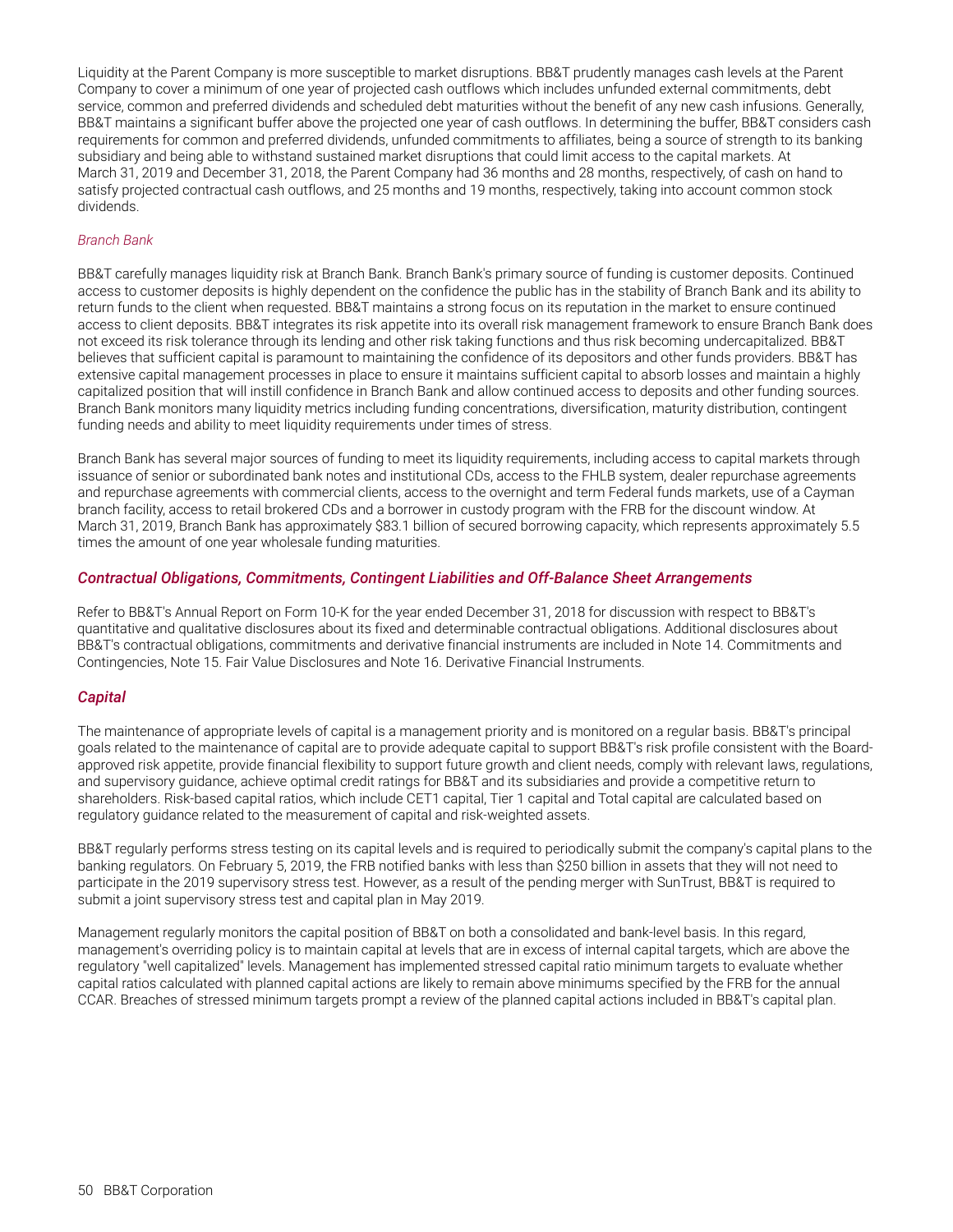#### **Table 19: Capital Requirements Under Basel III**

|                                        | <b>Minimum</b><br>Well- |             | <b>Minimum Capital</b><br><b>Plus Capital</b><br>Conservation | <b>BB&amp;T Targets</b> |                 |
|----------------------------------------|-------------------------|-------------|---------------------------------------------------------------|-------------------------|-----------------|
|                                        | Capital                 | Capitalized | <b>Buffer</b>                                                 | Operating (1)           | <b>Stressed</b> |
| CET1 capital to risk-weighted assets   | 4.5%                    | 6.5%        | 7.0%                                                          | 8.5%                    | 6.0%            |
| Tier 1 capital to risk-weighted assets | 6.0                     | 8.0         | 8.5                                                           | 10.0                    | 7.5             |
| Total capital to risk-weighted assets  | 8.0                     | 10.0        | 10.5                                                          | 12.0                    | 9.5             |
| Leverage ratio                         | 4.0                     | 5.C         | N/A                                                           | 8.0                     | 5.5             |

(1) BB&T's goal is to maintain capital levels above all regulatory minimums.

While nonrecurring events or management decisions may result in the Company temporarily falling below its operating minimum guidelines for one or more of these ratios, it is management's intent to return to these targeted operating minimums within a reasonable period of time through capital planning. Such temporary decreases below the operating minimums shown above are not considered an infringement of BB&T's overall capital policy, provided a return above the minimums is forecasted to occur within a reasonable time period.

BB&T's capital ratios are presented in the following table:

| Table 20: Capital Ratios - BB&T Corporation                       |    |               |    |              |
|-------------------------------------------------------------------|----|---------------|----|--------------|
| (Dollars in millions, except per share data, shares in thousands) |    | Mar 31, 2019  |    | Dec 31, 2018 |
| Risk-based:                                                       |    | (preliminary) |    |              |
| CET1 capital to risk-weighted assets                              |    | 10.3%         |    | 10.2%        |
| Tier 1 capital to risk-weighted assets                            |    | 11.9          |    | 11.8         |
| Total capital to risk-weighted assets                             |    | 14.2          |    | 13.8         |
| Leverage ratio                                                    |    | 10.1          |    | 9.9          |
| Non-GAAP capital measure (1):                                     |    |               |    |              |
| Tangible common equity per common share                           | \$ | 22.78         | Ŝ. | 21.89        |
| Calculation of tangible common equity (1):                        |    |               |    |              |
| Total shareholders' equity                                        | Ŝ  | 30,883        | Ŝ  | 30,178       |
| Less:                                                             |    |               |    |              |
| Preferred stock                                                   |    | 3,053         |    | 3,053        |
| Noncontrolling interests                                          |    | 60            |    | 56           |
| Intangible assets, net of deferred taxes                          |    | 10,326        |    | 10,360       |
| Tangible common equity                                            |    | 17,444        | S. | 16,709       |
| Risk-weighted assets                                              | Ś. | 183,377       | Ŝ  | 181,260      |
| Common shares outstanding at end of period                        |    | 765.920       |    | 763,326      |

(1) Tangible common equity and related measures are non-GAAP measures that exclude the impact of intangible assets, net of deferred taxes, and their related amortization. These measures are useful for evaluating the performance of a business consistently, whether acquired or developed internally. BB&T's management uses these measures to assess the quality of capital and returns relative to balance sheet risk and believes investors may find them useful in their analysis of the Corporation. These capital measures are not necessarily comparable to similar capital measures that may be presented by other companies.

Capital levels remained strong at March 31, 2019. BB&T declared common dividends of \$0.405 per share during the first quarter of 2019, which resulted in dividend and total payout ratios of 41.3%. As previously communicated, BB&T has suspended its share repurchases under the 2018 Repurchase Plan until after the completion of the merger of equals.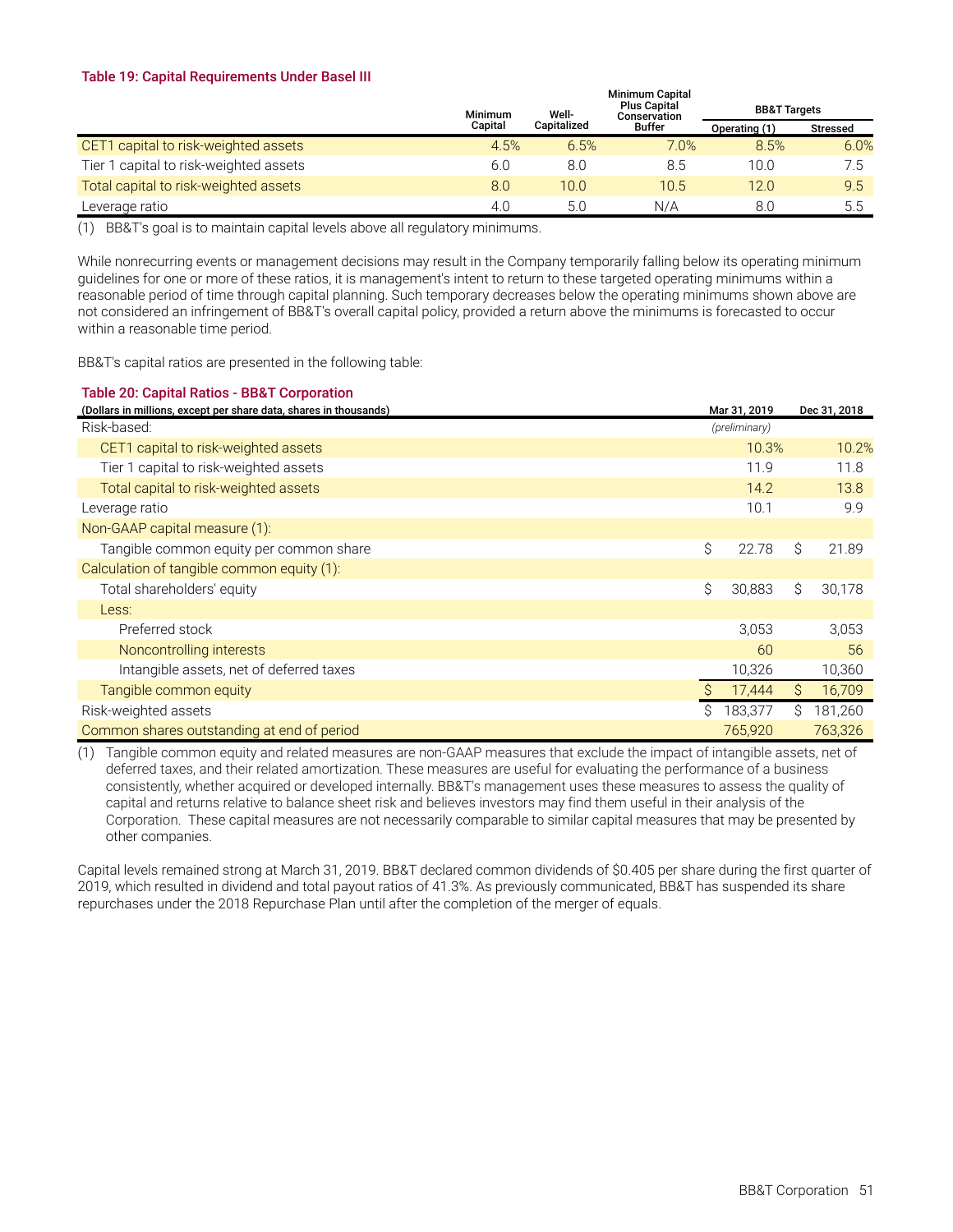## *Share Repurchase Activity*

#### **Table 21: Share Repurchase Activity**

| (Dollars in millions, except per share data, shares in thousands) | <b>Total Shares</b><br>Repurchased | <b>Average Price</b><br><b>Paid Per Share</b> | <b>Total Shares</b><br><b>Repurchased Pursuant</b><br>to Publicly-Announced<br>Plan(3) | Maximum Remaining Dollar<br><b>Value of Shares Available</b><br>for Repurchase Pursuant to<br><b>Publicly-Announced Plan</b> |
|-------------------------------------------------------------------|------------------------------------|-----------------------------------------------|----------------------------------------------------------------------------------------|------------------------------------------------------------------------------------------------------------------------------|
| January 2019                                                      |                                    | 49.14                                         |                                                                                        | 1,125                                                                                                                        |
| February 2019                                                     | 26                                 | 51.41                                         |                                                                                        | 1,125                                                                                                                        |
| March 2019                                                        | 48                                 | 50.13                                         |                                                                                        | 1,125                                                                                                                        |
| Total                                                             | 75                                 | 50.56                                         |                                                                                        |                                                                                                                              |

(1) Includes shares exchanged or surrendered in connection with the exercise of equity-based awards under BB&T's equity-based compensation plans.

(2) Excludes commissions.

(3) Pursuant to the 2018 Repurchase Plan, announced on June 28, 2018, which authorized up to \$1.7 billion of share repurchases over the one-year period ending June 30, 2019.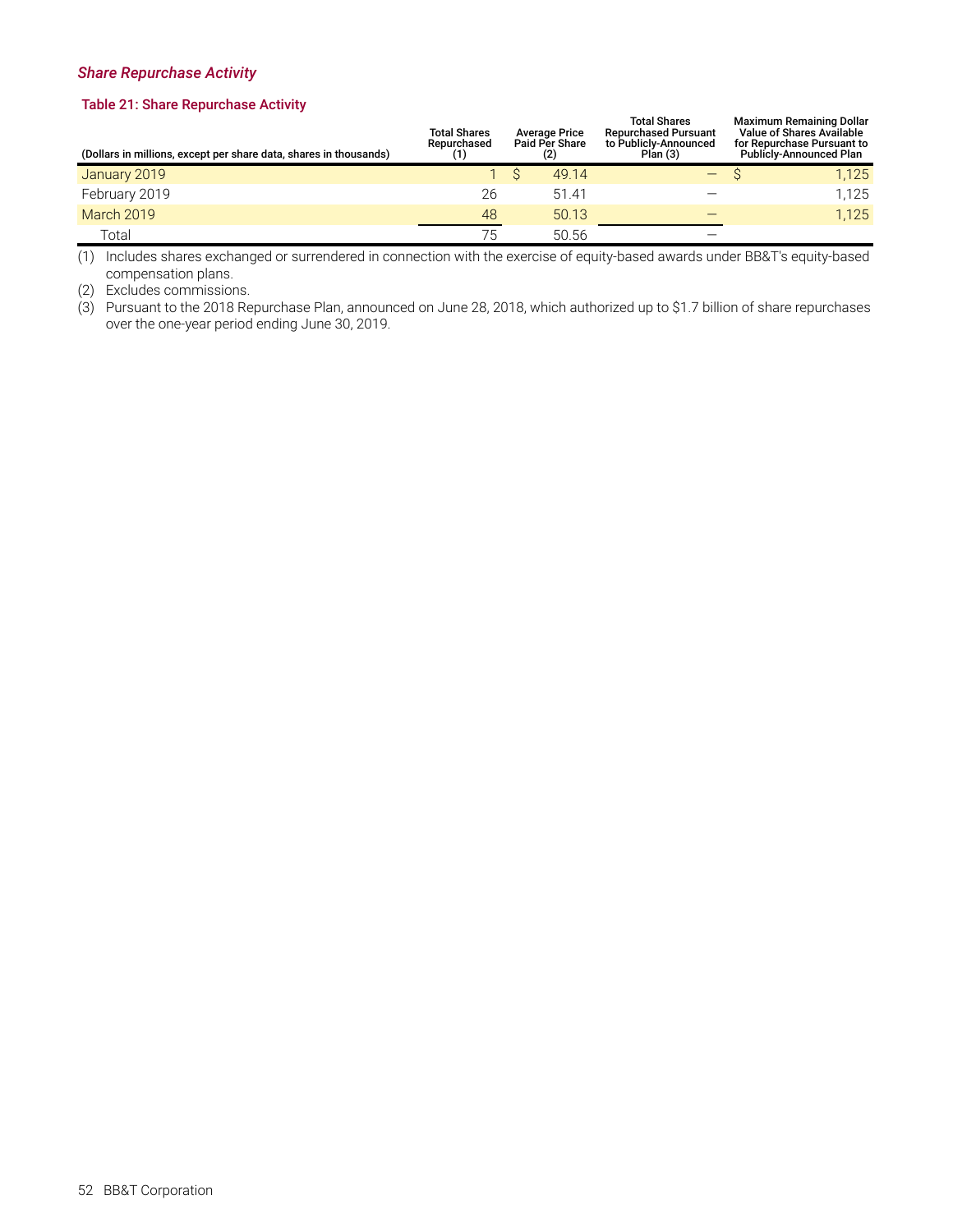#### <span id="page-54-0"></span>*Critical Accounting Policies*

The accounting and reporting policies of BB&T are in accordance with GAAP and conform to the accounting and reporting guidelines prescribed by bank regulatory authorities. BB&T's financial position and results of operations are affected by management's application of accounting policies, including estimates, assumptions and judgments made to arrive at the carrying value of assets and liabilities and amounts reported for revenues and expenses. Different assumptions in the application of these policies could result in material changes in the consolidated financial position and/or consolidated results of operations and related disclosures. The more critical policies include accounting for the ACL, determining fair value of financial instruments, intangible assets, and costs and benefit obligations associated with pension and postretirement benefit plans. Understanding BB&T's accounting policies is fundamental to understanding the consolidated financial position and consolidated results of operations. The critical accounting policies are discussed in "Management's Discussion and Analysis of Financial Condition and Results of Operations" in BB&T's Annual Report on Form 10-K for the year ended December 31, 2018. Significant accounting policies and changes in accounting principles and effects of new accounting pronouncements are discussed in Note 1. Basis of Presentation in Form 10-K for the year ended December 31, 2018. Additional disclosures regarding the effects of new accounting pronouncements are included in the Note 1. Basis of Presentation included herein. There have been no other changes to the significant accounting policies during 2019.

## **ITEM 4. CONTROLS AND PROCEDURES**

#### *Evaluation of Disclosure Controls and Procedures*

As of the end of the period covered by this report, the management of the Company, under the supervision and with the participation of the Company's CEO and CFO, carried out an evaluation of the effectiveness of the Company's disclosure controls and procedures as defined in Rules 13a-15(e) and 15d-15(e) of the Exchange Act. Based on that evaluation, the CEO and CFO concluded that the Company's disclosure controls and procedures are effective.

#### *Changes in Internal Control over Financial Reporting*

There were no changes in the Company's internal control over financial reporting (as defined in Rules 13a-15(f) and 15d-15(f) of the Exchange Act) that occurred during the quarter ended March 31, 2019 that have materially affected, or are reasonably likely to materially affect, the Company's internal control over financial reporting.

## **PART II. OTHER INFORMATION**

## **ITEM 1. LEGAL PROCEEDINGS**

Refer to the Legal Proceeding section in Note 14. Commitments and Contingencies, which is incorporated by reference into this item.

## **ITEM 1A. RISK FACTORS**

There have been no material changes to the risk factors disclosed in BB&T's Annual Report on Form 10-K for the year ended December 31, 2018. Additional risks and uncertainties not currently known to BB&T or that management has deemed to be immaterial also may materially adversely affect BB&T's business, financial condition, and/or operating results.

## **ITEM 2. UNREGISTERED SALES OF EQUITY SECURITIES AND USE OF PROCEEDS**

Refer to the Share Repurchase Activity section in the Management's Discussion and Analysis of Financial Condition and Results of Operations section, which is incorporated by reference into this item.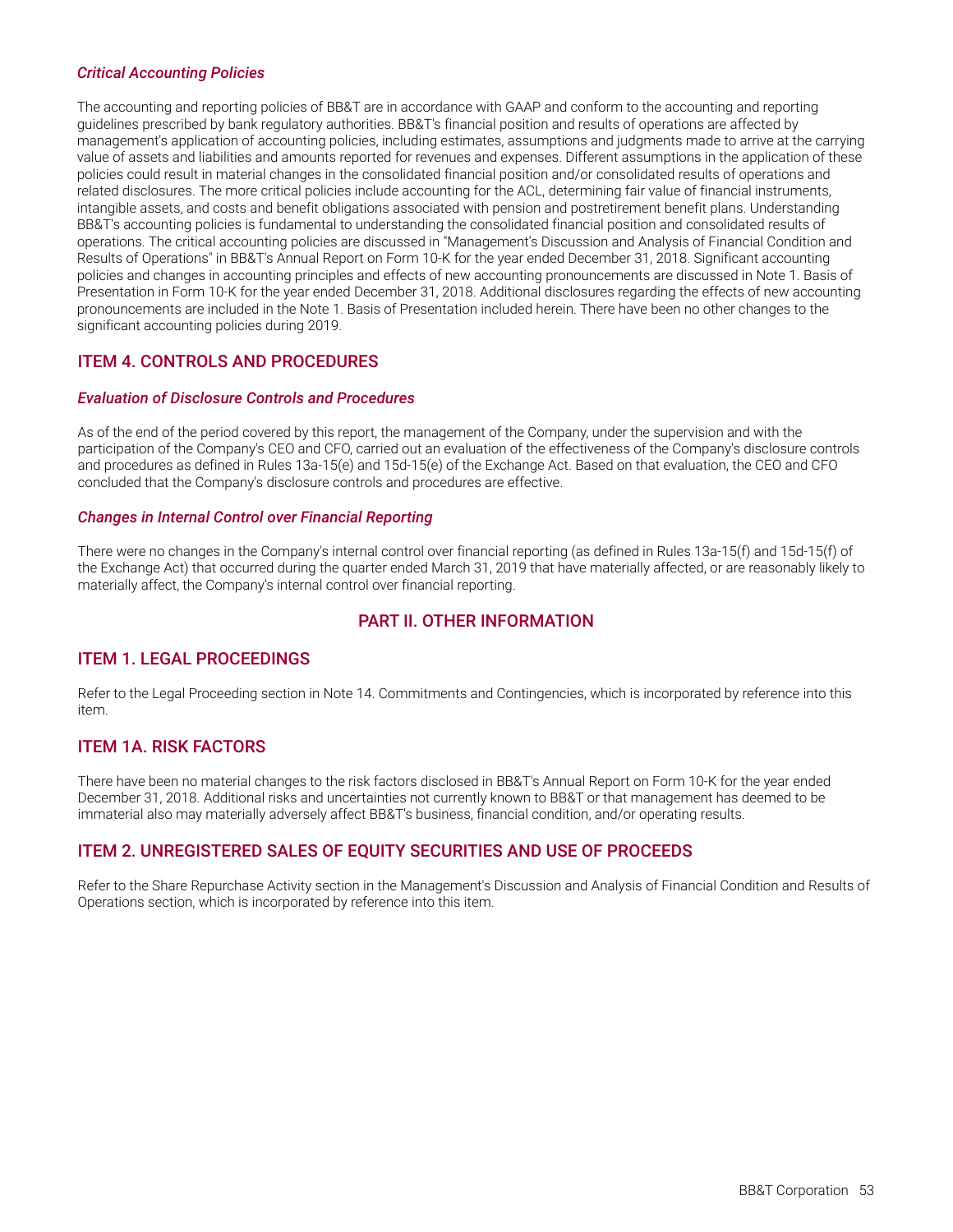## <span id="page-55-0"></span>**ITEM 6. EXHIBITS**

| Exhibit No. | <b>Description</b>                                                                                                                                                                   | Location                                                                                                               |
|-------------|--------------------------------------------------------------------------------------------------------------------------------------------------------------------------------------|------------------------------------------------------------------------------------------------------------------------|
| $21**$      | Agreement and Plan of Merger, dated as of February 7, 2019, by and between<br>SunTrust Banks, Inc. and BB&T Corporation.                                                             | Incorporated herein by<br>reference to Exhibit 2.1 of the<br>Current Report on Form 8-K,<br>filed February 13, 2019.   |
| 3.1         | Bylaws of the Registrant, as amended and restated January 29, 2019.                                                                                                                  | Incorporated herein by<br>reference to Exhibit 3.1 of the<br>Current Report on Form 8-K,<br>filed January 29, 2019.    |
| $10.1*$     | Form of Restricted Stock Unit Agreement (Non-Employee Directors) for the BB&T<br>2012 Incentive Plan (effective 2019).                                                               | Filed herewith.                                                                                                        |
| $10.2*$     | Form of LTIP Award Agreement for the BB&T Corporation 2012 Incentive Plan<br>(effective 2019).                                                                                       | Filed herewith.                                                                                                        |
| $10.3*$     | Form of Performance Unit Award Agreement for the BB&T Corporation 2012<br>Incentive Plan (effective 2019).                                                                           | Filed herewith.                                                                                                        |
| $10.4*$     | Amended and Restated Employment Agreement by and among BB&T<br>Corporation, Branch Banking and Trust Co. and Kelly S. King dated as of February<br>7, 2019.                          | Incorporated herein by<br>reference to Exhibit 10.1 of<br>the Current Report on Form 8-<br>K, filed February 13, 2019. |
| $10.5*$     | Form of Notice of Term Non-Renewal under Employment Agreements                                                                                                                       | Incorporated herein by<br>reference to Exhibit 10.1 of<br>the Current Report on Form 8-<br>K, filed March 6, 2019.     |
| 31.1        | Certification of Chief Executive Officer pursuant to Rule 13a-14(a) or 15d-14(a) of<br>the Exchange Act, as adopted pursuant to Section 302 of the Sarbanes-Oxley Act<br>of 2002.    | Filed herewith.                                                                                                        |
| 31.2        | Certification of Chief Financial Officer pursuant to Rule 13a-14(a) or 15d-14(a) of<br>the Exchange Act, as adopted pursuant to Section 302 of the Sarbanes-Oxley Act<br>of 2002.    | Filed herewith.                                                                                                        |
| 32          | Certification of Chief Executive Officer and Chief Financial Officer pursuant to 18<br>U.S.C. Section 1350, as adopted pursuant to Section 906 of the Sarbanes-Oxley<br>Act of 2002. | Filed herewith.                                                                                                        |
| 101.INS     | <b>XBRL Instance Document.</b>                                                                                                                                                       | Filed herewith.                                                                                                        |
| 101.SCH     | XBRL Taxonomy Extension Schema.                                                                                                                                                      | Filed herewith.                                                                                                        |
| 101.CAL     | XBRL Taxonomy Extension Calculation Linkbase.                                                                                                                                        | Filed herewith.                                                                                                        |
| 101.LAB     | XBRL Taxonomy Extension Label Linkbase.                                                                                                                                              | Filed herewith.                                                                                                        |
| 101.PRE     | <b>XBRL Taxonomy Extension Presentation Linkbase.</b>                                                                                                                                | Filed herewith.                                                                                                        |
| 101.DEF     | XBRL Taxonomy Definition Linkbase.                                                                                                                                                   | Filed herewith.                                                                                                        |

\* Management compensatory plan or arrangement.

\*\* Pursuant to Item 601(b)(2) of Regulation S-K, certain schedules and similar attachments have been omitted. The registrant hereby agrees to furnish a copy of any omitted schedule or similar attachment to the SEC upon request.